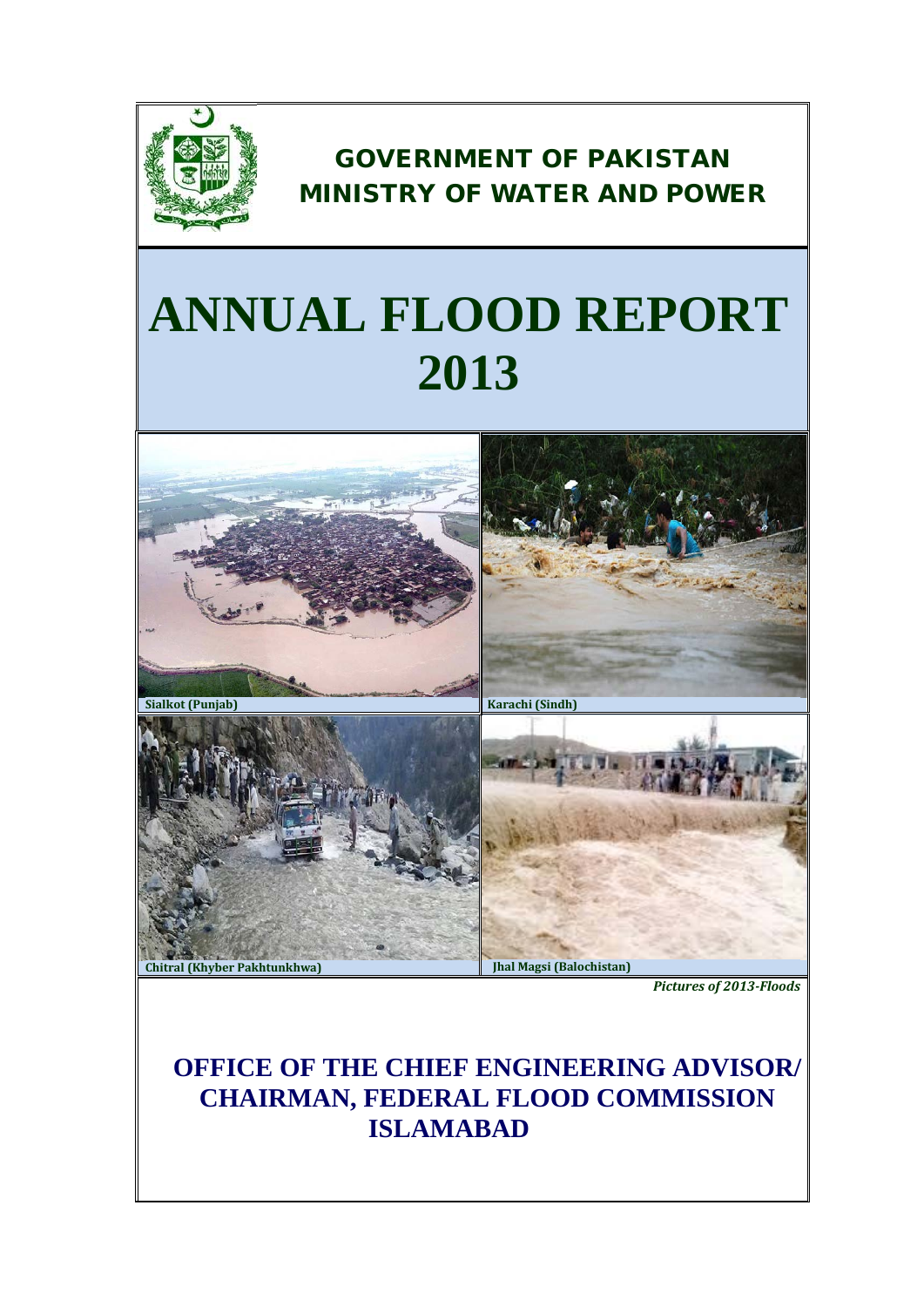# **TABLE OF CONTENTS**

| SR.  |                                                                                                              |                |
|------|--------------------------------------------------------------------------------------------------------------|----------------|
| NO.  | <b>DESCRIPTION</b>                                                                                           | PAGE NO.       |
|      | Foreword                                                                                                     | 1V             |
|      | <b>Executive Summary</b>                                                                                     | V              |
|      | Acknowledgement                                                                                              | vii            |
| 1.   | <b>FLOODS IN GENERAL PERSPECTIVE</b>                                                                         | $\mathbf{1}$   |
| 1.1  | Flood Problem in Perspective                                                                                 | $\overline{2}$ |
| 1.2  | Floods in Pakistan                                                                                           | $\overline{2}$ |
| 1.3  | Flood Control Objective and Need                                                                             | 3              |
| 1.4  | <b>Water Resources in Pakistan</b>                                                                           | $\overline{4}$ |
| 1.5  | Irrigation Network of Pakistan                                                                               | 5              |
| 1.6  | Flood protection facilities in Pakistan                                                                      | 5              |
| 1.7  | Impact of climate change and global warming on flood                                                         | $\overline{7}$ |
|      | management                                                                                                   |                |
| 1.8  | Historical flood events in Pakistan                                                                          | 8              |
| 1.9  | Integrated approach in flood management                                                                      | 9              |
| 1.10 | Flood and development process                                                                                | 11             |
| 1.11 | Traditional flood management options                                                                         | 12             |
| 1.12 | Challenges of flood management                                                                               | 13             |
| 1.13 | Rapid urbanization                                                                                           | 13             |
| 1.14 | Climate variability and change                                                                               | 14             |
| 2.   | <b>FEDERAL FLOOD COMMISSION</b>                                                                              | 15             |
| 2.1  | Historic Background                                                                                          | 16             |
| 2.2  | Functions of Federal Flood Commission                                                                        | 16             |
| 2.3  | Achievements of FFC                                                                                          | 16             |
| 2.4  | National Flood Protection Plan - IV                                                                          | 20             |
| 2.5  | Normal/Emergent Flood Programme                                                                              | 20             |
| 2.6  | Summary of GOP Investment on Flood Protection Works                                                          | 21             |
| 3.   | <b>FLOOD MANAGEMENT MECHANISM</b>                                                                            | 22             |
| 3.1  | Organizations involved and responsibilities                                                                  | 23             |
| 3.2  | Flood Warning Dissemination System                                                                           | 28             |
| 3.3  | Pre-Flood Preparedness Meetings                                                                              | 28             |
| 4.   | PREPARDNESS/ CONTIGENCY PLANNING<br><b>FOR</b><br><b>MONSOON SEASON 2013</b>                                 | 29             |
| 4.1  | Pre-emptive measures suggested by FFC for Monsoon<br>Season 2013                                             | 30             |
| 4.2  | Preparatory Meeting of FFC                                                                                   | 31             |
| 4.3  | <b>Establishment of Flood Communication Cell</b>                                                             | 32             |
| 4.4  | Specific activities/ initiatives undertaken by FFC to mitigate                                               | 32             |
|      | damages/losses due to Monsoon Season 2013                                                                    |                |
| 4.5  | 48 <sup>th</sup> Annual meeting of Federal Flood Commission                                                  | 33             |
| 4.6  | Progress Review Meeting on decisions taken in 48 <sup>th</sup> Annual<br>meeting of Federal Flood Commission | 35             |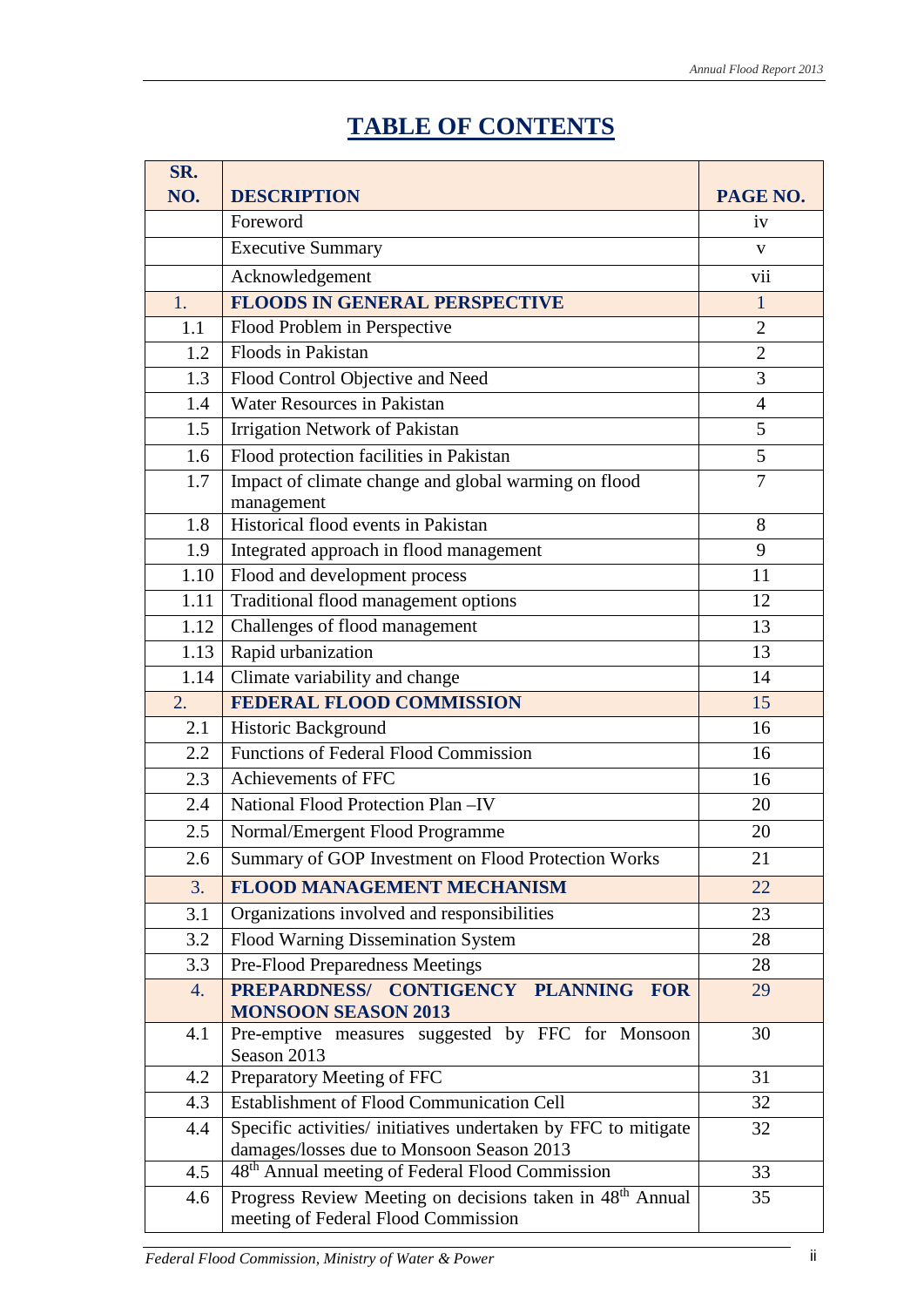| 5.  | <b>MONSOON SEASON-2013</b>                                  | 37       |
|-----|-------------------------------------------------------------|----------|
| 5.1 | Seasonal Rainfall Forecast for Monsoon Season 2013 issued   | 38       |
|     | by PMD                                                      |          |
|     | 5.2   Floods / Rains during Monsoon Season 2013             | 38       |
| 5.3 | Highest ever recorded flood peaks during major flood events | 40       |
| 5.4 | Country-Wide Losses/Damages Due to 2013 Rains/Floods        | 42.      |
| 5.5 | 2013-Rains/flood damages to flood protection infrastructure | $\Delta$ |
|     | and need for their restoration and rehabilitation           |          |

# **LIST OF TABLES**

| Table #         | <b>Description</b>                                                                              | Page # |  |  |
|-----------------|-------------------------------------------------------------------------------------------------|--------|--|--|
| Table 1         | Existing Flood Protection infrastructure in Pakistan                                            | 6      |  |  |
| Table 2         | Historical Flood events experienced in Pakistan                                                 | 9      |  |  |
| Table 3         | Summary of Federal Investment on Flood Protection Works                                         |        |  |  |
| Table 4         | Major Flood Events & Historic Flood Peaks recorded in major<br>rivers                           |        |  |  |
| Table 5         | Country-Wide Losses/Damages Due to Rain/Flood 2013                                              |        |  |  |
| Table 6         | $2013 -$ Flood<br>Protection<br>Flood<br>damages to canal<br>and<br>Infrastructure in D.G Khan. |        |  |  |
| Table 7         | 2013-Flood damages to canal<br>Flood Protection<br>and<br>Infrastructure in Balochistan.        |        |  |  |
|                 | <b>LIST OF FIGURES</b>                                                                          |        |  |  |
| <b>Figure</b> # | <b>Description</b>                                                                              | Page # |  |  |
| Figure 1        | Schematic Diagram of Indus Basin Irrigation System                                              |        |  |  |

### **LIST OF APPENDICES**

| <b>Appendix #</b> | <b>Description</b>                                         | Page # |
|-------------------|------------------------------------------------------------|--------|
| Appendix-I        | Monthly Rainfall Data (June – September 2013): Source PMD. | 44     |
| $Appendix-II$     | Major Rivers Flow Data during Monsoon Season 2013          | 6 I    |
| $Appendix-III$    | Escapages below Kotri Barrage (1976-77 to 2013-14): Source | 78     |
|                   | IRSA.                                                      |        |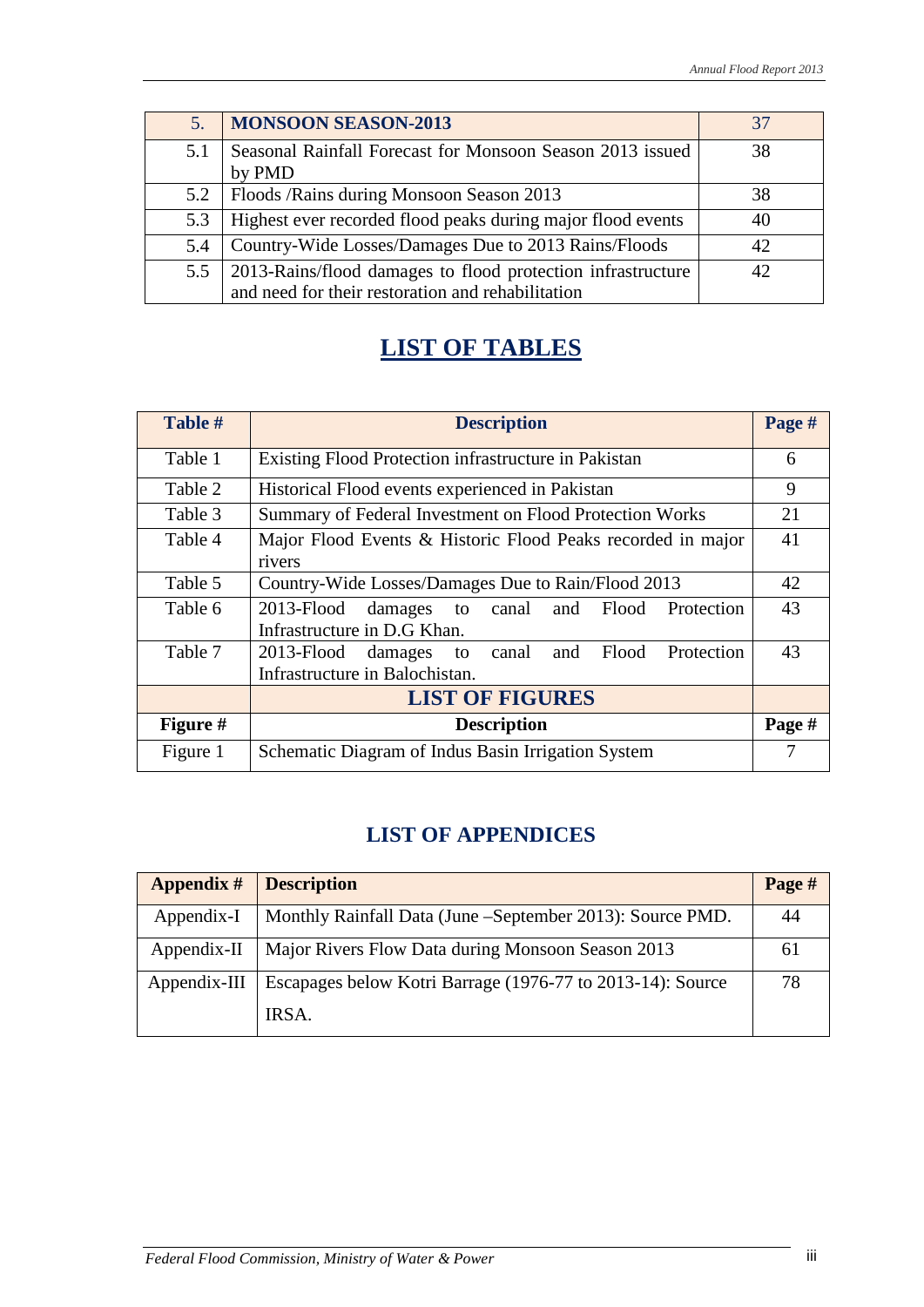# **FOREWARD**

Pakistan is facing the threat of floods due to climate change/global warming. Pakistan is frequently experiencing disastrous floods from the past several years. The 2010 flood was most devastative in nature and cost huge sum of property, agricultural crops and a large number of human lives. Flood damages are caused mainly due to riverine flooding in major rivers and flash floods in secondary and tertiary rivers including hill torrents, besides, coastal & urban flooding. Pakistan had faced floods of various magnitudes since 1950 to 2013 resulting into affliction of vast areas in the four provinces including Gilgit-Baltistan, FATA & Azad Jammu & Kashmir.

The country suffered the worst ever riverine floods in its 66-year history in 2010, when floods caused over 1985 deaths, affected about 20 million population, 1,608,184 houses were damaged/destroyed, 17,553 villages and land area of around 160,000 Sq.km was affected. Subsequently, 2011-Rains/Floods affected an area of 26,305 Sq.km, population of about 9.20 million, claiming more than 500 lives, damaging 1.357 million houses and devastated standing crops on about 1.90 million acres. The torrential rains during monsoon season-2012 affected population of about  $4.85$  million (about  $14,159$  villages) about 571 people lost their lives, besides, cropped area of about 1.172 million acres were affected. The recent floods of 2013, affected cropped area of about 1.107 million acres affecting 8,297 villages, claiming about 333 lives, fully damaging 33,763 houses and 46,180 houses partially and a population of about 1.489 million has been affected.

In Pakistan, floods are generally caused by the heavy concentrated rainfall in the catchment areas of main rivers during the monsoon season, which are often augmented by snowmelt. Pakistan has suffered a cumulative financial loss of more than US\$ 37.554 billion during the past 66 years. During the period 1950 to 2013, around 11,572 people lost their lives, some 188,531 villages damaged/ destroyed and a total area of 603,942 Sq.km was affected due to 21 major flood events.

There is a dire need to adopt modern techniques for better flood management that improves the functioning of the river basin as a whole, recognizing that floods have beneficial impacts and can never be fully controlled. Such an approach seeks to maximize the net benefits from the use of floodplains and to minimize loss of life, subordinating flood loss reduction to the overall goal of maximizing the efficient use of the floodplain.

Keeping in view of recent challenges including climate change, Federal Flood Commission initiated working on formulation of National Flood Protection Plan-IV on fast track basis. The consultants were engaged in May 2013 through Water Sector Capacity Building Project for preparation of NFPP-IV. The plan is likely to be finalized by the end of current calendar year. Actual implementation has been planned to be carried out during the next ten years i.e. from (2014-15) to (2024-25), subject to the approval of plan by the Government of Pakistan and provision of adequate funds for construction of various interventions to be proposed in the NFPP-IV during the next ten years.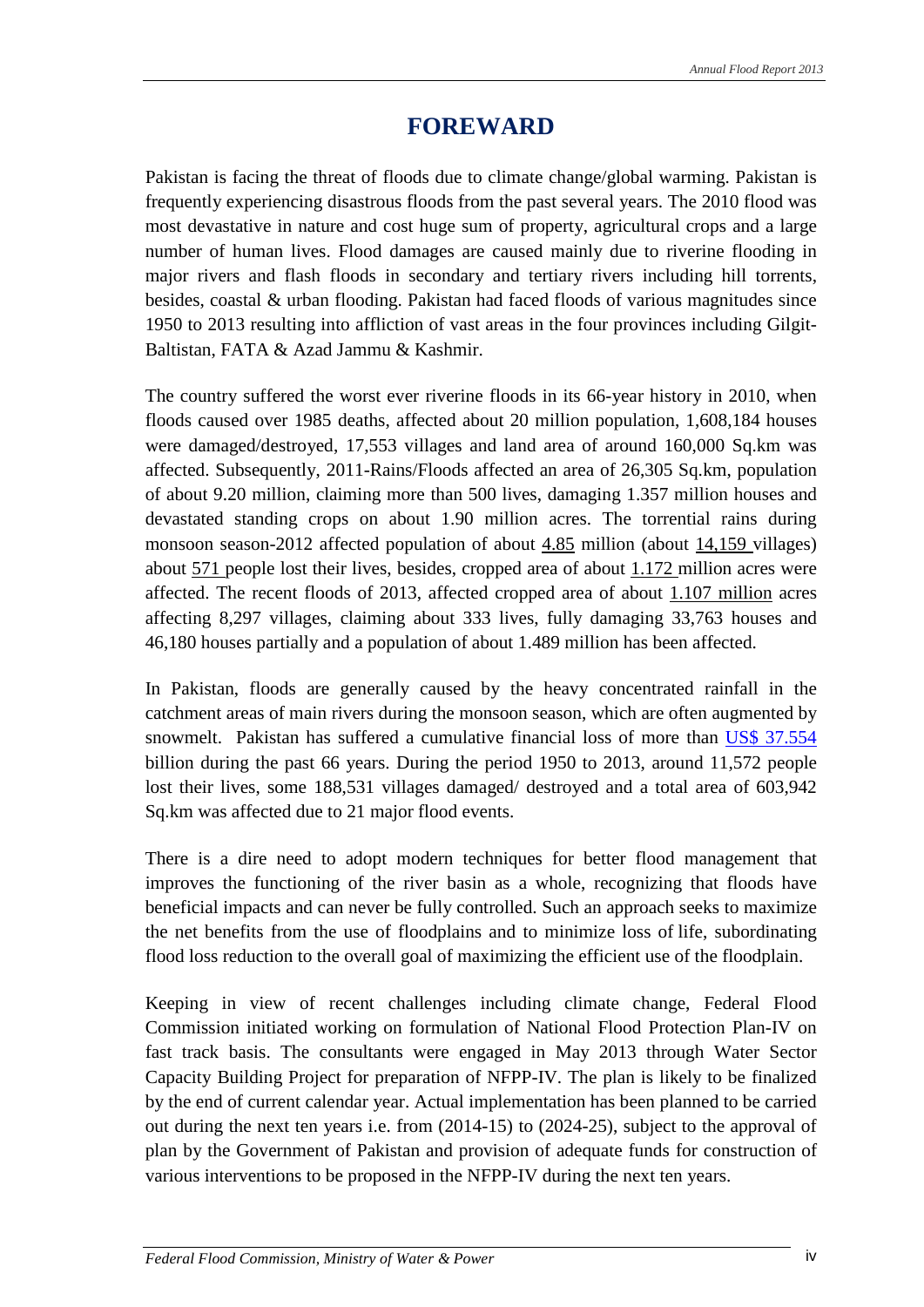# **EXECUTIVE SUMMARY**

Pakistan has experienced floods for fourth consecutive year. In 2010, 2011, 2012 and 2013, the riverine/ flash floods and urban flooding were caused by torrential rains during the monsoon season and destroyed hundred thousands of houses and flooded millions acres of agricultural land, killing thousands of people, besides damage to other public & private infrastructure. In Pakistan, floods are generally caused by the heavy concentrated rainfall, which are sometimes augmented by snowmelt and generate exceptionally high flood flows in rivers. Occasionally destructive floods are also caused due to Monsoon currents originating in the Bay of Bengal and resultant depressions which often result in heavy downpour in the Himalayan foothills, which is sometime augmented by the weather systems i.e. *Seasonal Low* from Arabian Sea & *Westerly Wave* from Mediterranean Sea*.*

Prior to 1976, the Provincial Governments were responsible for the planning and execution of flood protection works. Heavy losses sustained to the economy during disastrous floods of 1973 and 1976 were discussed in the Inter-Provincial Conference in 1977 and subsequently in January 1977, it was decided by the Federal Government to establish Federal Flood Commission (FFC) at the Federal Government level for Integrated Flood Management on country wide basis. Since its establishment, FFC has so far prepared and executed three National Flood Protection Plans covering periods from 1978-1988 (NFPP-I), 1988-1998 (NFPP-II) and 1998-2008 (NFPP-III). A total investment of around Rs 27.00 billion (this includes 1988-Flood Damages Restoration Project and 1992-94 Flood Damages Restoration Project costing Rs 1.80 billion and 6.50 billion respectively) has been made for construction of flood protection infrastructure and improvement in Flood Forecasting & Warning System in the past 36 years.

Keeping in view the level of investments made under the three 10-Years National Flood Protection Plans (NFPP I,II&III), and the needs of the provinces, Gilgit-Baltistan & Federally Administered Areas (FATA) & AJK, the National Flood Protection Plan –IV was prepared and submitted to Ministry of Water and Power in November 2006, for approval of the Competent Authority. However, the same could not be approved in time due to low priority given to Flood Sector as result of drought like conditions over the country during that period. Keeping in view the large scale damages occurred during past three consecutive floods in country, the need for investment in flood sector has gained importance. Federal Flood Commission accordingly started working on formulation of National Flood Protection Plan-IV. The consultants were engaged in May 2013 through Water Sector Capacity Building Project for preparation of NFPP-IV. The plan is likely to be finalized by the end of current year. Actual implementation has been planned to be carried out during the next ten years i.e.  $(2014-15 - 2024-25)$  subject to the approval of plan by the Government of Pakistan and provision of adequate funds for construction of various interventions to be proposed in the Plan.

Pakistan has suffered a cumulative financial loss of more than US\$ 37.554 billion during the past 66 years. Around 11,572 people lost their lives, some 188,531 villages damaged/ destroyed and a total area of 603,942 Sq.km was affected due to the 21 major flood events. The 2010-Floods were worst flooding in the past about 80 years in the region. Rains/Floods of 2011-monsoon season were of small scale, which mainly affected the Sindh Province, especially southeastern parts of the province, northeastern Balochistan, and southern Punjab, whereas the torrential rains during monsoon season 2012 affected Northeastern Balochistan, southeastern & upper Sindh, southern Punjab & parts of Khyber Pakhtunkhwa.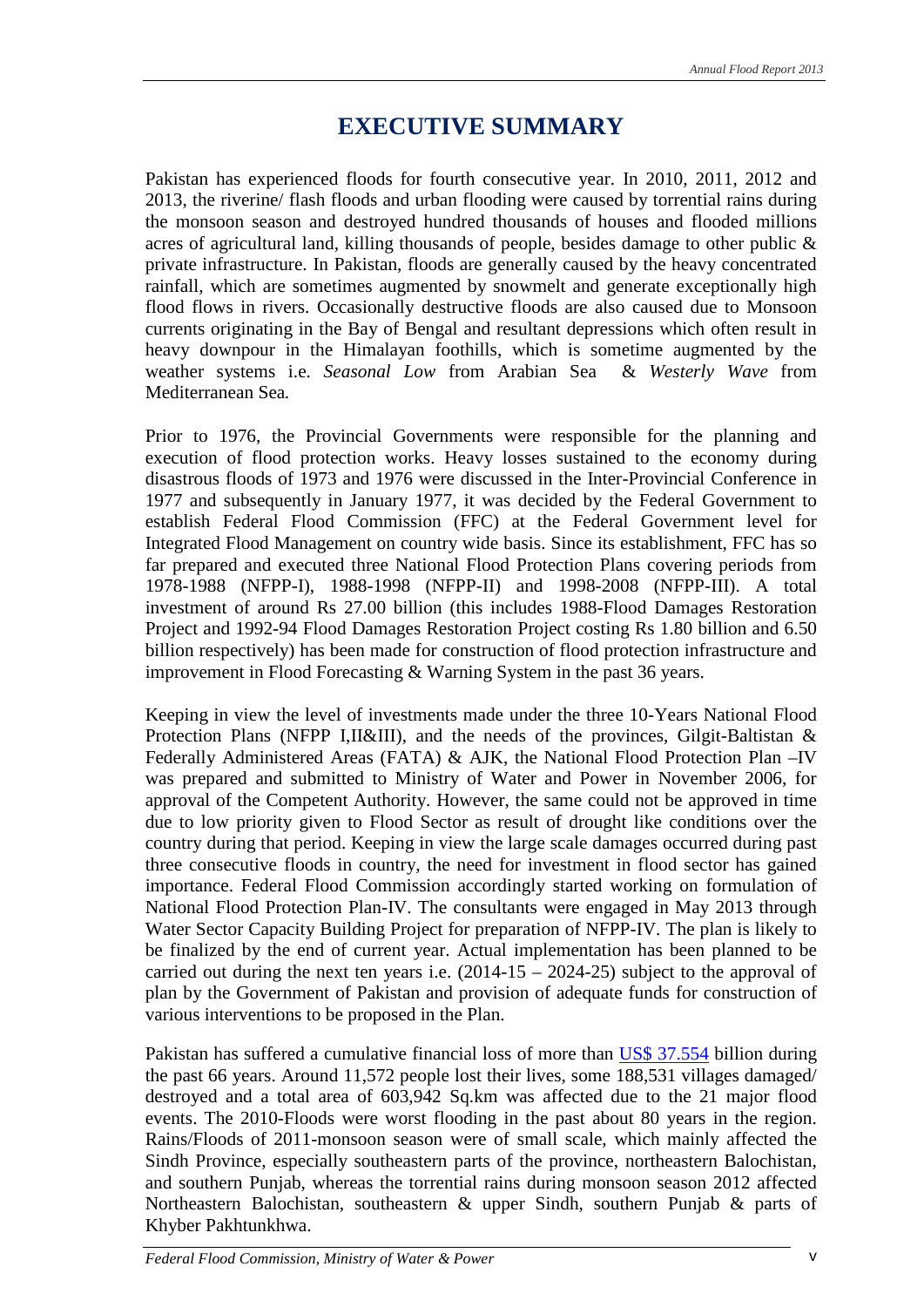Federal Flood Commission is responsible for integrated planning for flood management at the national level and arranges financial resources for the implementation of new flood protection projects on country wide basis. Presently, funds are allocated under PSDP for execution of urgent nature flood projects through Normal/Emergent Flood Programme. The four Provinces, Gilgit-Baltistan, FATA and AJ&K submit their flood protection schemes, which are technically scrutinized by the Federal Flood Commission and submitted to Ministry of Water & Power for approval of DDWP/ CDWP. Flood Communication Cell of Federal Flood Commission remains operational on round-theclock basis for the entire flood season  $(1<sup>st</sup>$  July to  $15<sup>th</sup>$  October) each year. The rainfall and rivers flow data including major reservoirs water levels data is obtained from Flood Forecasting Division, Lahore, WAPDA and other concerned organizations and transmitted to all concerned agencies through Daily Flood Situation Report.

### **2013-Floods**

2013-rains/floods affected cropped area of about 1.107 million acres affecting 8,297 villages, claiming about 333 lives, fully damaging 33,763 houses and 46,180 houses partially and a population of about 1.489 million was affected.

# **Way Forward**

Past four consecutive years of flooding in Pakistan is the impact of global climate change owing to remarkable increase in frequency of occurrence of floods and variation in monsoon behaviour in the country. It is therefore very essential to chalk out Plan on country wide basis for long-term measures for better flood management in future, besides, short-term measures for safe passage of Flood Season 2014. The short-term measures include completion of all urgent nature approved/ongoing flood projects by the executing agencies (Provincial Irrigation Departments and Federal Line Agencies) including essential O&M works of existing flood protection infrastructure well before the start of monsoon season 2014. The encroachments in flood plains and waterways/drains need to be removed by the Provincial Irrigation Departments and Federal Line Agencies with the help of Districts Administration so that flood flows are passed safely during Flood Season 2014 and loss/ damage to populations/human lives, valuable agricultural lands and other public & private property located in the high risk areas are minimized to maximum possible extent. The organizations responsible for O&M of storm water drainage system of major and other cities may take necessary measures well in time for improving the discharge capacity of storm drains, besides, arrangement of dewatering pumps for use in emergency situation during monsoon season 2014.

The coordination among flood management related organizations, especially during monsoon season needs to be further improved. Work on long-term planning {formulation of NFFP-IV (2014-2024} has already been initiated by FFC in consultation with stakeholders. The Plan may be approved on Top Priority basis and adequate funds may be arranged in the coming years for timely implementation of interventions proposed in NFPP-IV.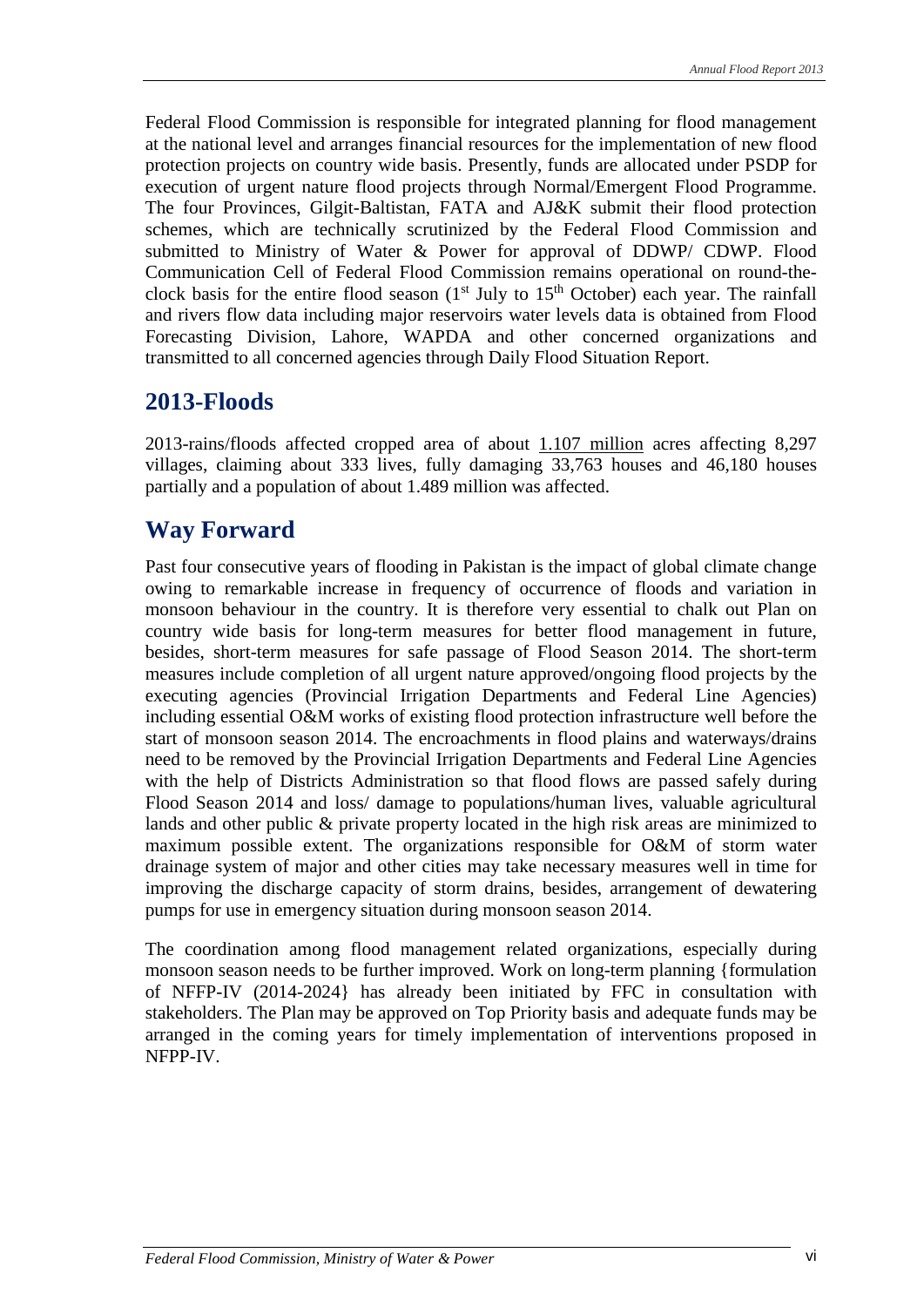# **ACKNOWLEDGEMENT**

The preparation and distribution of Annual Flood Report of Federal Flood Commission commenced from 1998 with a view to compile essential information on yearly basis for documentation of the yearly flood events, flood flow data, lessons learnt from those yearly events, and for exploring the needs for future protective measures.

The 2013 Annual Flood Report contains inter-alia, information about historical floods in Pakistan, flood management works, functions of FFC & other related Provincial and Federal Government organizations, flood warning dissemination system and flood preparedness activities carried out during flood season. The report also focuses on rains/floods of 2013, which caused considerable damages to private as well as public infrastructure due to riverine and flash floods, besides, urban flooding due to torrential rains in northern & southern parts of Punjab and some parts of Sindh, Khyber Pakhtunkhwa & Balochistan Provinces including Federally Administered Areas (Gilgit-Baltistan, FATA & AJK).

Services of following officers are greatly acknowledged who contributed in a dedicated manner for the preparation of 2013-Annual Flood Report of Federal Flood Commission:

| Sr.<br>No. | <b>Name</b>          | <b>Designation</b>                                                    | Role         |
|------------|----------------------|-----------------------------------------------------------------------|--------------|
| 1.         | Mr. Asjad Imtiaz Ali | Chief Engineering Advisor/Chairman<br><b>Federal Flood Commission</b> | Supervisory  |
| 2.         | Mr. Alamgir Khan     | Chief Engineer (Floods)                                               | Contributory |
| 3.         | Mr. Ashok Kumar      | Superintending Engineering (Floods)                                   | Contributory |
| 4.         | Mr. Zafar Iqbal      | Senior Engineer (Floods)                                              | Contributory |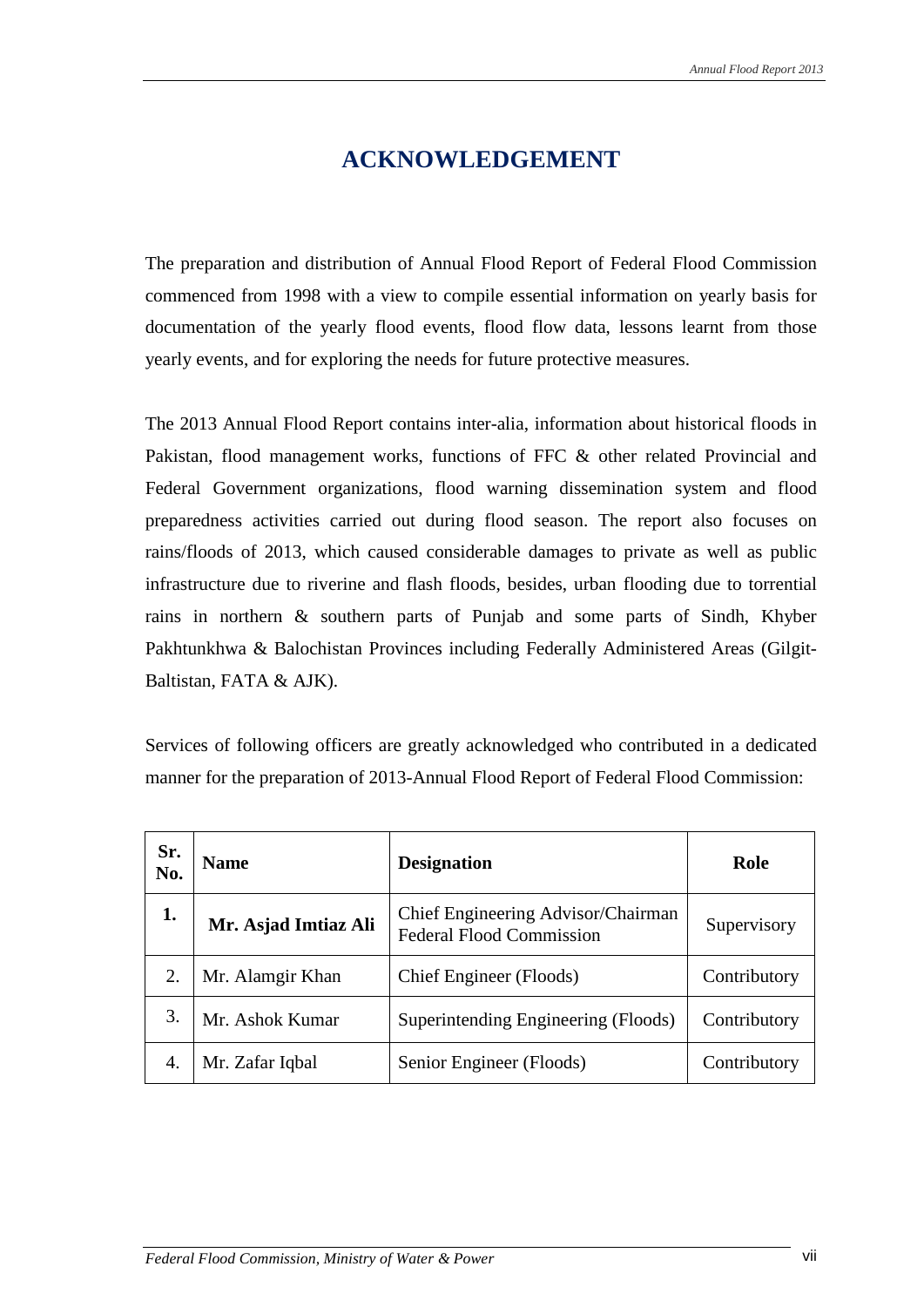# **FLOODS IN GENERAL PERSPECTIVE**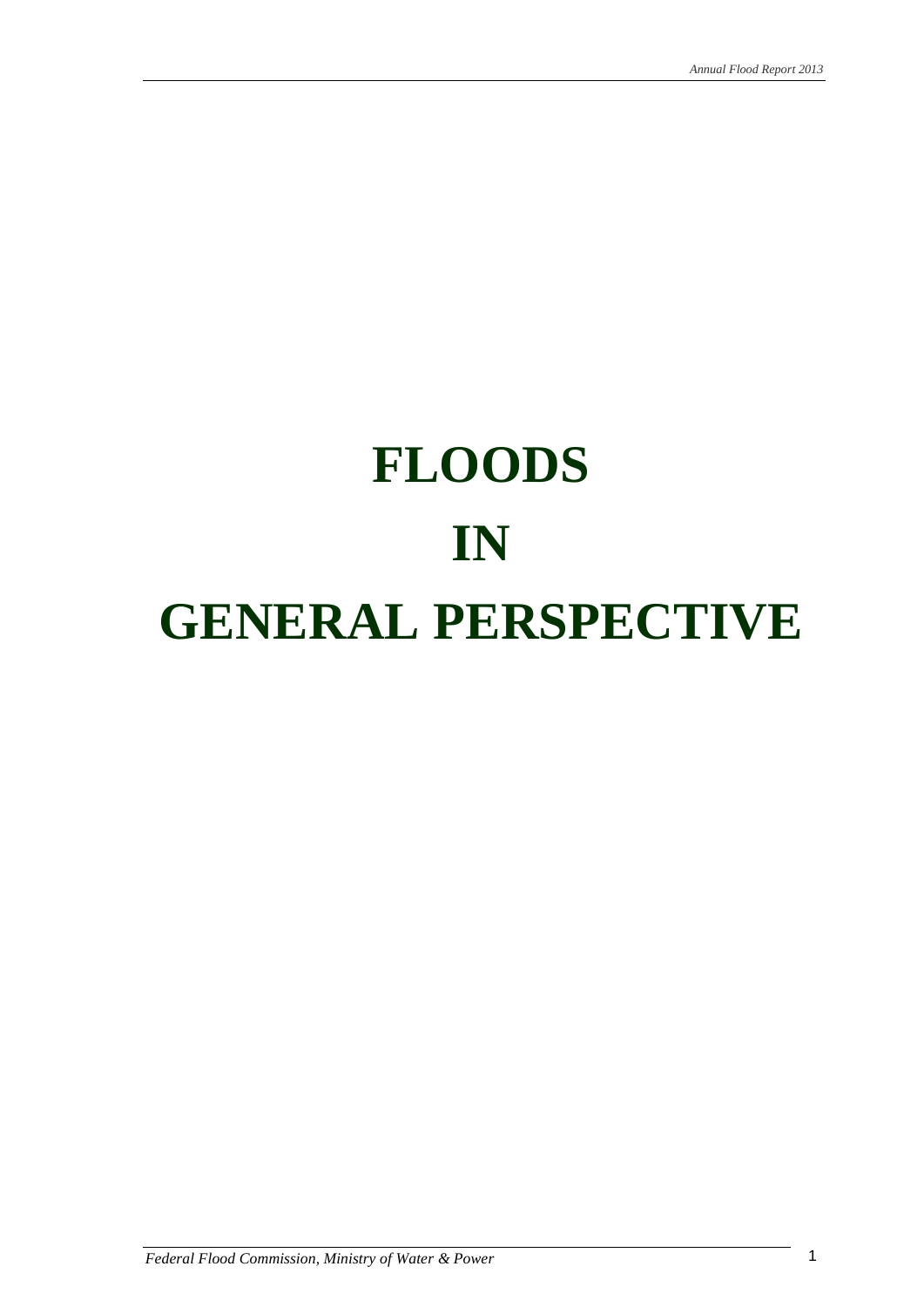#### **1. FLOODS IN GENERAL PERSPECTIVE**

#### **1.1 Flood Problem in Perspective**

Pakistan is a country with diverse type of land and fluctuating pattern of climate. Climate is usually considered hot and dry in Pakistan but it has shown significant obvious variations in last few years. Many districts and urban centers lying nearby to rivers are ever on a great risk to confront with different flood types i.e. riverine flood, flash flood and urban floods particularly in Punjab & Sindh provinces. Floods constitute one of the world's most serious environmental hazards. Four thousand years of recorded history tells of man's repeated failure to evade the destructiveness of floods. In spite of many years of experience and highly developed scientific techniques, floods even now continue to play havoc almost in every part of this planet.

Losses from floods annually destroy about million acres of crops land and affect hundred thousands of people with a monetary loss in billion of rupees. Major direct flood damages in Pakistan are to agricultural crops, urban and rural abadies, besides, other private & public utilities. It is generally recognized that complete prevention from floods is humanly impossible, but protection from flood is feasible and is a vital necessity. By proper planning, means can be devised to harness the fury of floods to safeguard human life and property. Devoid their destructive power, floods can be used in the service and the welfare of a community.

#### **1.2 Floods in Pakistan**

The floods in rivers are generally caused by heavy concentrated rainfall in the catchments, during the monsoon season, which is sometimes augmented by snow melt flows. Monsoon currents originating in the Bay of Bengal and resultant depressions often result in heavy downpour in the Himalayan foothills, which occasionally generate destructive floods in the main rivers and their major tributaries. Sometimes exceptionally high flood flows in major rivers are generated due to formation of temporary natural dams by landslide or glacier movement and their subsequent collapse.

Flooding of the Indus River and its tributaries represents the greatest hazard in Pakistan. Floods occur normally in summer season (July - October). Therefore, damages to agriculture are mainly to the standing Kharif crops. However, in some cases the inundated lands do not dry up in time and ultimately affecting sowing Rabi crops.

The major rivers (Indus, Jhelum, Chenab, Ravi, Sutlej) and secondary rivers (Kabul, Swat etc.) cause flood losses by inundating low lying areas round the rivers bed by damaging irrigation and communication network, besides, land erosion along the rivers banks. In the upper part of the Indus Basin (Punjab & Khyber Pakhtunkhwa), floodwater spilling over the high banks of the rivers generally returns to the river. However, in the lower parts of the country (Sindh province), the River Indus is flowing at ridge i.e. higher elevation than adjoining lands, hence, spill flood water do not return to the main river channel. This largely extends the extent and period of inundation resulting in more damages to abadies, standing crops and other private as well as public infrastructure. For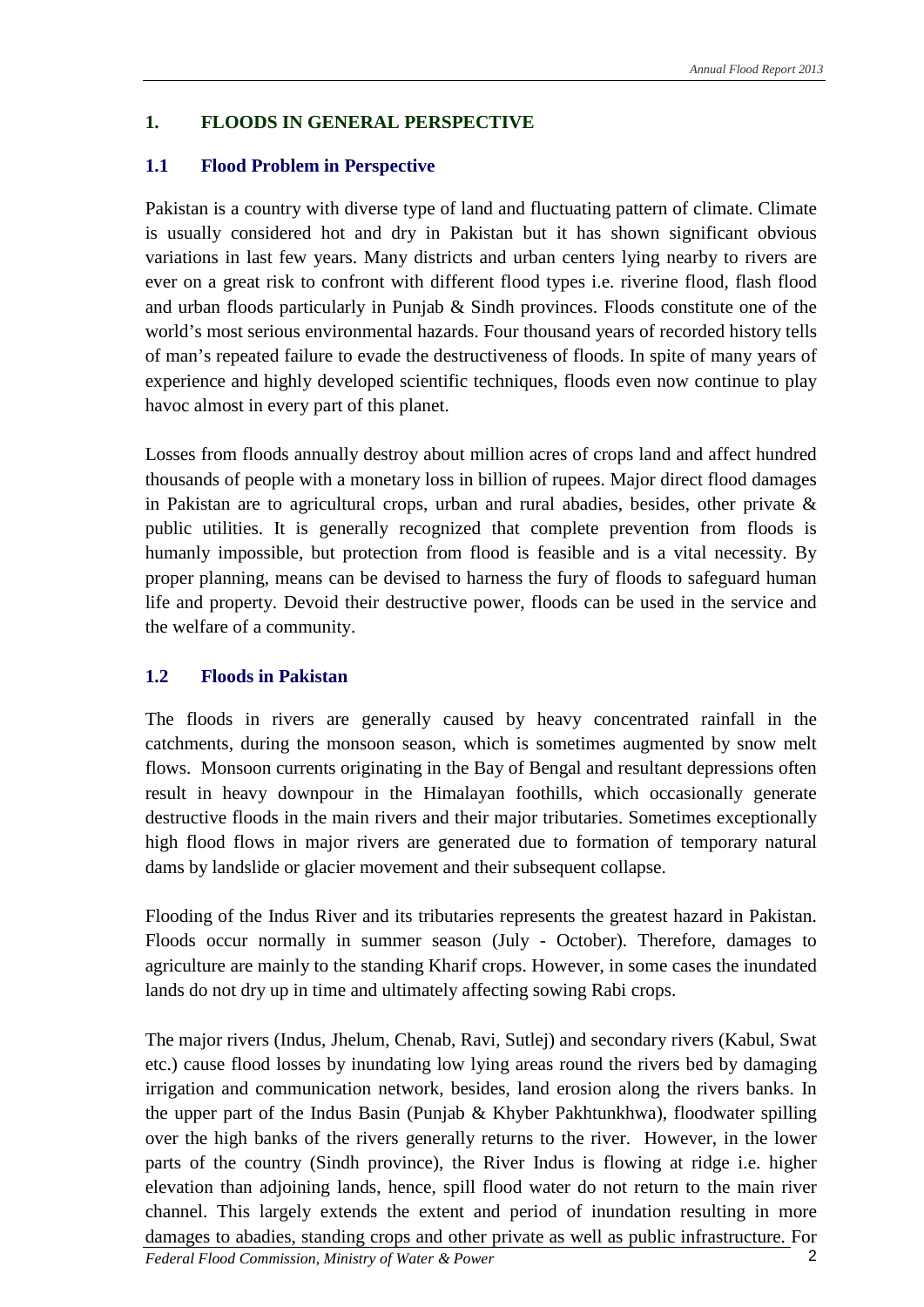that purpose flood embankments have been constructed on either side almost in the entire length of River Indus in the Sindh Province and many vulnerable locations in the upper parts of the country. However, breaches are occurred sometimes in the flood embankments/River Training Works or overtopped, when the rivers attain the Exceptionally High Flood Level *{LMB Taunsa Barrage in Punjab & Tori Bund Complex in Sindh Province events during 2010-Monsoon Season}.* Such breaches often cause greater damages than would have occurred without the bunds because of their unexpected nature and intensification of land use following the provision of flood protection.

None of the Barrages/Headworks except Taunsa has been remodeled during past 63 years. These are aged structures and do not have enough capacity to withstand floods of 2010 magnitude. During exceptionally high floods stage these results in afflux on the upstream side, which sometimes results in breaches in the flood embankments. At times, the flood embankments have to be breached at predetermined locations to save the main structures *(RMB Jinnah Barrage was operated during Monsoon Season 2010).*

#### **1.3 Flood Control Objective & Need**

Flood management planning in Pakistan is being carried out to essentially cover the following three specific objectives:

- *i. To reduce or eliminate damages to existing properties;*
- *ii. To prevent future increase in damages; and*
- *iii. To mitigate the residual hazards.*

In Pakistan, flood control planning is a complex problem and calls for great ingenuity and experience on the part of the planners. The nature of flood problems varies in each of the four provinces and federally administered areas due to varying physiographic, climatic, demographic, and socio-economic conditions. Even the characteristics of catchment areas of various rivers differ from each other. Flood problems relating to various provinces are given as under:

#### **PUNJAB**

In Punjab, the flood protection marginal bunds have been generally constructed either to protect Headworks and other irrigation structures, or to safeguard certain towns, villages & adjoining agricultural lands. Due to general topography of the area sloping towards the south-west, pre-determined breaching sections have been provided in the right marginal bunds for operation for safety of Headworks/ barrages in case of exceptional high flood flows i.e. likely to exceed the designed level. In order to protect areas from erosion, spurs have been constructed in critical reaches. These spurs have protected vast areas and in some cases even large tracks of eroded lands have been reclaimed.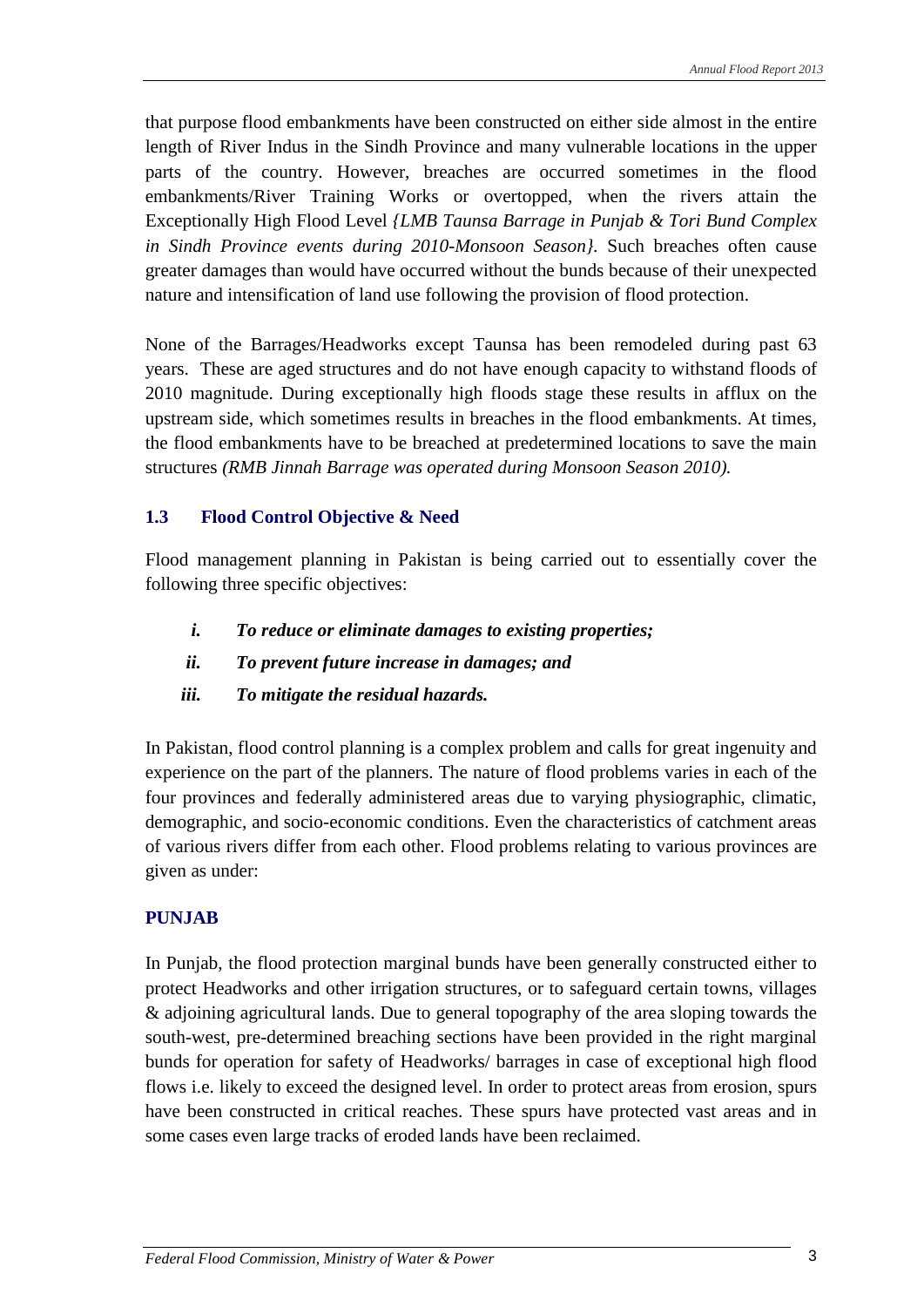#### **SINDH**

The Indus River flows on a ridge in Sindh Province and generally, surrounding areas (outside the flood embankments) are lower than the river bed; hence, water once leaving the Indus River does not return back to the main channel. Escaped water thus causes greater damage to widespread areas, and it persists for a longer period even after flood peaks are over *(Refer Tori Bund, Mulchand Shah (M.S) Bund breaches during 2010- Monsoon Season)*. Moreover, Sindh is situated on a receiving end of drainage of all the rivers and if flood protection measures adopted in the upper reaches are not properly planned, severe damages are likely to occur in the Province. In most of the reaches, a double line of flood embankments has been constructed on both sides of the river from Guddu to few kilometers short of Arabian Sea. These flood embankments have been further compartmentalized to contain widespread inundation.

#### **KHYBER PAKHTUNKHWA**

In Khyber Pakhtunkhwa, the floods are mainly due to flash flood flows in secondary rivers (Kabul, Swat, Punjkora, Kurram etc.) and major hill torrents/flood flow generating nullahs having steep bed slopes, which greatly increase flood velocity and severely erode the banks. In Khyber Pakhtunkhwa, mostly short spurs have been constructed to save the areas from erosion. A battery of about 40 spurs having considerable shank length and a Marginal Bund have been constructed along the right bank of Indus River "Chashma Barrage – Ramak Reach" for protection of D.I. Khan City and adjoining area from devastating flood flows of Indus River. A large number of spurs and flood embankments in critical locations have also been constructed along Kabul, Swat, Panjkora, Kurram rivers and other flood flows generating nullahs/hill torrents.

#### **BALOCHISTAN**

Due to peculiar physiographic and climatic characterizes in Balochistan, mostly the flood protection walls/embankments & short spurs have been constructed for protection of orchards, agricultural lands and abadies. Some bunds have also been constructed to serve as a flood diversion/ abatement measures.

#### **GILGIT-BALTISTAN, FATA & AJK**

PCC & Gabion Flood Protection Walls, short Spurs/Studs etc. have been undertaken in Gilgit-Baltistan, FATA and AJK for protection of abadies, adjoining agricultural lands and other private as well public infrastructure from the erosive and spill action of flood flows in rivers/flood flows generating nullahs.

#### **1.4 WATER RESOURCES IN PAKISTAN**

Five main rivers, namely, the Indus, Jhelum, Chenab, Ravi and Sutlej and their tributaries flow through the country's plains. The Indus, Jhelum and Chenab are known as the **Western Rivers** and Ravi, Beas, and Sutlej known as the **Eastern Rivers**. These rivers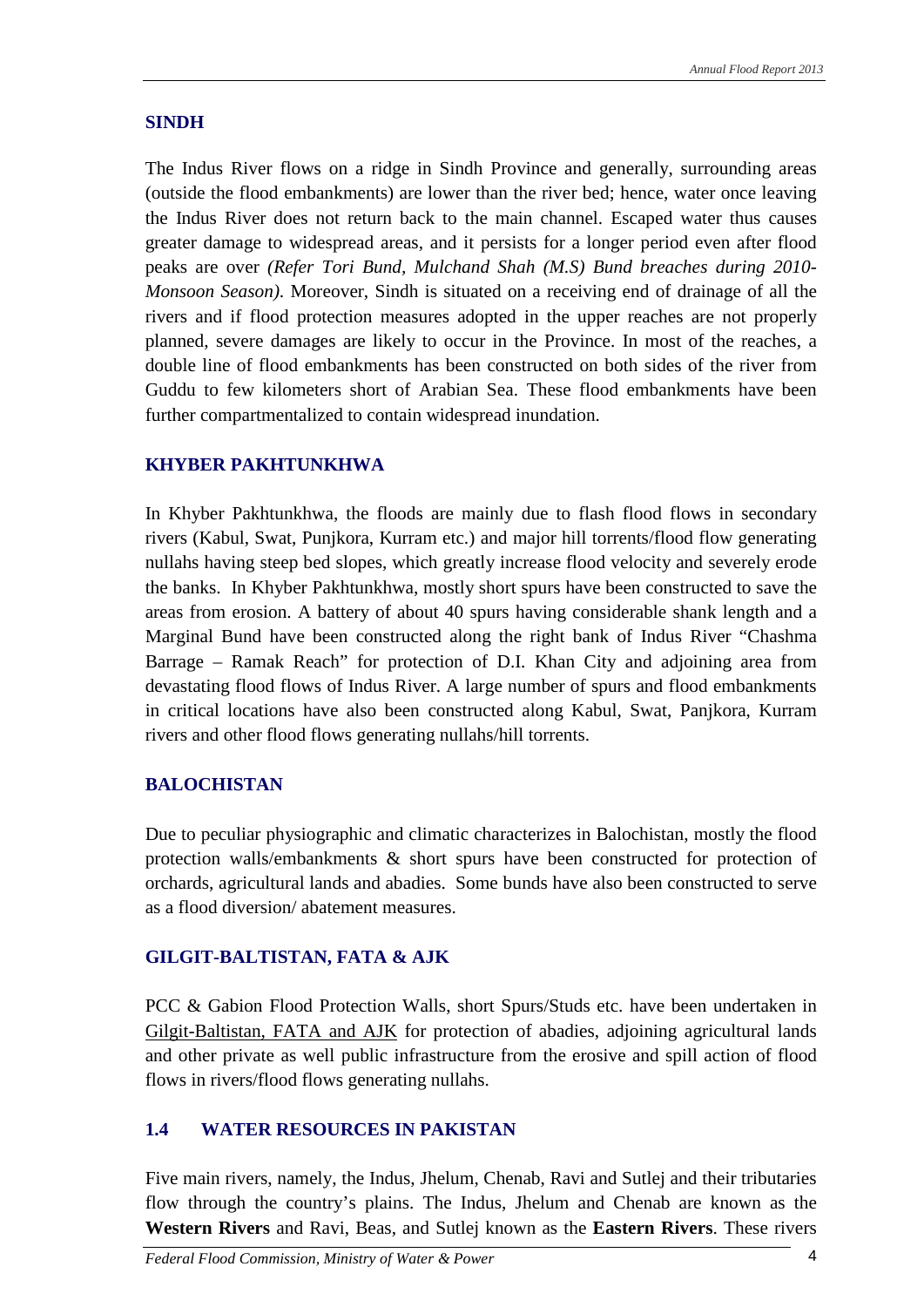supply water to the entire Indus Basin Irrigation System. The rivers have their origin in the higher altitudes and derive their flows mainly from snowmelt and monsoon rains. The catchment area of Indus is most unique in the sense that it contains seven (7) of the world's highest-ranking peaks, after Mount Everest. These include **K-2 (28,253 feet), Nanga Parbat (26,660 feet), Rakaposhi (25,552 feet)** etc. Likewise, barring the polar areas, seven (7) glaciers situated in the Indus catchment, **namely Siachin, Hispar, Biafo, Batura, Baltoro, Barpu and Hopper** are amongst the largest in the world.

#### **1.5 IRRIGATION NETWORK OF PAKISTAN**

The Irrigation System of Pakistan is the largest integrated irrigation network in the world, serving around 45 million acres of contiguous cultivated land. The system is fed by the waters of the Indus River and its tributaries. The irrigation network of Pakistan mainly comprises of 3 major reservoirs (Tarbela, Mangla & Chashma), 19 Barrages, 12 interriver link canals, 45 independent irrigation canal commands and 143 medium dams (having height 15 meters and above).

The major storage reservoirs include Tarbela (*existing Live Storage Capacity = 6.557 MAF against original storage capacity of 9.70 MAF),* Chashma *(existing Live Storage Capacity = 0.263 MAF against original storage capacity of 0.70 MAF)* on River Indus and Mangla with existing Live Storage Capacity = 7.392 MAF *(this includes the additional storage capacity of 2.88 MAF after Mangla Dam Raising allowing Maximum Conservation Level of 1242 feet)* against original storage capacity of 5.34 MAF on River Jhelum. The schematic diagram of Indus Basin Irrigation System is given at **Figure-1.**

Diversion of river waters into off-taking canals is made through Barrages, which are gated diversion weirs. The main canals in turn deliver water to branch canals, distributaries and minors. The watercourses get their share of water through outlets in the irrigation channels. Distribution of water from a watercourse is made through a timeschedule called "Warabandi".

According to IRSA record, the average annual surface water availability from Western and Eastern Rivers is 144.63 MAF *(Western Rivers: 138.04 MAF & Eastern Rivers: 6.59 MAF)*, whereas the maximum inflows recorded was 183.45 MAF and minimum inflows were 99.05 MAF during the post Tarbela period *(1976-77 to 2012-13). The Provincial utilization* was *96.88 MAF, S*ystem losses were 17.55 MAF *and* Escapages downstream Kotri Barrage were 30.20 MAF.

#### **1.6 FLOOD PROTECTION FACILITIES IN PAKISTAN**

The existing flood management strategy includes flood flows regulation by three major reservoirs (Tarbela, Chashma on Indus & Mangla on Jhelum), protection of important private & public infrastructure, urban/rural abadies and adjoining agricultural lands located along the rivers banks by flood embankments and spurs & other interventions, besides, Flood Forecasting & Early Warning System, Rescue & Relief measures in case of flooding situation. The Provincial Irrigation Departments (PIDs) maintain about 6,807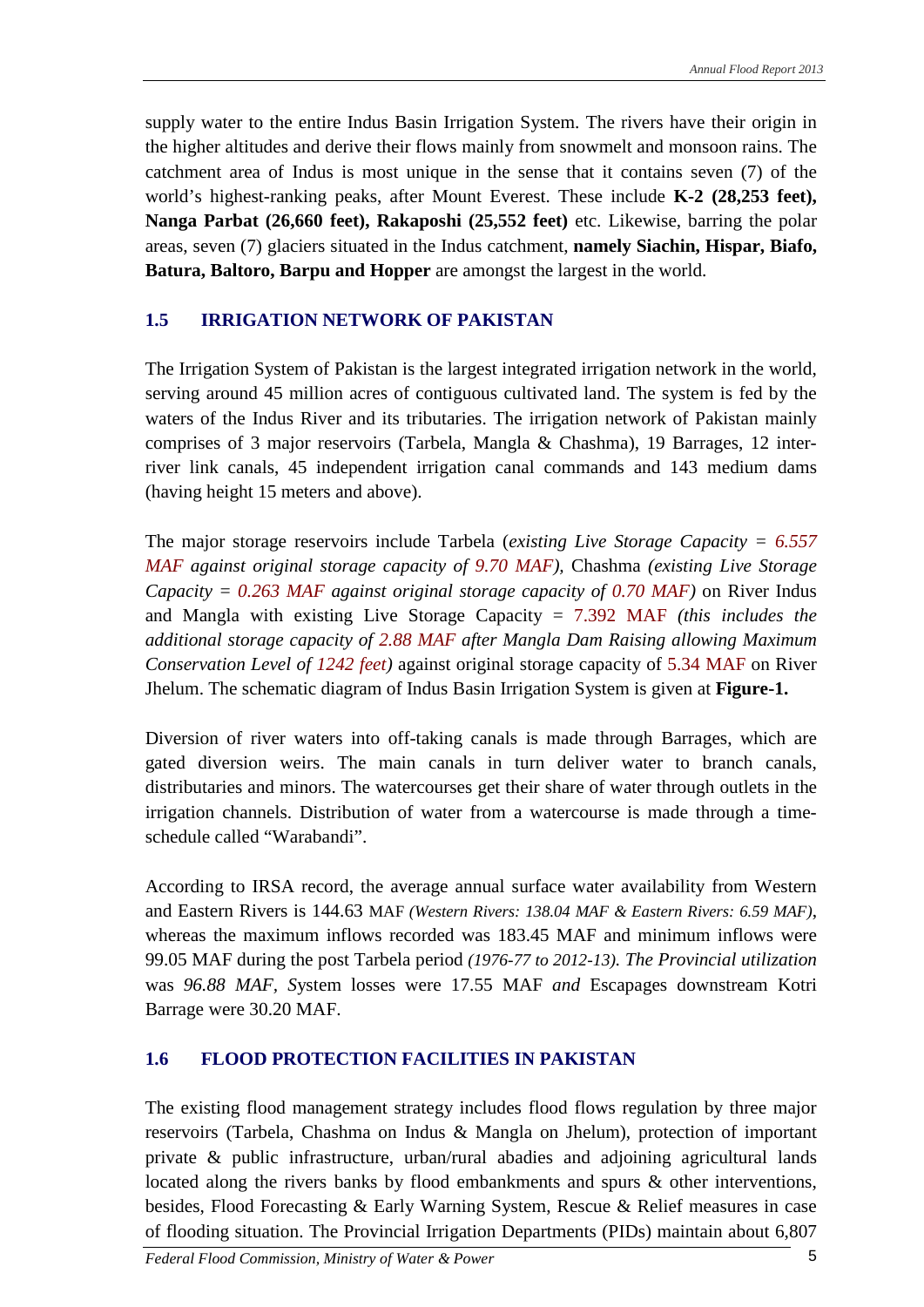km of flood protection embankments and around 1410 spurs along main and other rivers. Province-wise break up of existing flood protection facilities is given in **Table-1**.

# **TABLE-1**

# **EXISTING FLOOD PROTECTION INFRASTRUCTURE\***

| <b>Name of Province</b> | <b>Embankments</b><br>(K.M) | <b>Spurs</b><br>(No.) |
|-------------------------|-----------------------------|-----------------------|
| Punjab                  | 3,334                       | 496                   |
| Sindh                   | 2,424                       | 46                    |
| Khyber Pakhtunkhwa      | 352                         | 186                   |
| Balochistan             | 697                         | 682                   |
| <b>Total</b>            | 6,807                       | 1,410                 |

*\* The inventory is being updated*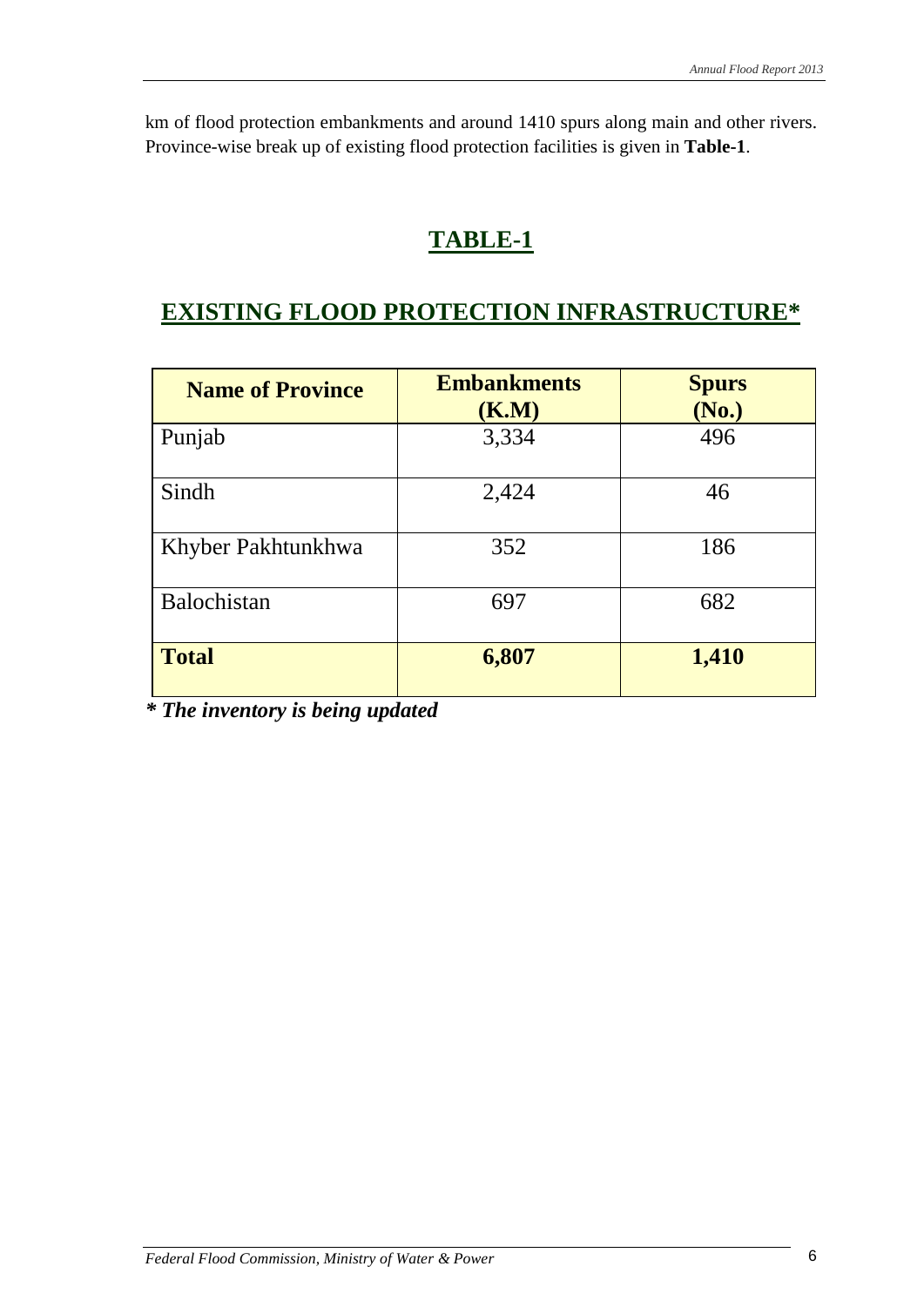

#### **Figure 1: Schematic Diagram of Indus Basin Irrigation System**

#### **1.7 IMPACT OF GLOBAL WARMING & CLIMATE CHANGE ON FLOOD MANAGEMENT**

Global warming causes climate change, which is a serious issue for the world. It is a serious threat to the third world as its impacts will not be felt equally across our planet. Developing countries including Pakistan are much more vulnerable to the impacts of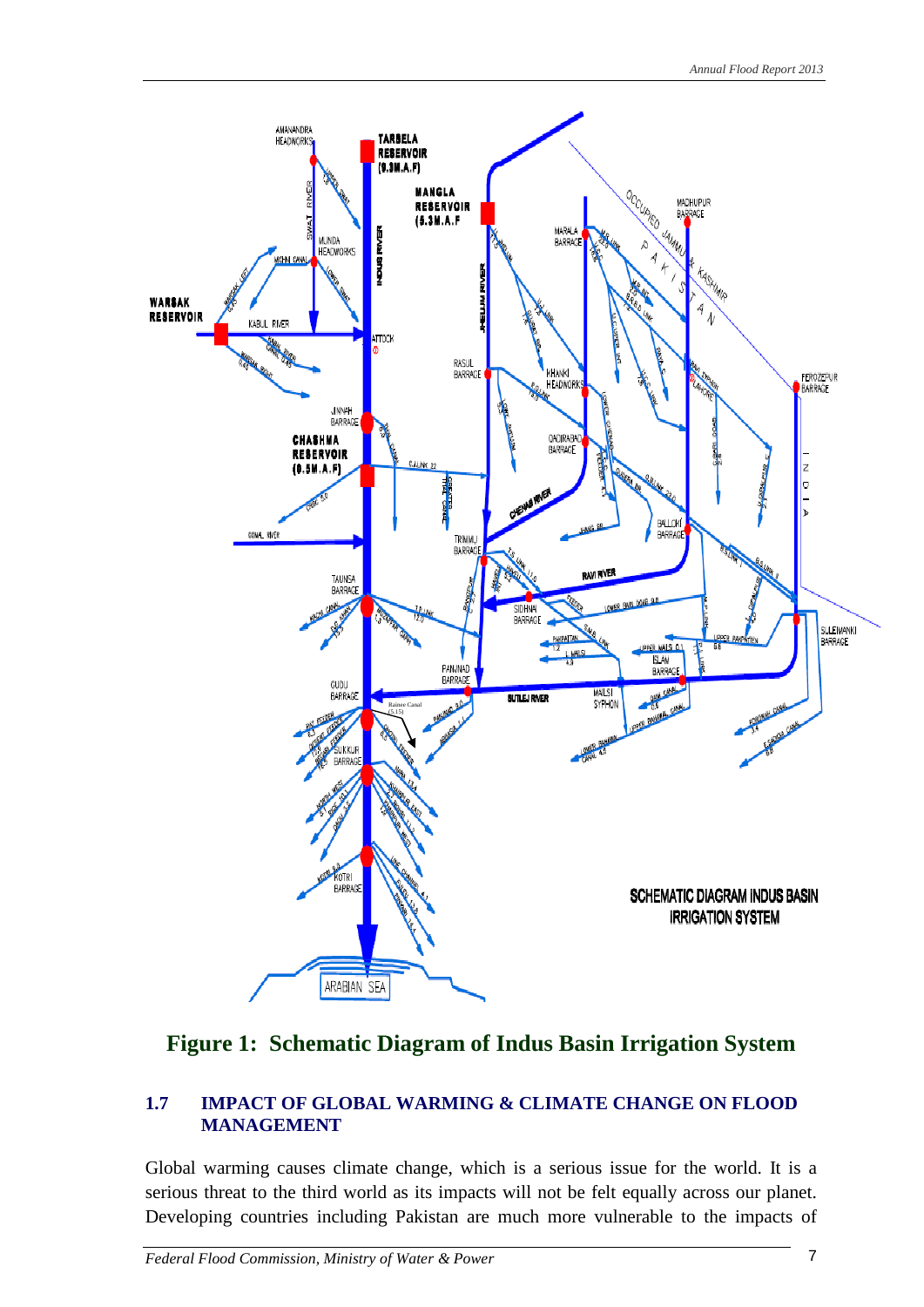climate change. The melting rate of glaciers in South Asia has increased, which may cause floods in Pakistan and surrounding countries in the coming years. Pakistan economy has faced significant losses due to environment damages and degradations. Besides many other challenges, climate change is emerging as perhaps the greatest environmental challenge for Pakistan causing floods, droughts and increasing hunger, poverty, displacement, soil degradation, desertification and deforestation.

Pakistan is a resource constraint country with a fast growing population, low natural resource development based and unfavorable local socio-cultural conditions, and climate change is an additional stress for the country. There is strong need to educate people about these natural disasters that why these disasters are becoming more frequent in the region including Pakistan. Educating masses about natural disasters and building up their preparedness at educational institutions can be of great help to minimize the damages of disasters. Media can play its due role in this regard as without its support, awareness cannot be boosted. Areas vulnerable to climate change-induced natural disasters must have a adequate flood protection facilities, besides, reliable Medium Range Weather/Flood Forecasting & Warning System in place.

#### **1.8 HISTORICAL FLOOD EVENTS IN PAKISTAN**

Since its creation, Pakistan has faced 21 severe flood event i.e. 1950, 1955, 1956, 1957, 1959, 1973, 1975, 1976, 1977, 1978, 19981, 1983, 1984, 1988, 1992, 1994, 1995, 2010, 2011, 2012 & 2013, the 2010 floods were worst ever in the country. The floods of various magnitudes since 1950 to 2013 affected vast areas in the four provinces including Gilgit-Baltistan, FATA & Azad Jammu & Kashmir.

Flood damages are caused mainly due to riverine flooding in main rivers and flash floods in Secondary & Tertiary Rivers/Hill Torrents, Coastal flooding due to Cyclone & urban flooding due to torrential rains and inadequate storm drainage facilities, besides, GLOFs. The unprecedented floods of 2010 were the worst floods in history of the country in which about 1985 people lost their lives, 1,608,184 houses were damaged/ destroyed, 17,553 villages were affected and total area of  $160,000$  Km<sup>2</sup> was affected.

Owing to adverse impacts of climate change, in the recent years, vulnerabilities of communities to coastal & urban flooding have also increased. The Sindh province, particularly southeastern parts of the province was severely affected due to unprecedented rains and inadequate drainage facilities during Monsoon Season-2011. The torrential rains during 2012 rains/floods affected Southern Punjab, Sindh & Balochistan provinces; about 571 people lost their lives, 636,438 houses were damaged/ destroyed, 14,159 villages were affected and a total area of 4,746 Sq.km was affected.

#### **2013-FLOODS**

The 2013-rains/floods damaged cropped area of about 1.107 million acres affected 8,297 villages, claiming about 333 lives, fully damaging 33,763 houses and 46,180 houses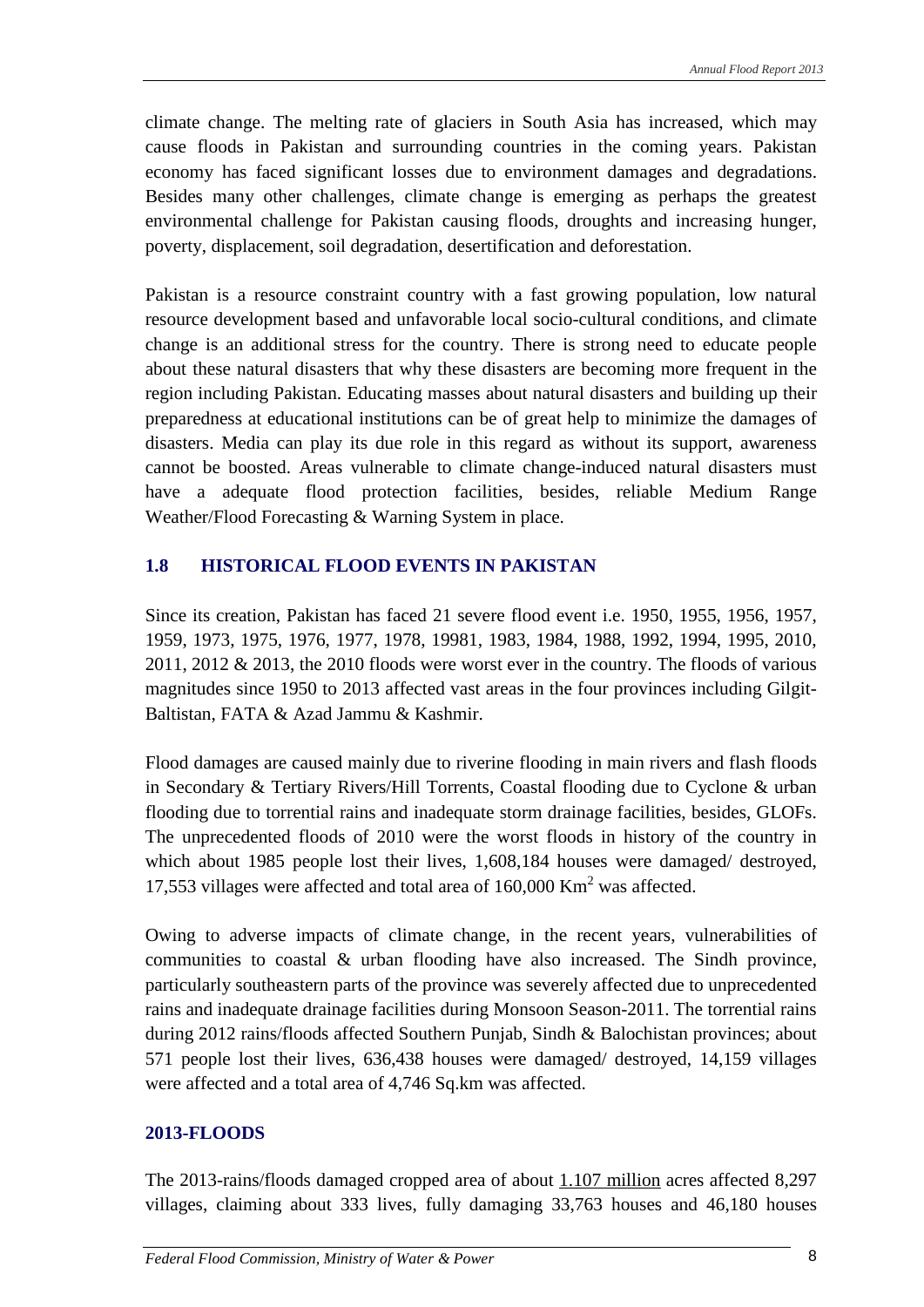partially, besides, population of about 1.489 million was affected. The historical flood events experienced in the past and their damages are given in the **Table-2**.

| П |
|---|
|---|

| Sr. No.         | Year         | <b>Direct losses</b><br>(US\$ million) | <b>Lost lives</b><br>(No) | <b>Affected villages</b><br>(No) | <b>Flooded area</b><br>$(Sq-km)$ |
|-----------------|--------------|----------------------------------------|---------------------------|----------------------------------|----------------------------------|
| $\mathbf{1}$    | 1950         | @ 1US\$= PKR 86<br>488                 | 2,190                     | 10,000                           | 17,920                           |
| $\overline{2}$  | 1955         | 378                                    | 679                       | 6,945                            | 20,480                           |
| $\overline{3}$  | 1956         | 318                                    | 160                       | 11,609                           | 74,406                           |
| $\overline{4}$  | 1957         | 301                                    | 83                        | 4,498                            | 16,003                           |
| 5               | 1959         | 234                                    | 88                        | 3,902                            | 10,424                           |
| $\sqrt{6}$      | 1973         | 5134                                   | 474                       | 9,719                            | 41,472                           |
| 7               | 1975         | 684                                    | 126                       | 8,628                            | 34,931                           |
| 8               | 1976         | 3485                                   | 425                       | 18,390                           | 81,920                           |
| 9               | 1977         | 338                                    | 848                       | 2,185                            | 4,657                            |
| $\overline{10}$ | 1978         | 2227                                   | $\overline{393}$          | 9,199                            | 30,597                           |
| 11              | 1981         | 299                                    | 82                        | 2,071                            | 4,191                            |
| 12              | 1983         | 135                                    | 39                        | 643                              | 1,882                            |
| 13              | 1984         | 75                                     | 42                        | 251                              | 1,093                            |
| 14              | 1988         | 858                                    | 508                       | 100                              | 6,144                            |
| 15              | 1992         | 3010                                   | 1,008                     | 13,208                           | 38,758                           |
| 16              | 1994         | 843                                    | 431                       | 1,622                            | 5,568                            |
| 17              | 1995         | 376                                    | 591                       | 6,852                            | 16,686                           |
| $\overline{18}$ | 2010         | 10,000<br>@ 1US\$= PKR 86              | 1,985                     | 17,553                           | 160,000                          |
| 19              | 2011         | 3730*<br>@ 1US\$= PKR 94               | 516                       | 38,700                           | 27,581                           |
| 20              | 2012         | 2640**<br>@ 1US\$= PKR 95              | 571                       | 14,159                           | 4,746                            |
| 21              | 2013         | $2,000^{\circ}$<br>@ 1US\$= PKR 98     | 333                       | 8,297                            | 4,483                            |
|                 | <b>Total</b> | 37,554                                 | 11,572                    | 188,531                          | 603,942                          |

#### **HISTORICAL FLOOD EVENTS EXPERIENCED IN PAKISTAN**

*\* Economic Survey of Pakistan 2011-12*

*\*\* NDMA (article a[t http://www.claimsjournal.com/news/international/2012/10/05/214891.htm\)](http://www.claimsjournal.com/news/international/2012/10/05/214891.htm)*

*^ Thomson Reuters Foundation (article a[t http://www.trust.org/item/20130909134725-rm708/\)\(Agriculture s](http://www.trust.org/item/20130909134725-rm708/)(Agriculture)ector)* 

#### **1.9 INTEGRATED APPROACH IN FLOOD MANAGEMENT**

Integrated Flood Management (IFM) integrates land and water resources development in a River Basin, within the context of Integrated Water Resources Management, with a view to maximizing the efficient use of floodplains and to minimizing loss of life and property. Integrated Flood Management, like Integrated Water Resources Management, should encourage the participation of users, planners and policymakers at all levels. The approach should be open, transparent, inclusive and communicative; should require the decentralization of decision making; and should include public consultation and the involvement of stakeholders in planning and implementation.

The management of floods as problems in isolation almost necessarily results in a piecemeal, localized approach. Integrated Flood Management calls for a paradigm shift from the traditional fragmented approach, and encourages the efficient use of the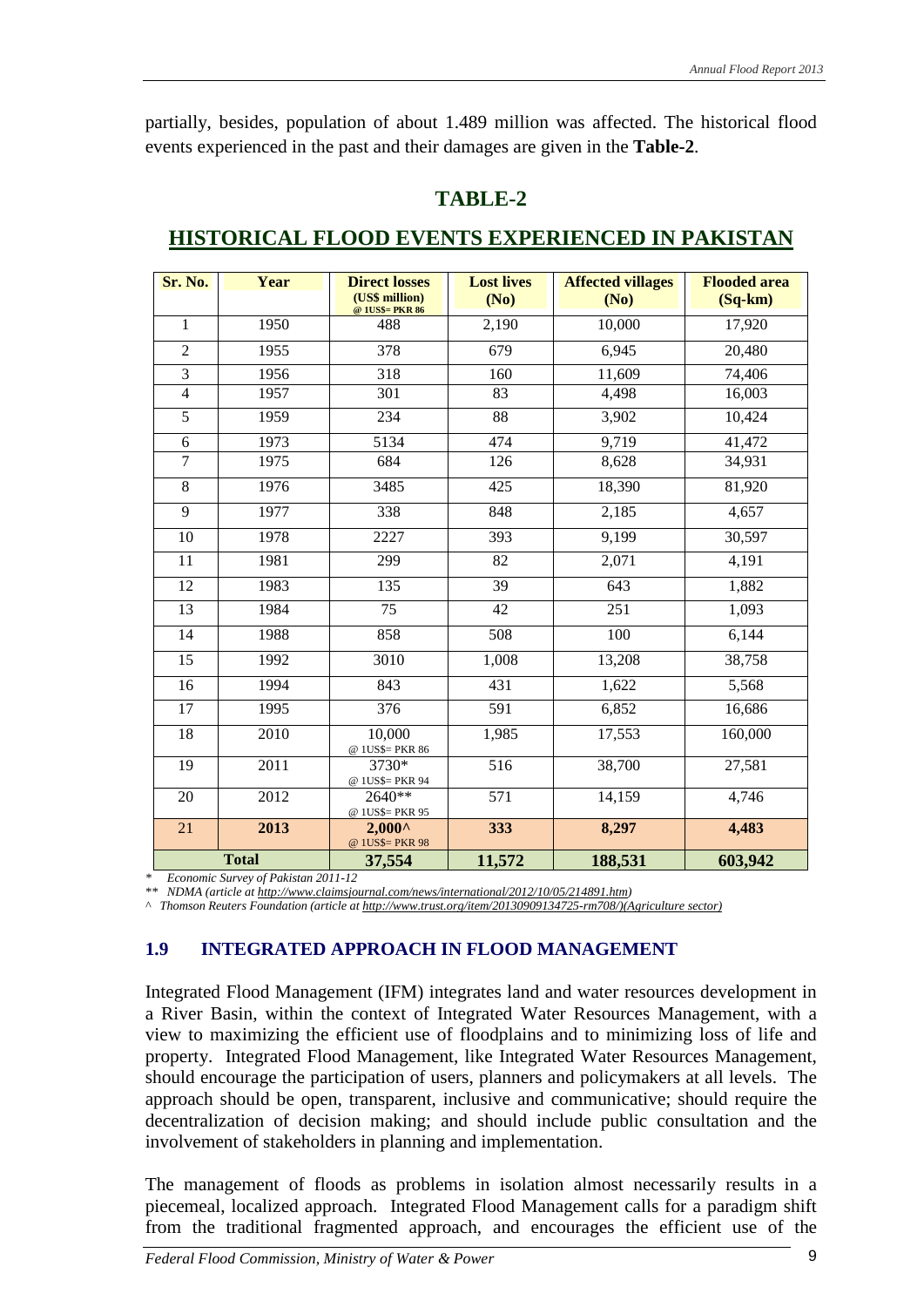resources of the river basin as a whole, employing strategies to maintain or augment the productivity of flood plains, while at the same time providing protective measures against the losses due to flooding. Sustainable development through Integrated Water Resources Management aims at the sustained improvement in the living conditions of all citizens in an environment characterized by equity, security and freedom of choice. Integrated Water Resources Management necessitates the integration both of natural and human systems, besides, land and water management.

Both population growth and economic growth exert considerable pressure on the natural resources of a system. Increased population pressure and enhanced economic activities in flood plains, such as the construction of buildings and infrastructure, further increase the risk of flooding. Flood plains provide excellent and technically easy livelihood opportunities in many cases. In developing countries with primarily agricultural economies, food security is synonymous with livelihood security.

The ecosystem approach is a strategy for the integrated management of land, water and living resources, a strategy that promotes conservation and sustainable use in an equitable manner. Both Integrated Water Resources Management (IWRM) and Integrated Flood Management (IFM) encompass the main principles of the ecosystem approach by considering the entire basin ecosystem as a unit and by accounting for the effects of economic interventions in the basin as whole. Environmental sustainability of the flood management options is one of the prerequisites in IFM.

Sustainable and effective management of water resources demands a holistic approach, linking social and economic development with the protection of natural ecosystems and providing appropriate management links between land and water uses. Therefore, water related disasters i.e. floods & droughts, as they play an important role in determining sustainable development, need to be integrated into water resources management.

A holistic approach to emergency planning and management is preferable to a hazardspecific approach and IFM should be part of a wider risk management system. This approach fosters structured information exchange and the formation of effective organizations relationships. In integrated flood management planning, achieving the common goal of sustainable development requires that the decision making processes of any number of separate development authorities be coordinated. Every decision that influences the hydrological response of the basin must take into account every other similar decision.

Adaptive management offers a robust but flexible approach to dealing with scientific uncertainties, wherein decisions are made as part of an ongoing science-based process. It involves planning, acting, monitoring and evaluating applied strategies and modifying management policies, strategies and practices as new knowledge becomes available. Adaptive management explicitly defines the expected outcomes; specifies the methods to measure performance; collects and analyses information so as to compare expectations with actual outcomes; learns from the comparisons and changes actions and plans accordingly. Water will be the primary medium through which the expected effects of climate change will materialize. Climate change and increased climate variability will affect flood processes in several ways simultaneously. Sea level rise will place coastal communities at higher flood risk and changing precipitation patterns will lead to an increased occurrence of flash floods and, in some regions, riverine floods. Integrated Food Management takes account of those expected effects, and is therefore an autonomous adaptation strategy to climate variability and change.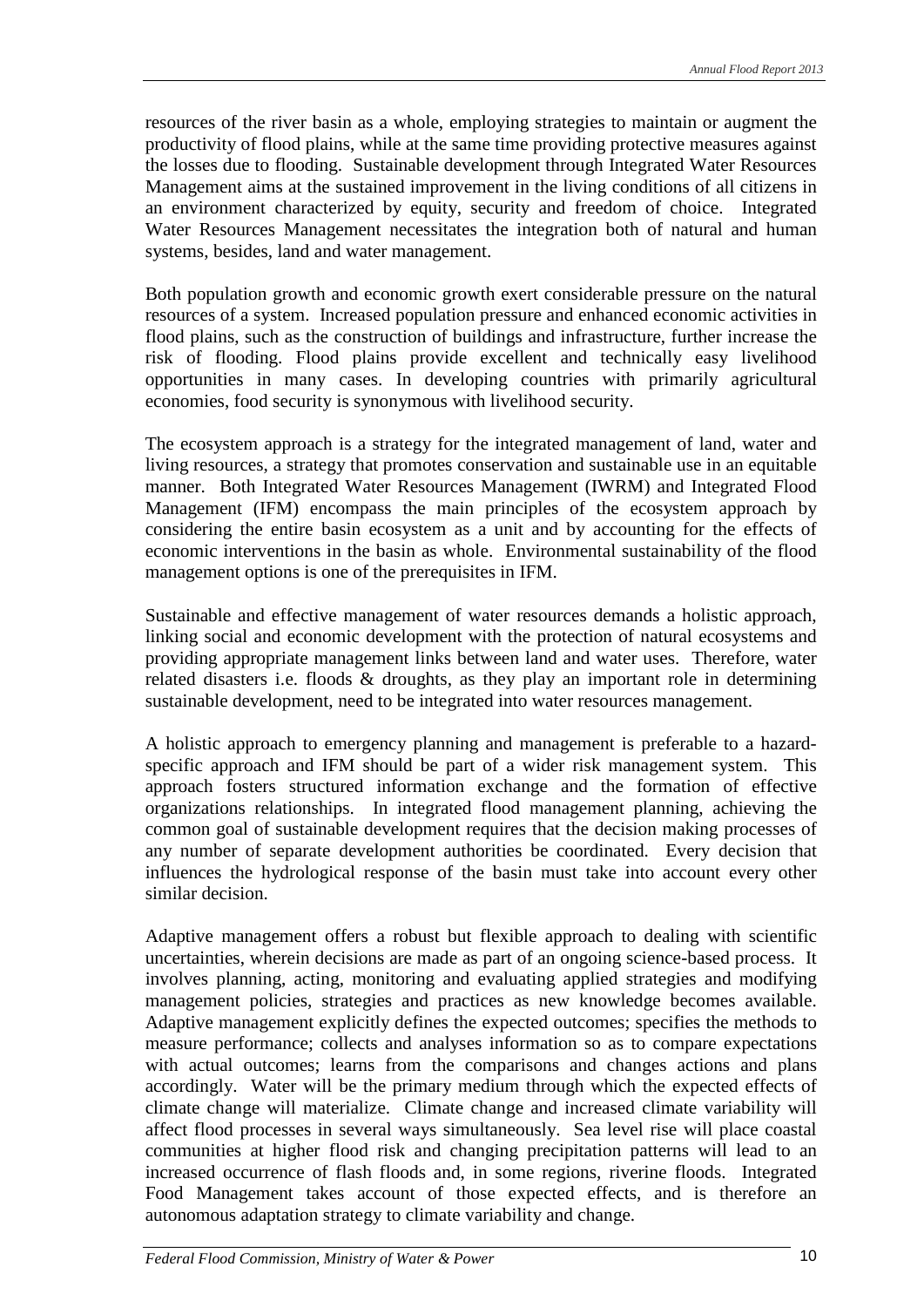The recurrence of the extreme precipitation anomalies that result in floods or droughts is a normal component of natural climate variability. The adverse effects of floods and droughts often entail far-reaching socio-economic and environmental implications, and may include loss of life and property; mass migration of people and animals; environmental degradation; and shortages of food, energy, water and other basic needs. The degree of vulnerability to such natural hazards is high in developing countries where necessity tends to force the poor to occupy the most vulnerable areas. The vulnerability of developed countries increases with economic growth and the accumulation of property in flood-prone areas and in highly urbanized settings.

Flood Management is an integral part of IWRM and describes the interplay between floods and the development process. It takes a look at traditional flood management practices; identifies the major challenges for flood managers and decision-makers dealing with sustainable development; and describes the basic tenets and requirements of IFM.

Integrated Flood Management is not universally applicable, but rather requires adaptation to specific situations, varying according to the nature of the floods, the flooding problem, the socio-economic conditions and the level of risk a society is prepared to take (or is forced to take) in order to achieve its development objectives. Similarly, the application of IFM at different administrative levels or geographic scales (national or transnational basins, for example) implies differentiated approaches to the process and to policy design.

#### **1.10 FLOODS AND THE DEVELOPMENT PROCESS**

Societies, communities and households seek to make the best use of the natural resources and assets available to them in order to improve their standard of life. They are all subject, however, to a variety of natural and man-made disturbances such as floods, droughts and other natural hazards, economic recessions and civil strife. These disturbances adversely affect personal assets and the multipliers of community wellbeing, such as job availability, the natural resource base and social networks, all of which contribute to the capacity to increase personal incomes. Unequal opportunities with respect to access to resources and information, and unequal power to participate in the planning and implementation of development policies mean that these disturbances have varying effects on different societies and on different groups within societies.

Natural disasters cause much misery, especially in developing countries where they cause great stress among low-income economies. Approximately 70 percent of all global disasters are linked to hydro meteorological events. Flooding poses one of the greatest natural risks to sustainable development. Flood losses reduce the asset base of households, communities and societies through the destruction of standing crops, dwellings, infrastructure, machinery and buildings, quite apart from the tragic loss of life. In some cases, the effect of extreme flooding is dramatic, not only at the individual household level, but in the country as a whole.

Although living on a floodplain exposes its occupants to flooding, it also offers enormous advantages. The deep fertile alluvial soil of floodplains – the result of eon of flooding is ideal for higher crop yields and the location provides good market access. Floodplains typically support high population densities, such as riverine area along both sides of Indus River and its major tributaries. This high productivity contributes considerably to regional food security.

The balancing of development needs and risks is essential. The evidence worldwide is that people will not, and in certain circumstances, cannot abandon flood-prone areas.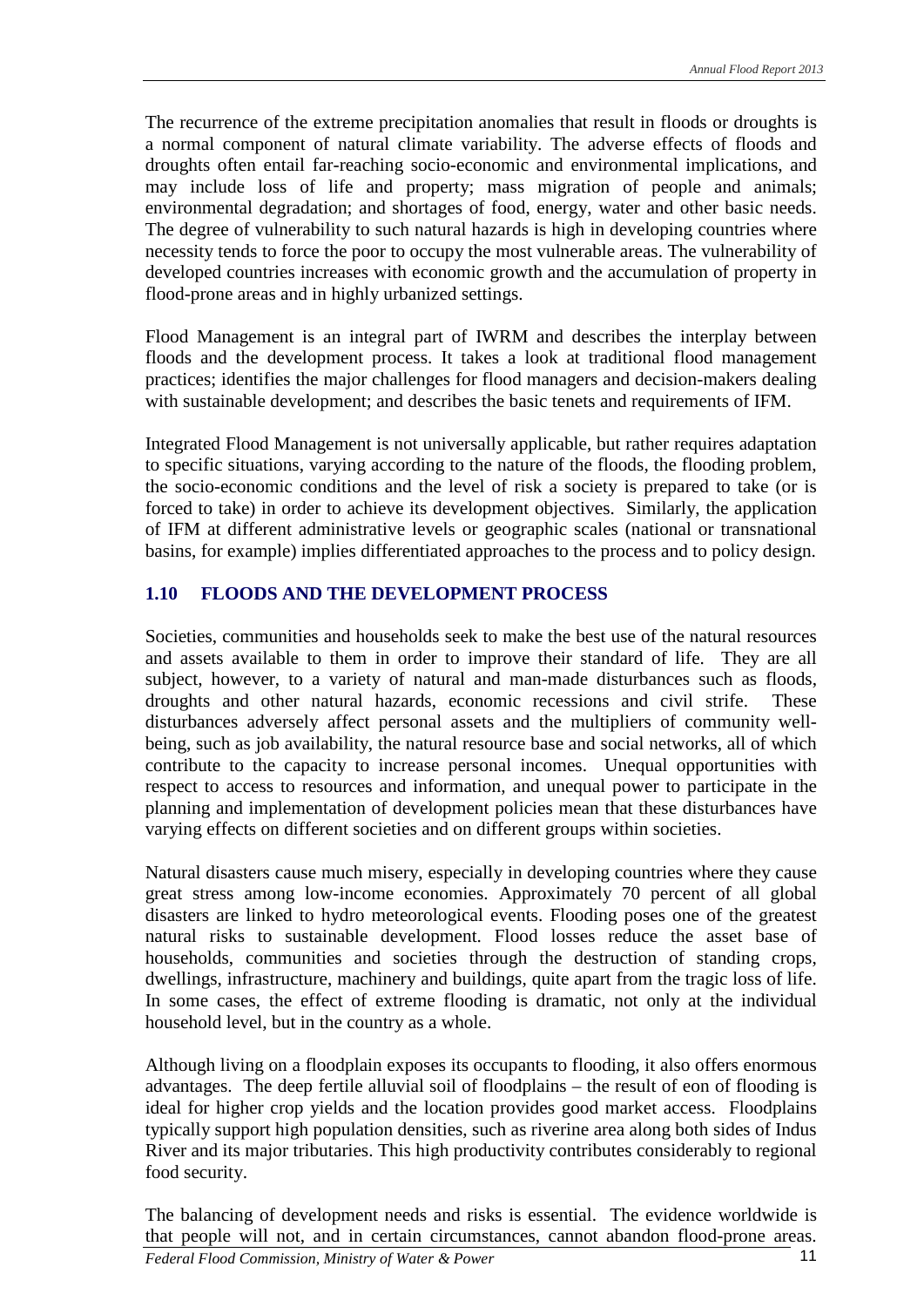There is a need, therefore, to find ways of making life sustainable in the floodplains. The best approach is to manage floods in an integrated manner.

#### **1.11 TRADITONAL FLOOD MANAGEMENT OPTIONS**

The traditional management response to severe floods was typically an adhoc reaction – quick implementation of a project that considered both the problem and its solution to be self-evident, and that gave no thought to the consequences of flood risks for upstream and downstream areas. Thus, flood management practices have largely focused on mitigating floods intensity and reducing their localized damages to private and public property. Traditional flood management has employed both structural and non-structural interventions, besides, physical and institutional interventions. These interventions were employed during and after flooding, and have often overlapped. The traditional flood management interventions are listed below;

- *Source control to reduce runoff: Permeable pavements, a forestation artificial recharge;*
- *Storage of runoff: Wetlands, detention basins, reservoirs;*
- *Capacity enhancement of rivers: Bypass/Escape channels, cunnette, widening of channels etc.;*
- *Separation of rivers and populations: Land-use control, flood protection infrastructure i.e. dikes, flood plan mapping zoning, house raising;*
- *Emergency management during floods (flood forecasting & warnings, flood fighting works to raise or strengthen dikes, evacuation; and*
- *Flood recovery: Counseling, compensation or insurance.*

Surface water storage, dams, embankments and retention basins, is a traditional approach to attenuating flood peaks. Water storage attenuate floods by slowing the rate of rising waters, by enhancing the time it takes for the waters to attain high level and evade the synchronization of flood peaks, hence, lowering the peak level in the downstream areas. Such storages reservoirs serve multiple purposes including flood management. Storage Reservoirs have to be used in an appropriate combination with other structural and nonstructural measures.

Seemingly self-evident, but regularly overlooked in practice, is the need to make flood management a part not only of the planning and design, but also of the operation of reservoirs. Releases of surplus water from reservoirs at the time, when rivers in the downstream areas experiencing high flood flows can create risks, therefore, careful operation of reservoirs can minimize the loss of human life and damages to property due to properly managed releases. In this context transboundary cooperation is indispensable.

Dikes/flood embankments are most likely to be appropriate for floodplains that are already intensely used, in the process of urbanization, or where the residual risks of intense floodplain use may be easier to handle than the risks in other areas i.e. (from landslides or other disturbances).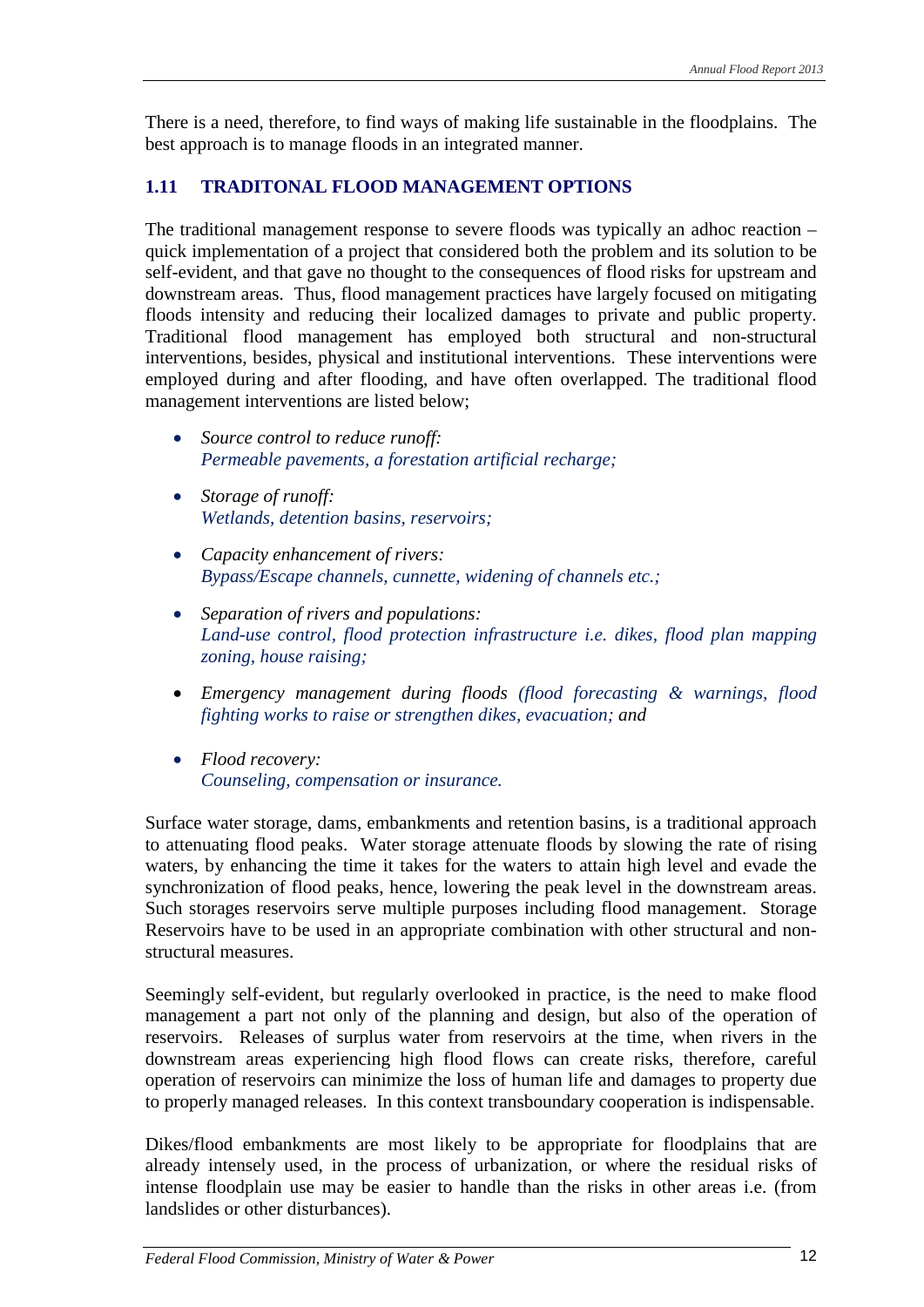Land-use control is generally adopted where intensive development on a particular floodplain is undesirable. Providing incentives for development to be undertaken elsewhere may be more effective than simply trying to stop development on the floodplain. Where land is under development pressure, however, especially from informal development, land-use control is less likely to be effective. Flood protection or raising houses levels are most appropriate where development intensities are low and properties are scattered, or where the warnings times are short. In areas prone to frequent flooding, protection of the infrastructure and the communication links from floods can reduce the debilitating impacts of flood on the economy.

Flood Forecasting & issuance of timely warnings are complementary to all forms of intervention. A combination of timely, clear & accurate warning messages with a high level of community awareness gives the best level of preparedness for self-reliant action during floods. Public education programme/awareness campaign is crucial to the success of warnings intended to preclude a hazard from turning into a disaster. Evacuation is an essential constituent of emergency planning, and evacuation routes may be upward into a flood refuge at a higher elevation or outward, depending upon the local circumstances. Outward evacuations are generally necessary where the depths of water are significant, where flood velocities are high and where the buildings are vulnerable. Successful evacuations require planning and awareness among the population of what to do in a flood emergency. Active community participation in the planning stage and regular exercises to assess the viability of the system help ensure that evacuations are effective. The provision of basic amenities such as water supply, sanitation and security in areas where affectees gather is particularly important in establishing a viable evacuation system.

#### **1.12 THE CHALLENGES OF FLOOD MANAGEMENT**

Both population & economic growths exert considerable pressure on the natural resources of a system. Increased population pressure and enhanced economic activities in floodplains, such as the construction of buildings and infrastructure, further increase the risk of flooding. Floodplains provide excellent, technically easy livelihood opportunities in many cases. In developing countries with primarily agricultural economies, food security is synonymous with livelihood security. Floodplains contribute substantially to the food production that provides nutrition for the people of these countries. While it can be argued that virtual water trade and by inference reduced dependence on flood prone and water scarce areas could address the issue of food security, it would not address the issue of livelihood security. The competition for access to limited land resources can jeopardize the weaker areas of the population who largely occupy the floodplains, policy measures must be assessed for their overall effect on the livelihood opportunities of populations at risk.

#### **1.13 RAPID URBANIZATION**

When there are increases in population in rural areas, it is often difficult for the standard of living to improve beyond basic sustenance. Farm living is dependent on environmental conditions that are often difficult to predict, and in times of drought, flood or crop failure, survival becomes extremely problematic. Under these conditions, people move from rural environments into cities to seek economic opportunities and better access to basic services. Climate change is likely to accelerate the migration patterns into urban areas by altering the livelihood basis from both fishing and farming, and by increasing the occurrence and intensifying the effects of natural hazards.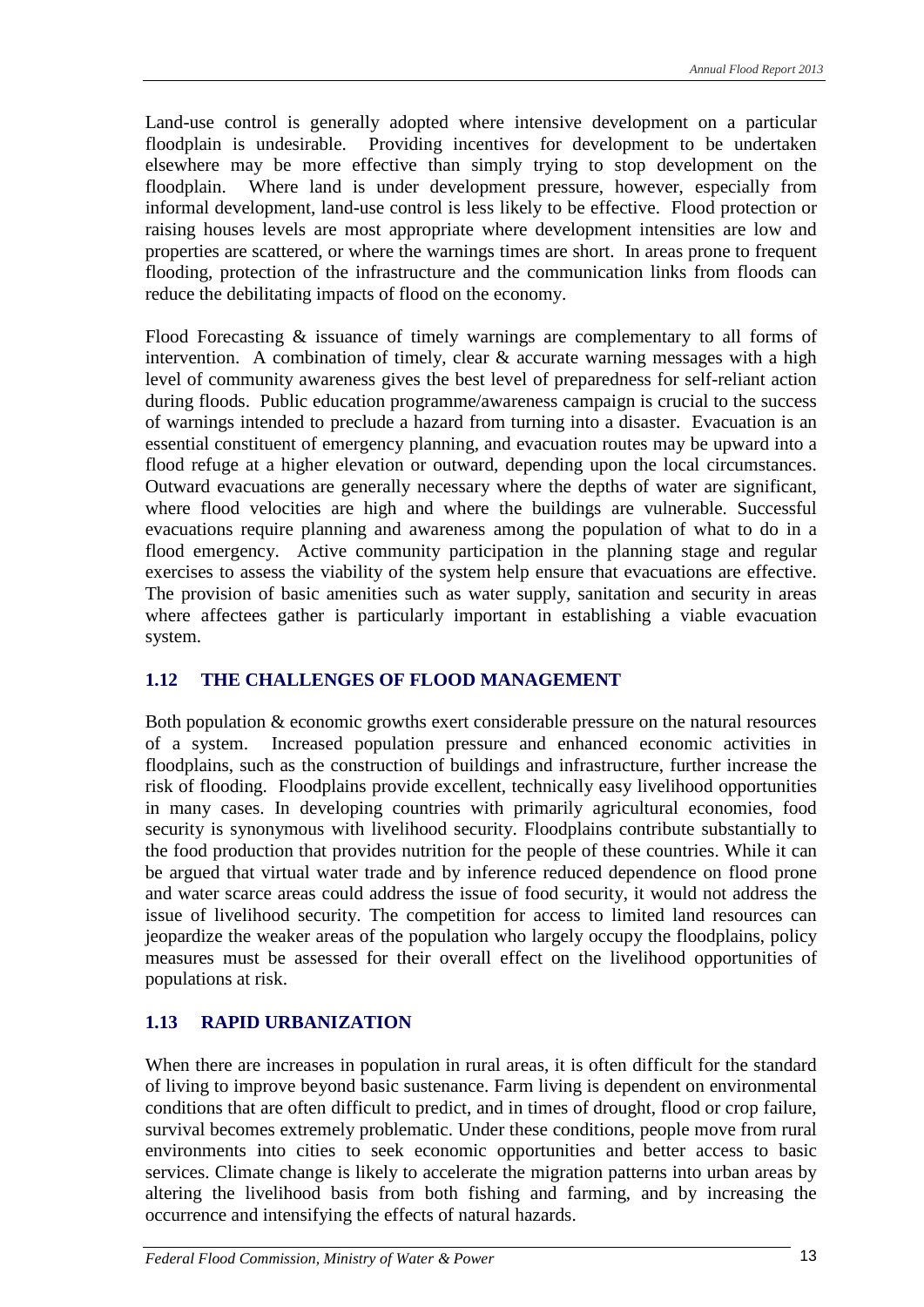The urban proportion of the global population rose from 13% in 1900 to more than 50% at present. This figure is likely to rise to around 57% by 2025 and nearly 70% in 2050. Most of this urbanization will take place in developing countries where the growth is level in planned urbanization causes changes in the hydrological response of watersheds and affects and forms, water quality and habitat. Population growth and migration towards unplanned urban settlements in the floodplains of developing countries increase the vulnerability of the poorest sectors of society to flooding. These sectors of society also suffer from a lack of health and sanitation facilities and are thus most vulnerable to disasters and post disaster consequences. Flood Management policies must consider the needs of these societies.

#### **1.14 CLIMATE VARIABILITY AND CHANGE**

A variety of climate and non-climate parameters influence flood processes. Apart from the antecedent basin conditions, flood magnitudes depend on precipitation intensity, depth, timing, and spatial distribution. Temperature and wind affect snowmelt, which in turn affects flood magnitudes. The projected effects of global warming include changes in atmospheric and oceanic circulation, and many subsystems of the global water cycle are likely to intensify, leading to altered patterns of precipitation and runoff. Various climate model simulations show complex patterns of precipitation change, with some regions receiving less and others receiving more precipitation than they do now.

The likely increase in the intensity of tropical cyclones implies a corresponding increase in the intensity of precipitation events. Similar patterns are also likely in high latitude areas that are expected to experience an increase in mean precipitation. Most tropical and middle and high latitude areas are expected to experience a greater increase in extreme precipitation than in mean precipitation. These heavy precipitation events are likely to increase in magnitude and frequency, resulting in an increase in the frequency of major floods. Climate change poses a major conceptual challenge as it shakes the foundation of the normal assumption that the long term historical hydrological conditions will continue into the future. At the same time the future development path and the consequent impacts on climate change can at best be projected in terms of different development scenarios. Tackling climate change requires leadership, vision, capacity, and resources beyond our experiences to date.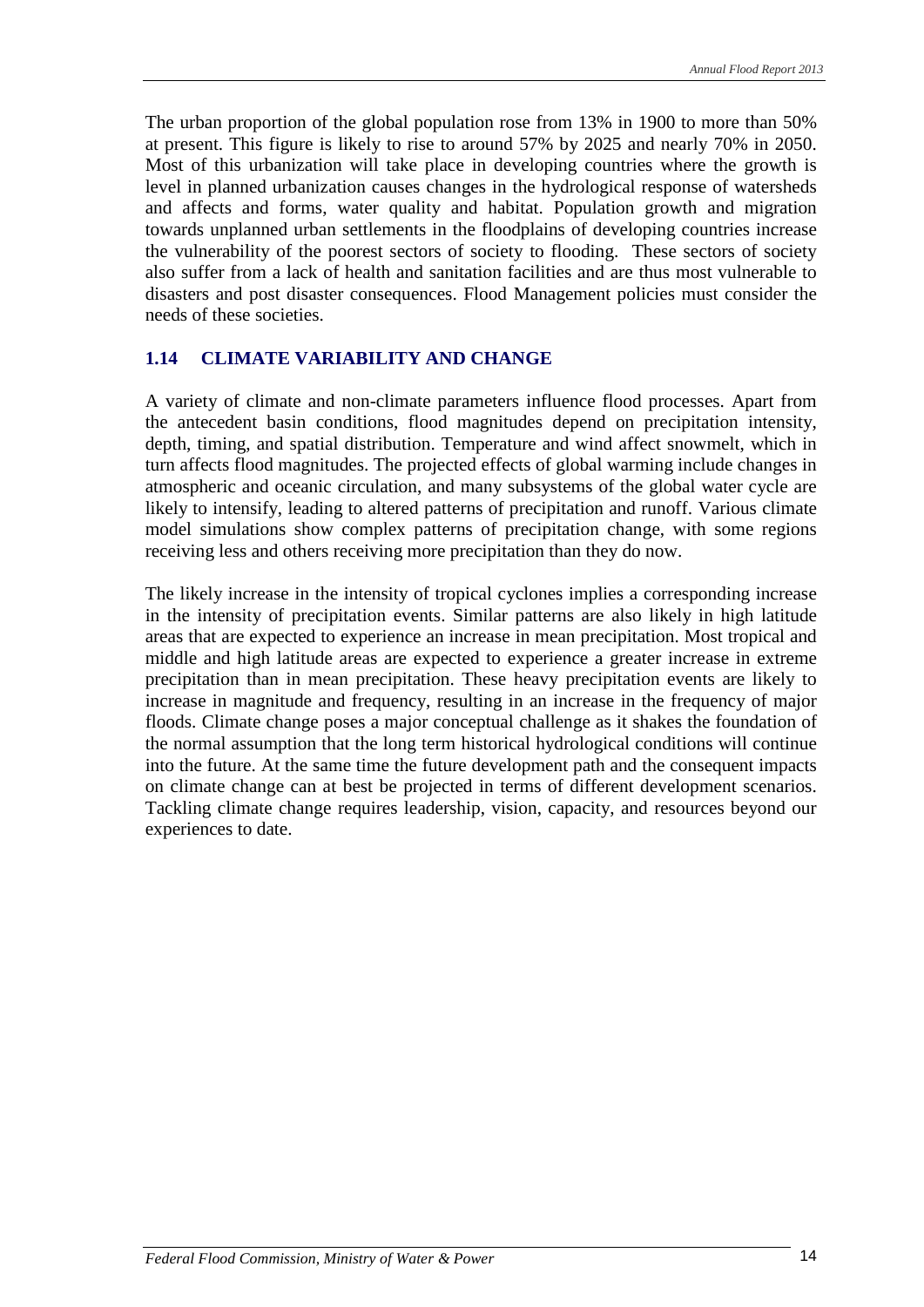# **FEDERAL FLOOD COMMISSION**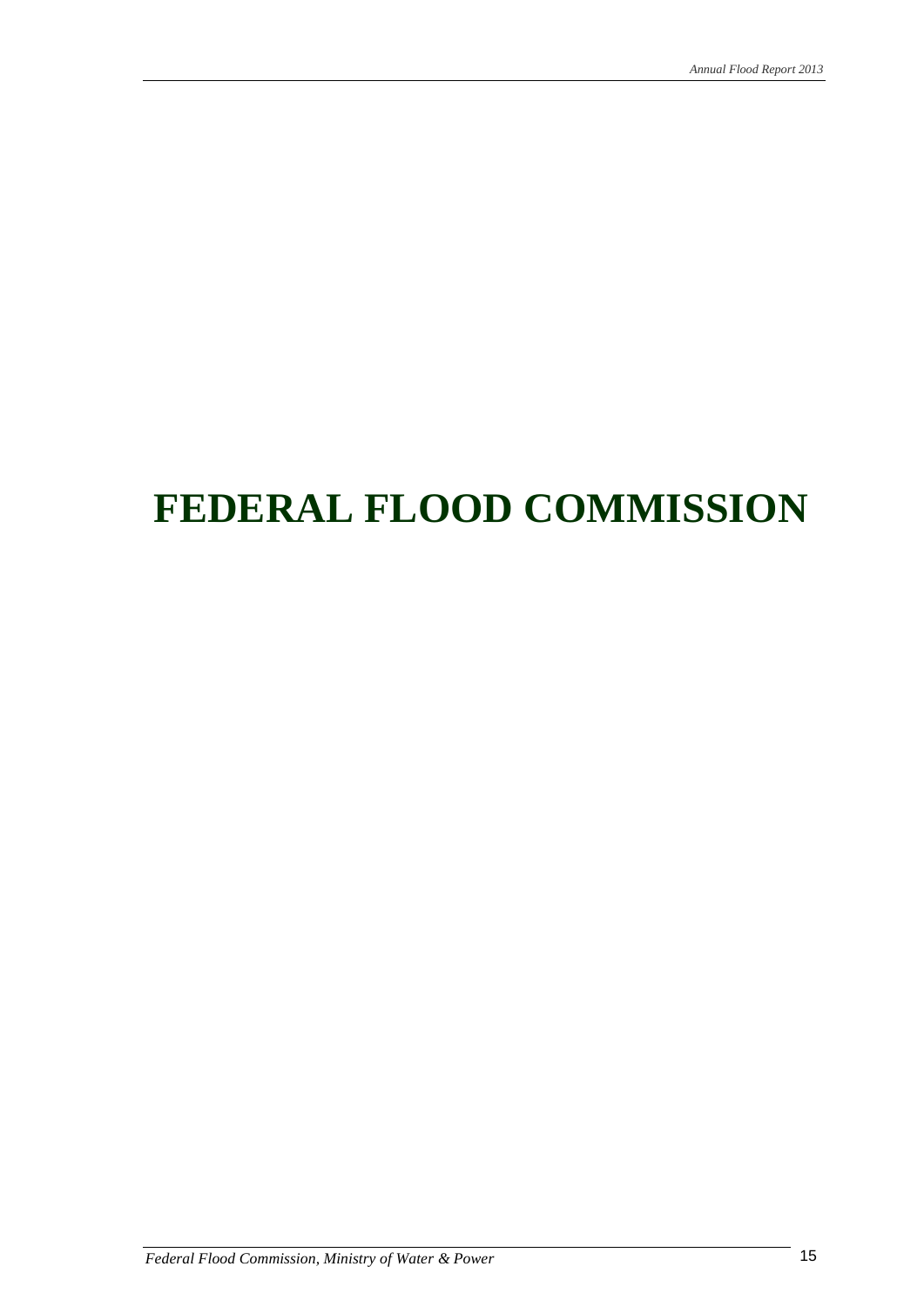### **2. FEDERAL FLOOD COMMISSION**

#### **2.1 Historic Background**

Prior to 1976, the Provincial Governments were responsible for the planning and execution of flood protection works. Disastrous floods of 1973& 1976 caused heavy loss of life and property and it was felt that the existing flood protection facilities and planning were inadequate to provide effective protective measures for the country. Heavy losses to the economy due to floods were discussed in the Inter-Provincial Conference held in January 1977 wherein it was decided to establish Federal Flood Commission (FFC) for integrated flood management on country wide-basis.

#### **2.2 Functions of Federal Flood Commission**

The functions under the charter of duties of FFC, as given in para-2 of Resolution, dated 4th January, 1977, are as under:

- i. Preparation of National Flood Protection Plans (NFPPs);
- ii. Approval of flood control schemes prepared by Provincial Governments and concerned Federal Agencies;
- iii. Review of flood damages to flood protection infrastructure and review of plans for restoration and reconstruction works;
- iv. Measures for improvements in Flood Forecasting and Warning System;
- v. Standardization of designs and specifications for Flood Protection Works;
- vi. Evaluation and monitoring relating to progress of implementation of the National Flood Protection Plans (NFPPs);
- vii. Preparation of a research programme for Flood Control and Protection; and
- viii. Recommendations regarding principles of regulation of reservoirs for flood control.

The Provincial governments and Federal Line Agencies undertake the flood protection schemes proposed under the National Flood Protection Plans (NFPPs). The Federal Government, however, provides the resources for meeting the capital costs of projects under NFPPs.

#### **2.3 Achievements of FFC**

Since its establishment in 1977, FFC has so far executed three 10-Years National Flood Protection Plans covering periods from 1978-1988 (NFPP-I), 1988-1998 (NFPP-II) and 1998-2008 (NFPP-III). Brief details of projects executed under the three 10-Years Plans are given as under: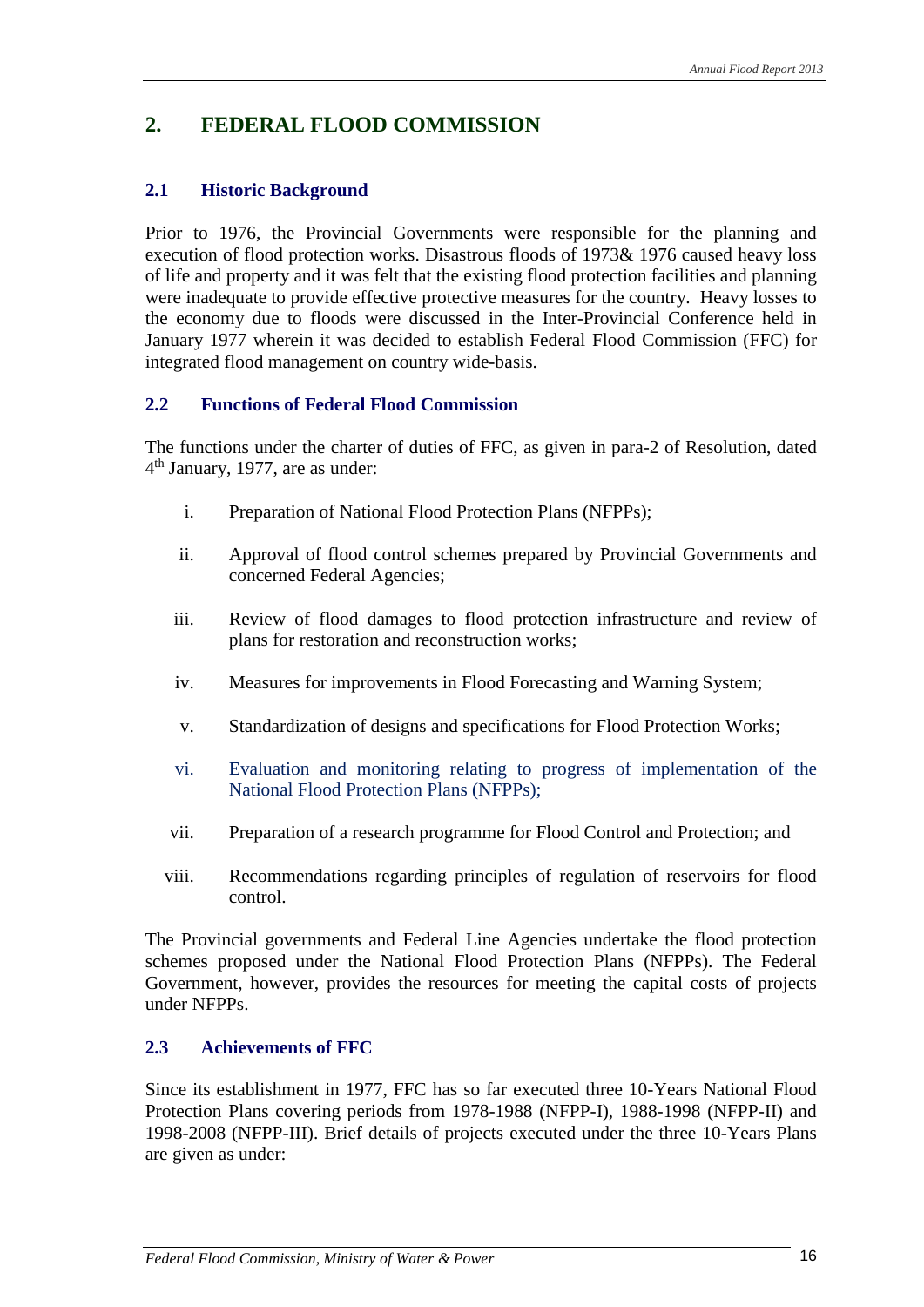#### **National Flood Protection Plan-I (1978-88):**

Details of flood protection schemes executed under **National Flood Protection Plan-I (NFPP-I)** through various programme/projects are given as under;

#### **Normal/ Emergent Flood Programme:**

| $\bullet$ Expenditure incurred:                                                                  | $Rs$ 1,729.75 million |
|--------------------------------------------------------------------------------------------------|-----------------------|
| • No. of flood protection schemes completed in the<br>four Provinces, AJ&K, FATA & NA (now G-B): | 311                   |
| • Source of Funding:                                                                             | $100\%$ by GOP        |

Under NFPP-I, emphasis was mainly given on the implementation of structural measures (construction of flood protection structures). Pakistan Meteorological Department (PMD) and WAPDA carried out only maintenance works related to Flood Forecasting & Warning System equipments.

#### **National Flood Protection Plan-II (NFPP-II) (1988-98):**

Details of flood protection schemes/activities carried out through various programme/projects are given as under;

#### **Normal/ Emergent Flood Programme:**

| $\bullet$ Expenditure incurred | $Rs 805.33$ million |
|--------------------------------|---------------------|
| • No. of Schemes executed      | 170                 |
| • Source of funding            | $100\%$ by GOP      |

#### **Flood Protection Sector Project-I (FPSP-I):**

| $\bullet$ Expenditure incurred             | $Rs$ 4,735.29 million       |
|--------------------------------------------|-----------------------------|
| • No. of flood protection schemes executed | 256                         |
| • Co-financed by GOP $&$ ADB               | $ADB = 80\%$<br>$GOP = 20%$ |

Under NFPP-II, the following activities were undertaken for improvement of Country's existing Flood Forecasting & Warning System through Flood Sector Protection Project (FPSP-I), which was jointly funded by ADB and GOP.

- Procurement & installation of Meteor-burst Telecommunication System (Phase-I) including one Master Station and 24 remote sensing stations.
- Installation of 10-CM Quantitative Precipitation Measurement (QPM) Weather Radar at Flood Forecasting Division (FFD) Lahore.
- Pre-feasibilities studies for four Barrages i.e. Sulemanki, Baloki, Trimmu & Panjnad for increasing their design discharge capacity to carry increased flood flows in view of 1992 floods.
- Preparation of Flood Plain Maps of Indus River (5-Reaches i.e. Chashma-Taunsa, Taunsa-Guddu, Guddu-Sukkur, Sukkur-Kotri & Kotri-Seas Reach).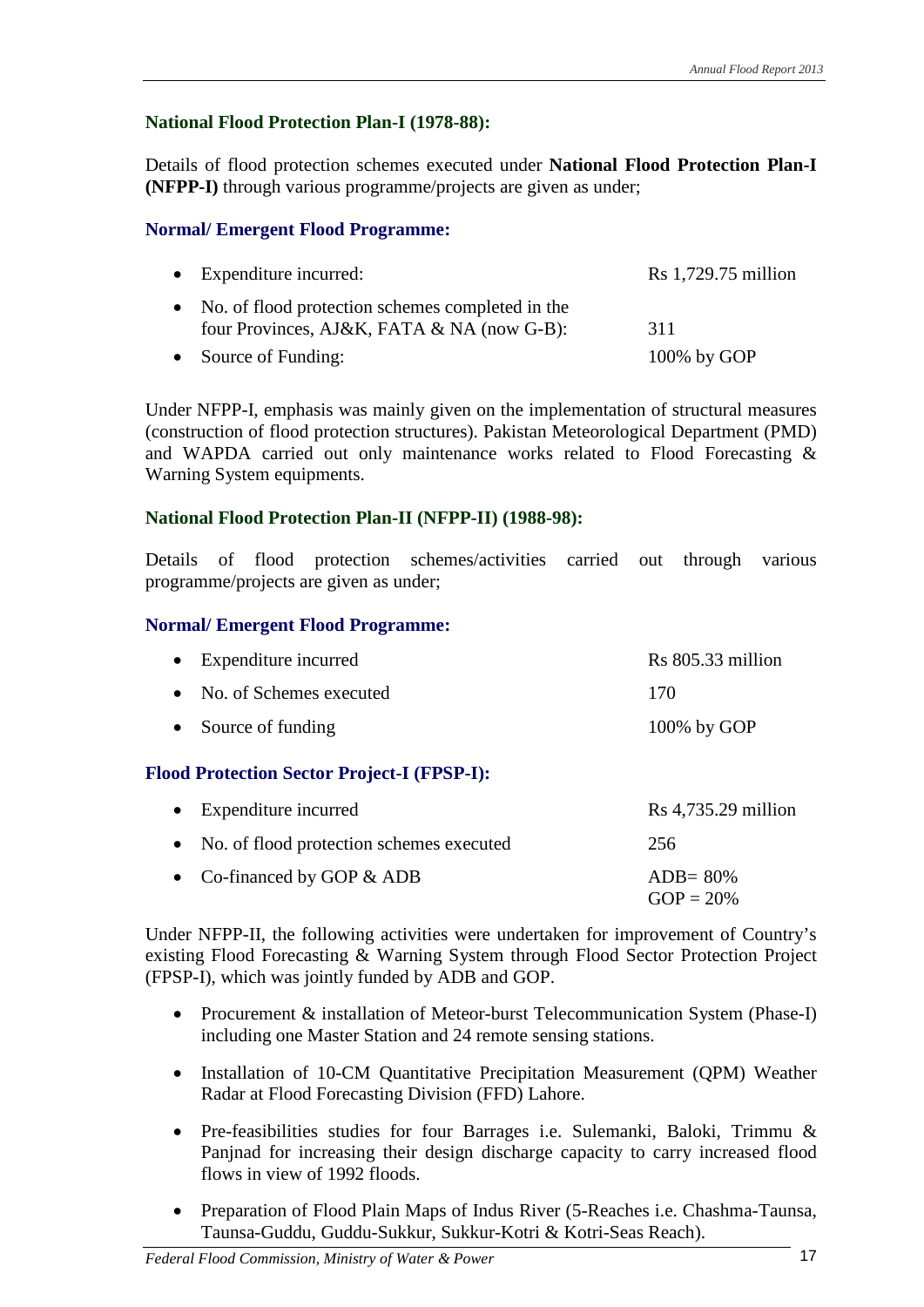#### **Prime Minister's River Management Programme 1994-1996**

| $\bullet$ Expenditure incurred    | $\text{Rs. } 613.386 \text{ million}$ |
|-----------------------------------|---------------------------------------|
| $\bullet$ No. of schemes executed | 10                                    |
| • Source of Funding               | $100\%$ by GOP                        |

#### **1988-Flood Damage Restoration Project**

| Expenditure incurred                         | $Rs. 1,874$ million                 |
|----------------------------------------------|-------------------------------------|
| No. of structures restored<br>$\bullet$      | 2,028                               |
| Source of Funding<br>$\bullet$               | 90% by IDA & ADB,<br>10% by GOP     |
| <b>1992-Flood Damage Restoration Project</b> |                                     |
| Expenditure incurred<br>$\bullet$            | Rs. 6,888.36 million                |
| No. of structures restored                   | 1,980                               |
| Source of Funding<br>$\bullet$               | 80% by IDA, ADB & KfW<br>20% by GOP |

#### **National Flood Protection Plan-III (NFPP-III) (1998-2008):**

Details of flood protection schemes/activities carried out through various programme/projects are given as under;

#### **Normal/Emergent Flood Programme:**

| Expenditure incurred                                                                                                                     | $Rs 4,192.35$ million     |
|------------------------------------------------------------------------------------------------------------------------------------------|---------------------------|
| No. of flood protection schemes executed in four<br>$\bullet$<br>Provinces, AJ&K, FATA, ICT and Northern Areas<br>(Now Gilgit-Baltistan) | 362                       |
| Source of Funding<br>$\bullet$                                                                                                           | 100% by GOP               |
| <b>Special Grant through President/Chief Executive Directive (2000-2002)</b>                                                             |                           |
| Expenditure incurred                                                                                                                     | Rs. 92.035 million        |
| No. of schemes executed                                                                                                                  | 21                        |
| Source of Funding<br>$\bullet$                                                                                                           | 100% by GOP               |
| <b>Flood Protection Sector Project-II (FPSP-II):</b>                                                                                     |                           |
| Expenditure incurred<br>٠                                                                                                                | $Rs 4,165$ million        |
| No. of Flood Protection Schemes executed<br>$\bullet$                                                                                    | 101                       |
| Source of Funding                                                                                                                        | 80% by ADB,<br>20% by GOP |
| Flood Forecasting & Warning System                                                                                                       | $Rs$ 432.123 million      |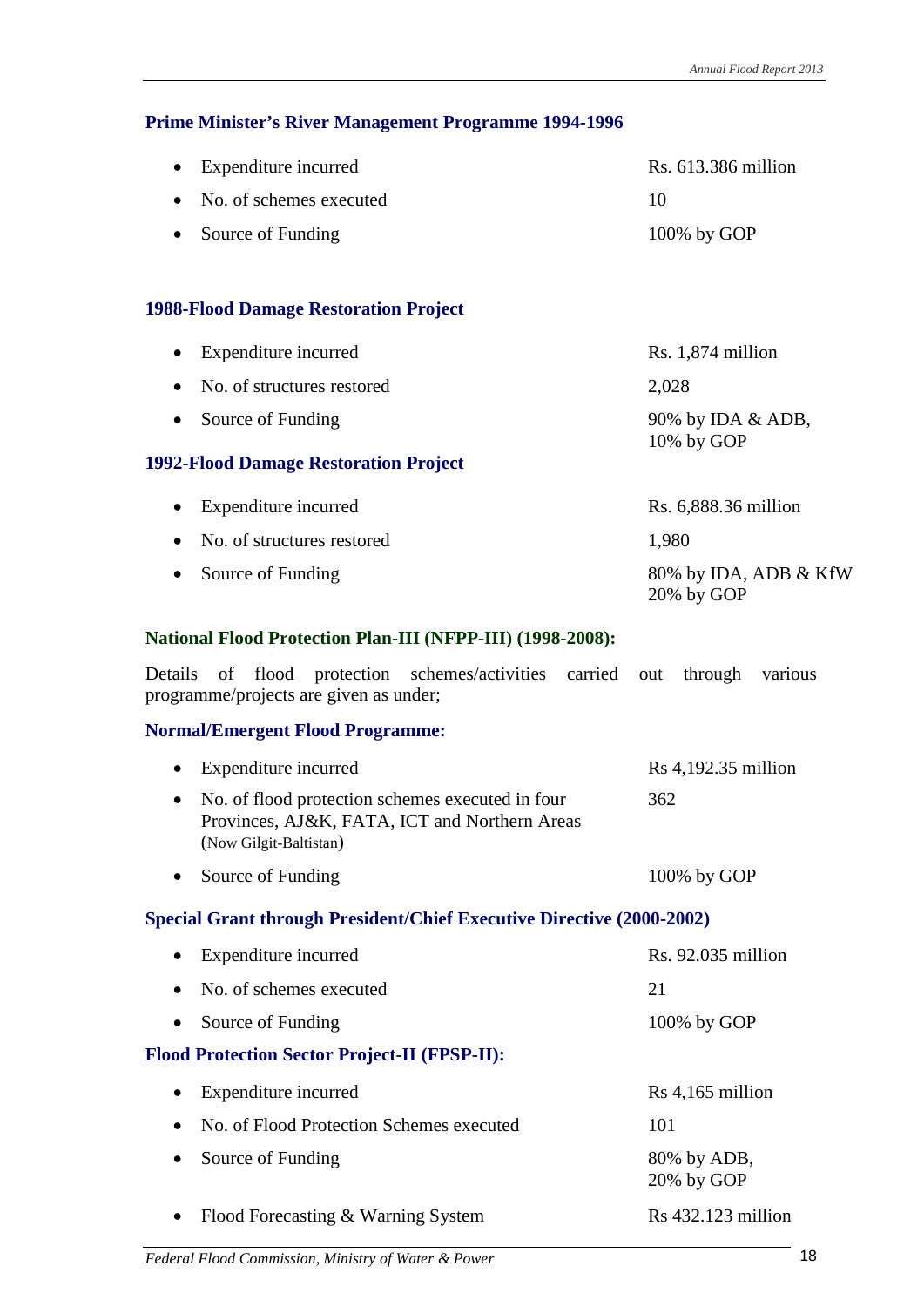The major activities undertaken for improvement of country's existing Flood Forecasting & Warning System include;

- Procurement & installation of 24 No. HF-Radio Sets.
- Procurement & installation of 20 additional remote sensing stations under existing Meteor-burst Telecommunication System (Phase-II);
- Upgradation of 10 CM Quantitative Precipitation Measurement Weather Radar procured under FPSP-I in the premises of FFD, Lahore;
- Upgradation of 5.36 CM Sialkot Weather Radar into 10 CM Quantitative Precipitation Measurement Weather Radar;
- Procurement & installation of a 10 CM Quantitative Precipitation Measurement Weather Radar at Mangla;
- Development of initial/1st version of Computer Based Flood Early Warning System (FEWS) through NESPAK, PMD & Delft Hydraulics;
- Expansion of Flood Plain Mapping activity covering major tributaries of River Indus i.e. Rivers Jhelum, Chenab, Ravi & Sutlej.
- Bathymetric Survey & flow measurements of Indus River and its major tributaries *(Sutlej, Ravi, Chenab & Jhelum)* for improvements in discharge rating curves & to collect data for FEWS Model & Flood Plain Mapping activities.

#### **Establishment of Flood Forecasting & Warning System for Lai Nullah Basin (Islamabad &Rawalpindi):**

| • Expenditure incurred:                                          | Rs 348 million                     |  |
|------------------------------------------------------------------|------------------------------------|--|
| • Source of Funding;<br>- Japanese Grand – in-Aid<br>- GOP share | Rs 337 million<br>Rs 11.00 million |  |

- Facilities provided include:
- o Two No. Telemetry rainfall gauging stations at Golra, Islamabad and Bokra, Islamabad;
- o Two No. water level gauging stations at Kattarian Bridge, Rawalpindi and Gawalmandi Bridge, Rawalpindi;
- o Master control station in PMD, Islamabad;
- o Two monitoring stations at FFC and TMA/Rescue-1122-Rawalpindi respectively;
- o Executive Warning Control room in Rawalpindi Fire Brigade , and
- o Nine (9) No. warning posts at various locations.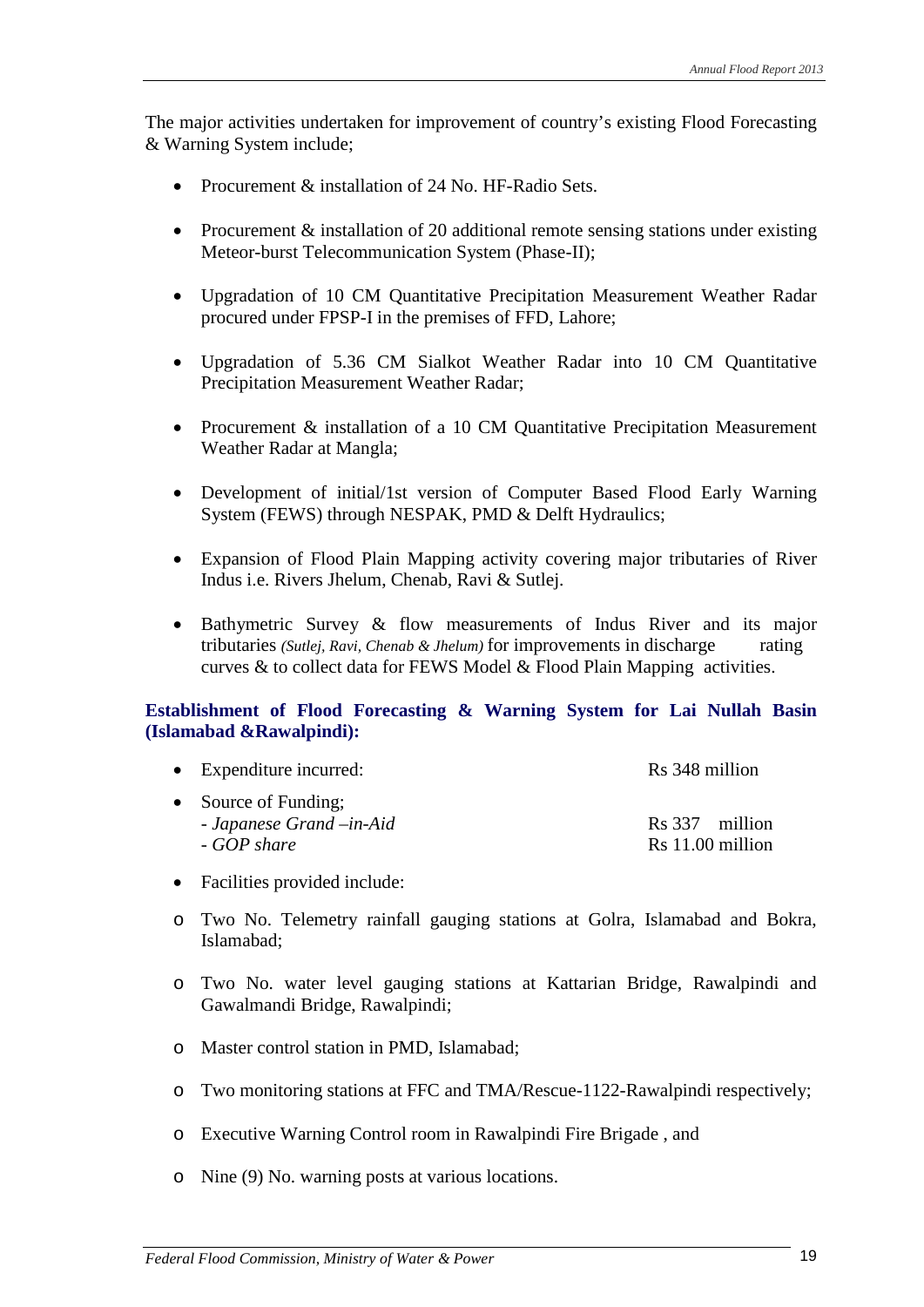#### **2.4 National Flood Protection Plan -IV**

After experiencing 2010 floods in country, the need for investment in flood sector has gained importance. Federal Flood Commission has initiated working on formulation of National Flood Protection Plan-IV on fast track basis. The consultants were engaged in May 2013 through World Bank funded Water Sector Capacity Building Project (WCAP) for preparation of NFPP-IV. The plan is likely to be finalized by the end of current calendar year (2013-14). Actual implementation has been planned to be carried out during the next ten years i.e. from  $(2014-15 - 2024-25)$ , subject to approval of NFPP-IV by the Government of Pakistan well in time and provision of adequate funds in coming years for construction of various interventions to be proposed in the said Plan.

Presently, the urgent nature flood protection works are being undertaken through GOP funded Normal/Emergent Flood Programme under PSDP on yearly basis, which are planned and executed by the Provinces and Federal Administered Areas.

#### **2.5 Normal/Emergent Flood Programme**

Federal Flood Commission is presently coordinating implementation of Normal/ Emergent Flood Programme, which was started in (1978-79). It is a need-based yearly program in which Provincial Irrigation Departments and Federal Line Agencies submit their schemes (based on their share) each year, which are processed by FFC for approval of Scrutinizing Committee of FFC and DDWP/CDWP. The award of contract, execution and disbursement is the responsibility of Provincial Irrigation Departments and Federal Line Agencies.

The primary objectives of the programme are to construct flood protection works in order to minimize losses caused by floods to public and private infrastructure and to crate public awareness for prevention and flood adaptability amongst the masses and enhance beneficiary participation. This includes poverty alleviation, self-sufficiency in food through protection of standing crops, socio-economic development, reduction of water borne viral diseases, reclamation of eroded land for efficient use, flood protection and disaster risk reduction. Normal/ Emergent Flood Programme has played effective role in management of floods and prevention/reduction of damages to life, property and infrastructure.

The flood protection schemes taken up under PSDP are processed for approval and implementation before 30<sup>th</sup> June of each financial year subject to in-time approval and release of funds by Finance Division to the Line Agencies.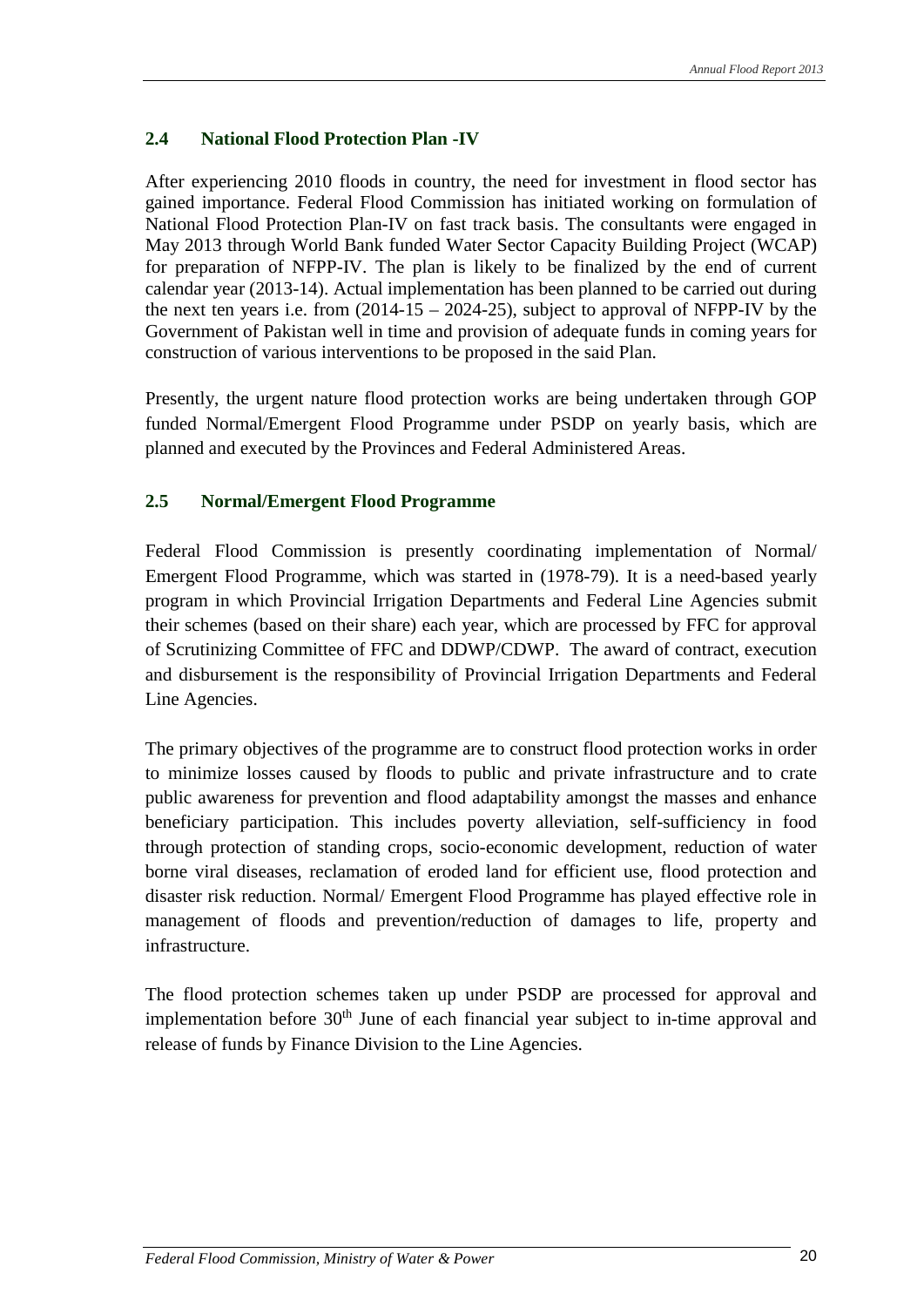#### **2.6 Summary of GOP Investment on Flood Protection Works**

The summary of federal investment on flood protection works since 1978 to June 2013 is given in **Table 3**.

#### **TABLE 3**

#### **Sr. Sr. Flood Plans/ Programs Location No. of No. of No.** of **schemes Expenditure (Rs Million) 1. NFPP-I (1978-88)** Countrywide 311 1,729.75 Normal Annual Development Programme **2. NFPP-II (1988-98)** i. Normal/Emergent Flood Programme  $\vert$  Countrywide 170 805.33 ii. First Flood Protection Sector Project (FPSP-I) Four Provinces 256 4.735.29 iii. Prime Minister's River Management Programme (1994-96) Punjab, Khyber Pakhtunkhwa  $\mathcal{R}$ Balochistan 10 613.386 **3. NFPP-III (1998-2008)** i. Normal/Emergent Flood Programme  $\vert$  Countrywide  $\vert$  362  $\vert$  4,192.35 ii. Second Flood Protection Sector Project FPSP-II (1998-2007) Four Provinces 101 4,165,00 iii. Special Grant through President/ Chief Executive Directive (2000-2002) Gilgit-Baltistan 21 92.035 iv. Lai Nullah Flood Forecasting & Warning System *through Japanese Grant* **District** Rawalpindi & ICT 1 348.00 v. Normal/Emergent Flood Programme (2008-13) All over the country 139 2,156.805 **Sub Total-I (**NFPP-I,II &III**) 1,371 18,837.95 4. Flood Damage Restoration Projects** i. 1988-Flood Damage Restoration Project  $\Big|$  Four Provinces 2,028 1,874.00 ii. 1992-Flood Damage Restoration Project | Countrywide | 1,980 | 6,888.36 **Sub Total-II 4,008 8,762.36 Grand Total 5,379 27,600.31**

#### **SUMMARY OF FEDERAL INVESTMENT ON FLOOD PROTECTION WORKS**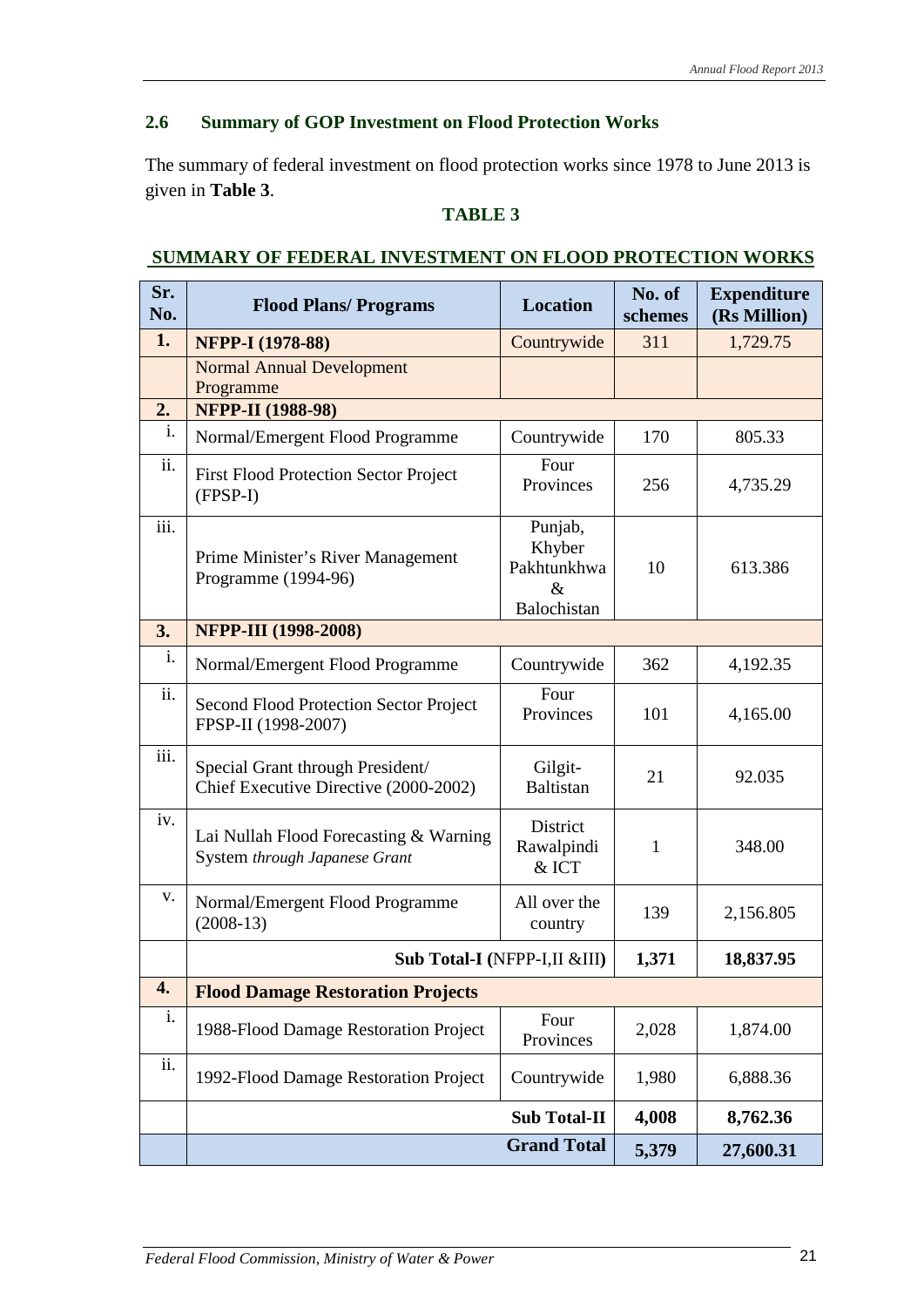# **FLOOD MANAGEMENT MECHANISM**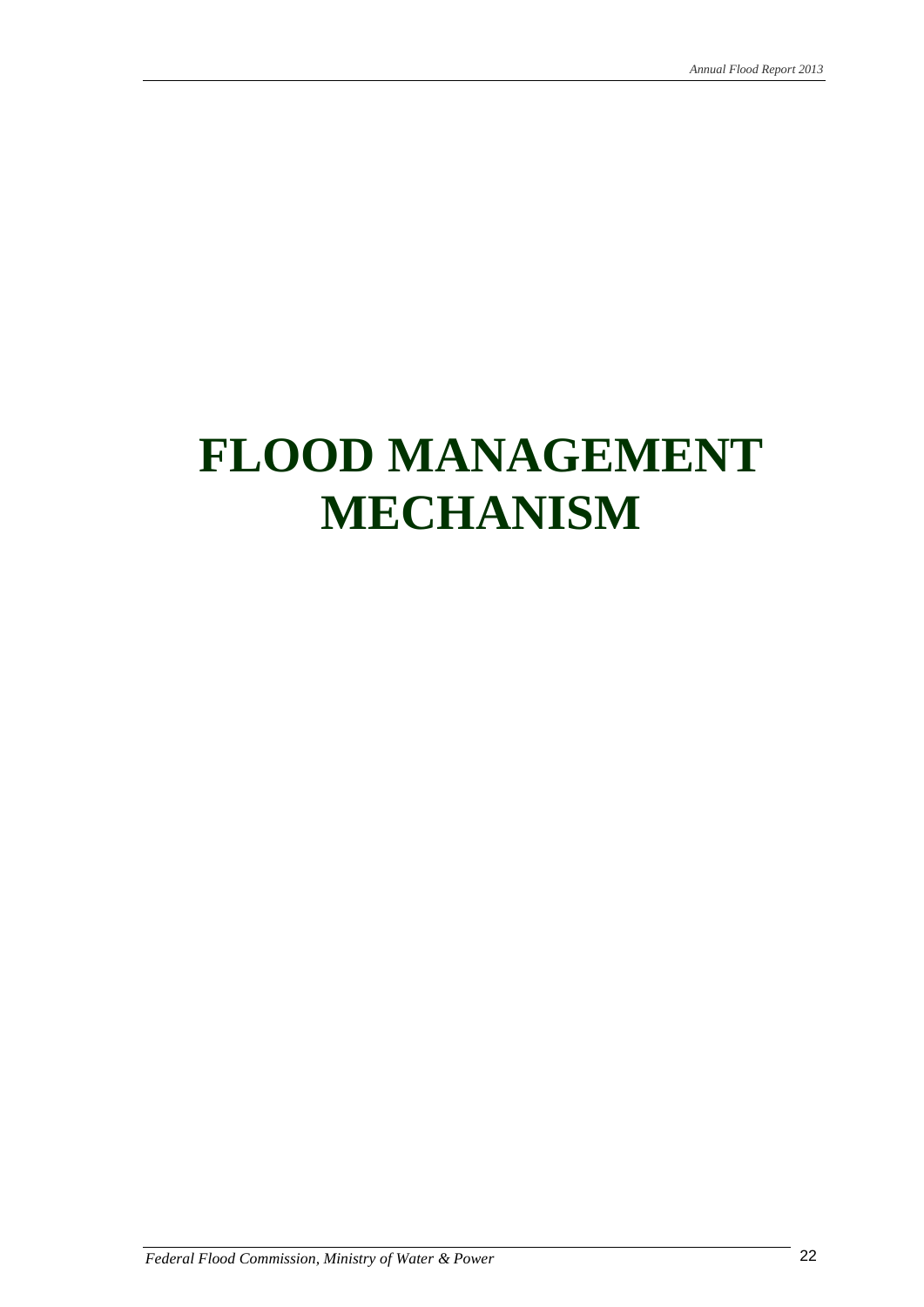#### **3. FLOOD MANAGEMENT MECHANISM**

#### **3.1 Organizations involved and responsibilities**

Flood management is a multifunctional process involving a number of organizations. The Government Organizations, which play major role in the flood management are the Provincial Irrigation Departments (PIDs), WAPDA, Provincial Relief Organizations, Pak Army, PCIW, Emergency Relief Cell (ERC) of the Cabinet Division, Federal Flood Commission (FFC), NHA, Pakistan Railways, Flood Forecasting Division (FFD)/PMD, National Disaster Management Authority (NDM), GB-DMA, SDMA, Provincial Disaster Management Authorities (PDMAs) and DDMAs/District Administration. Functions of these organizations are briefly described hereinafter;

#### **3.1.1 Provincial Irrigation Departments:**

The Provincial Irrigation Departments (PIDs) play a front line role in flood management, fighting and mitigation. Major flood related functions include:

- i. Operation and maintenance of Barrages and measurement of discharges at specific sites (Barrages/Headworks) on rivers, Irrigation & Drains Networks, besides, flood management facilities;
- ii. Planning, design, construction and maintenance of Irrigation, Drainage & Flood Protection & River Training Works;
- iii. Collection and transmission of Rivers flows data to FFD, Lahore, FFC and other concerned organizations for flood management activities;
- iv. Establishment & Operation of Flood Warning Centre during the monsoon season each year for sharing flood flows data and other information, besides, timely dissemination of the flood forecasts/warnings to concerned quarters;
- v. Preparation & implementation of the Flood Fighting Plans during monsoon season every year.

#### **3.1.2 WAPDA**

WAPDA is actively involved in the flood forecasting process as it provides water levels of major reservoirs (Tarbela, Chashma & Mangla), river flows and rainfall data collected through Flood Telemetric System/Gauged sites in the catchment areas of major rivers. The system is supplemented by Meteor-burst communication system. WAPDA supports another hydrometric data measurement and transmission system through its Surface Water Hydrology Project.

WAPDA's Flood Telemetric Network is directly linked with FFD, Lahore. WAPDA provides hydrometric flood data and water levels, inflows/ outflows of Tarbela, Chashma and Mangla reservoirs to FFD, Lahore, FFC and other concerned organizations. Coordination between FFD Lahore and WAPDA has considerably improved after the 1992-flood disaster. Regular meetings in the office of General Manager (Planning & Design) are held during flood season and necessary instructions are issued to Tarbela and Mangla Dam Flood Management Committees.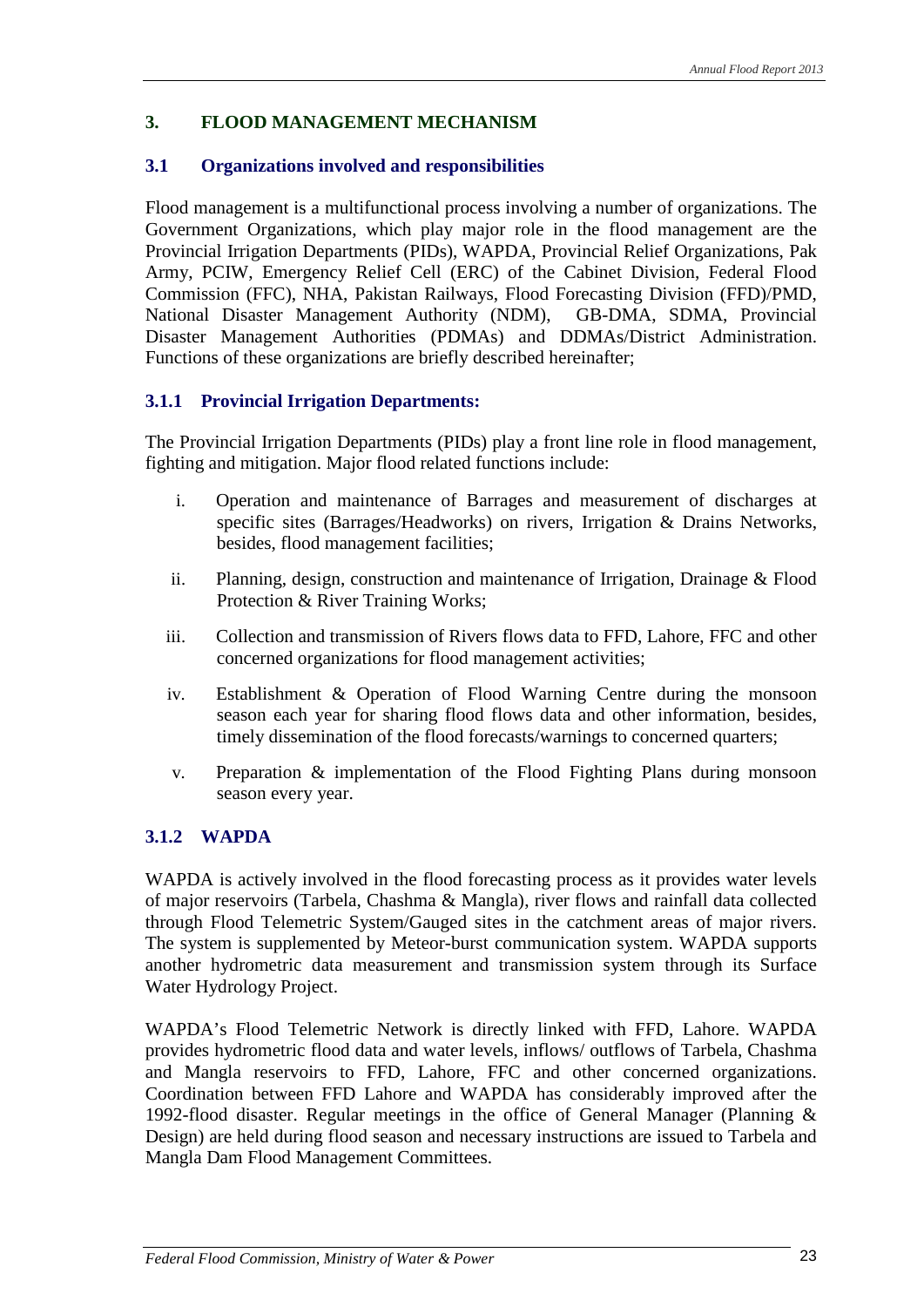#### **3.1.3 Provincial Relief Organizations/ Provincial Disaster Management Authorities:**

Ultimate aim of flood warnings is to reduce the loss of life and damages to property of the community living in the flood prone/high risk areas. Provincial Relief Organizations *(now Provincial Disaster Management Authorities)* are responsible for disaster preparedness, preparation of emergency response plan, rescue and relief measures and rehabilitation plan and its approval from Provincial Government before implementation; examine the vulnerability of various parts of the province to different disasters and specify prevention or mitigation measures; lay down guidelines for preparation of disaster management plans by the Provincial Department and District Authorities; evaluate preparedness at governmental levels to respond to disaster and enhance preparedness; coordinate response in the event of disaster; give directions to DDMAs regarding actions to be taken in response to disaster; and promote general education, awareness and community training etc. pertaining to all disasters including floods. Relief functions at the District and Tehsil/Union Council level are now performed through the District Disaster Management Authorities, who coordinate with the concerned departments to carry out the disaster management functions at the District level.

#### **3.1.4 Pak Army:**

Pak Army's Corps of Engineers under the command and control of Engineer-in-Chief *(E-N-C*) provide necessary help to the civil authorities to carry out the rescue and relief operations during and after the floods. Provincial Governments provide necessary logistic support/equipment *(boats, life jackets, vehicles, tents etc.)* to Pak Army for such operations.

Pakistan Army's flood related functions encompass all the three phases of flood operations from the pre-flood to post flood phases including the important flood phase. Pre-flood phase is the flood preparatory phase during which the adequacy and serviceability of the flood fighting equipment is ensured. Pre-flood meeting are also held at the Corps Head Quarters and Engineer Directorate, GHQ in order to review the arrangements of PIDs, PDMAs & Federal Line Agencies for handling flood situation.

Pre-flood inspections of the flood protection structures are carried out by the respective Commander Corps of Engineers alongwith concerned officers of Provincial Irrigation Departments for their respective areas to ensure that the flood protection structures (Bunds, Barrages, Spurs etc.) are in satisfactory state of maintenance. Deficiencies, if any, are brought to the notice of PIDs. Availability of sufficient stock of explosives is ensured at pre-determined breaching sections to activate the pre-determined breaching sections, whenever required.

An officer of the 4 Corps Engineers is placed on duty in the Flood Warning Centre, Lahore, to keep a close watch on the flood situation. All flood forecasts and warnings are communicated to the CC Engineers 4 Corps in time, which are transmitted to the D.G. Engineers and all other CC of the Engineers. In the event of floods, units of the Pak Army move out to their respective areas of responsibility and carry out the relief and rescue operations in coordination with the respective civil administration. A post flood meeting is held under the Chairmanship of Engineer-in-Chief/ D.G. Engineers to discuss the performance of all the flood management related agencies with the view to bring about the necessary improvement in future.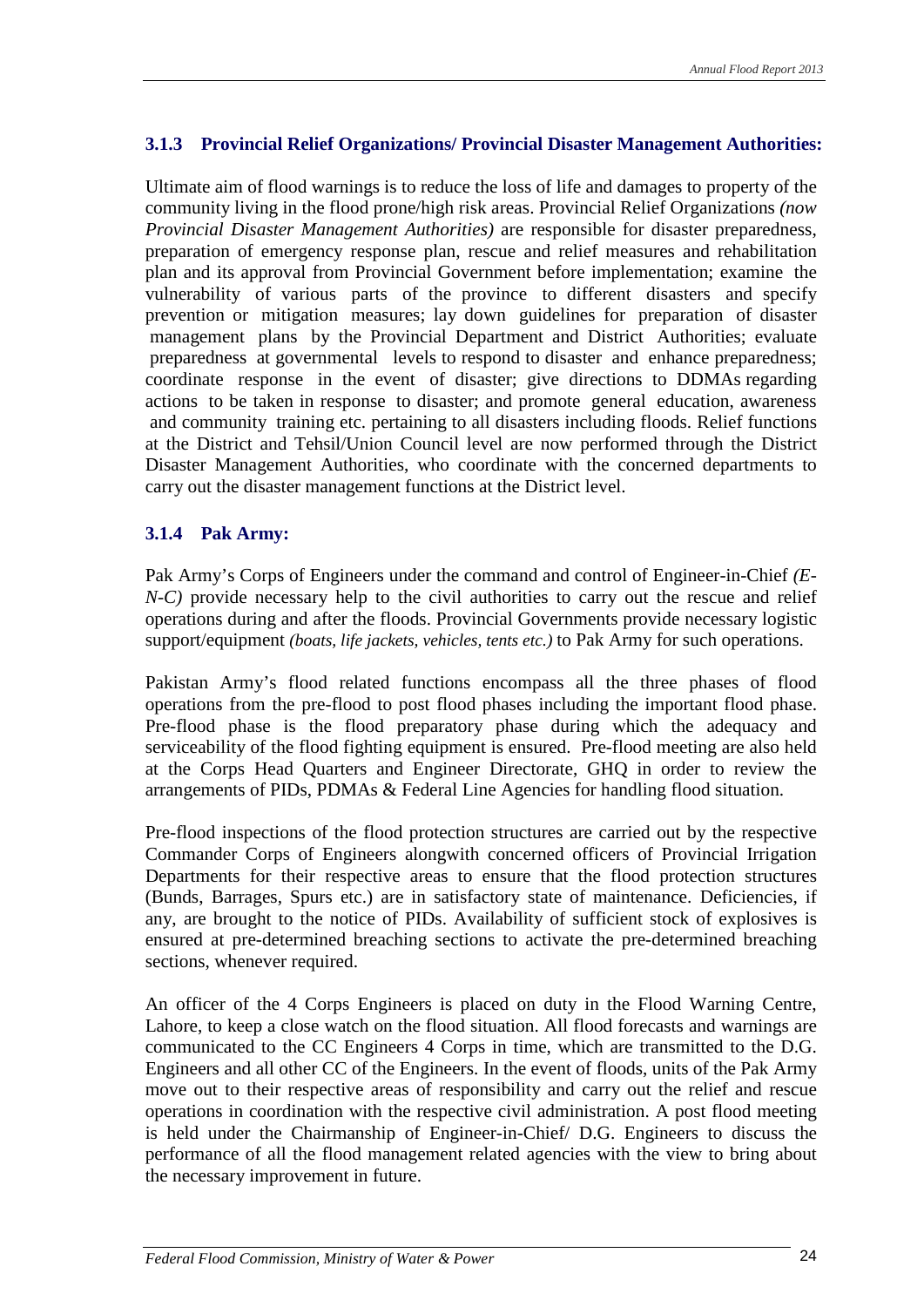#### **3.1.5 Pakistan Commissioner for Indus Waters (PCIW)**

Pakistan has a unique flood-forecasting problem in the sense that major part of the flood generating in upper catchments of Rivers Sutlej, Ravi, Jhelum and Chenab lie across the border in India/ held Kashmir. A number of water storage reservoirs have been constructed over Eastern Rivers (Ravi & Sutlej) across the border. As a result, the free flood flow conditions are disrupted making the operation of the rainfall/runoff model extremely difficult. The situation underlines the need for the acquisition of rivers flow data from across the border in respect of important sites over the rivers in India/held Kashmir. Consequently, an agreement had been signed between the two countries in 1989 through their respective Commissioners for Indus Waters, which includes provision/ sharing rivers flows data with India such rivers flow and rain data as is considered important for flood forecasting in Pakistan. A number of river flow stations are specified for this purpose.

The Pakistan Commissioner for Indus Waters receives the Chenab River and Eastern Rivers (Ravi & Sutlej) data normally once in a day. The data is then passed on to the FFD, Lahore for preparation and issuance of Flood forecast to concerned organizations. Frequency of data reception is increased to six hourly and even to hourly in case of severe flood situation. Pakistan Commissioner for Indus Waters is thus responsible to provide to FFD, Lahore, the much-needed data obtained from India for use in the flood forecasting models to ensure accurate forecasts for Rivers Sutlej, Ravi, Jhelum & Chenab. Pakistan Commissioner for Indus Waters is the only forum through which any clarification or further information can be obtained from India with regard to flood flows data of Chenab & Eastern River (Ravi & Sutlej).

#### **3.1.6 Emergency Relief Cell (ERC), Cabinet Division**

Emergency Relief Cell (ERC) exists under the Cabinet Division and is controlled by the Cabinet Division. The Cell is headed by the Director General. The main functions of the Emergency Relief Cell include:

- **Planning and assessment of relief requirements for major disasters;**
- Stock piling of basic need items during emergency such as dry ration, tents, blankets etc;
- Establishing emergency fund upon declaration of any part of the country as calamity affected; and
- Maintaining contact with NDMA, UNO and its related organizations, besides other international aid giving agencies.

#### **3.1.7 FFC and its Role in Flood Management/Mitigation**

Since its establishment in 1977, FFC has prepared three National Flood Protection Plans i.e. NFPP-I, II&III and implemented through PIDs & Federal Line Agencies. The Plans envisaged both structural as well as the non-structural measures. Structural measures include construction of flood embankments, spurs and river training works, whereas nonstructural measures mainly pertain to establishment of a modernized Flood Forecasting & Warning System to provide timely and reliable weather/flood information to the organizations dealing with flood management and general public as well. The major step towards this end is installation of 10 CM QPM Doppler Weather Radar one each at FFD, Lahore and Mangla, besides, up-gradation of Weather Radar at Sialkot, besides, other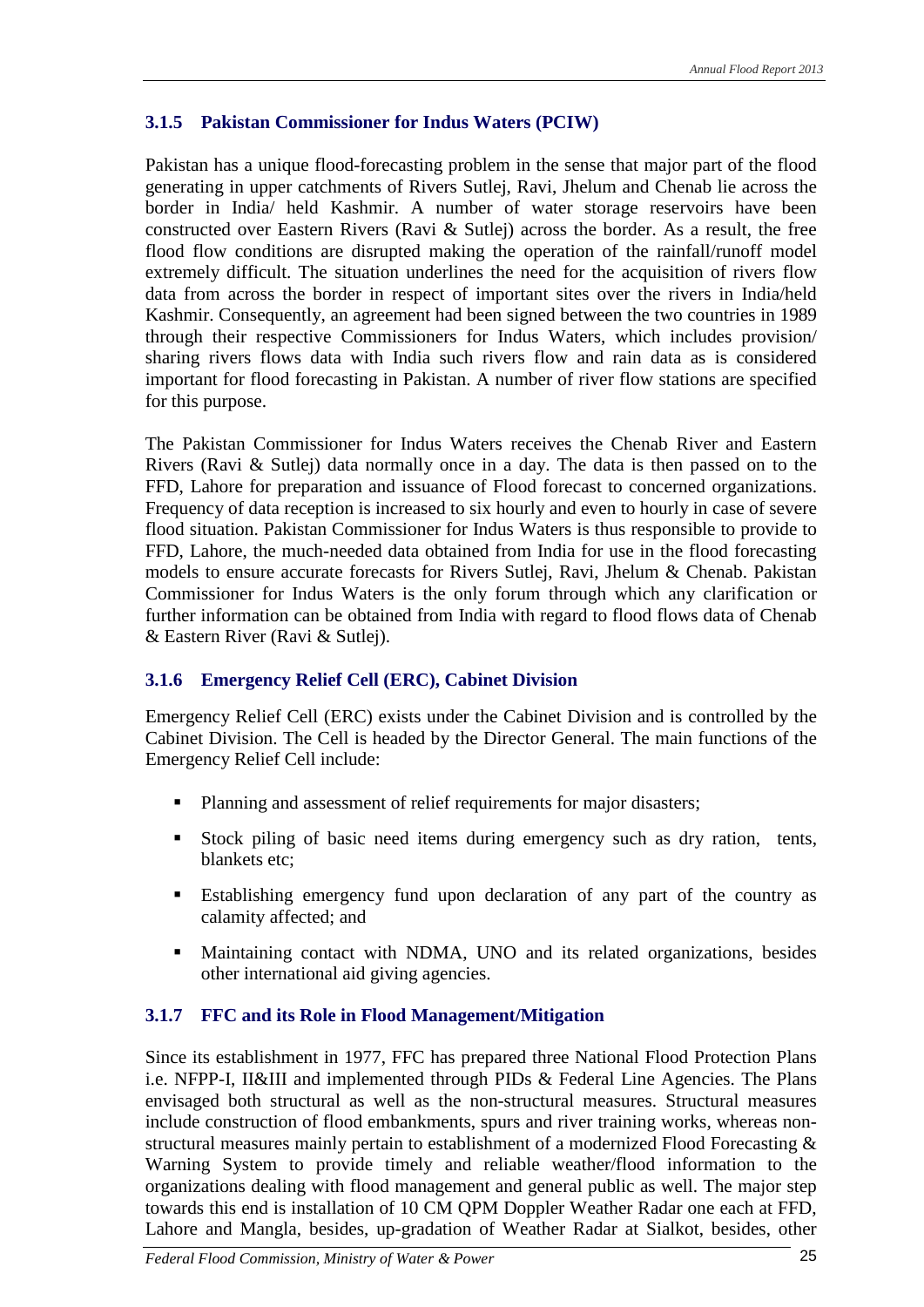important step is the development of improved Flood Forecasting Models i.e. Flood Early Warning System Model (FEWS Model) for FFD, Lahore. Improvement in measurement and transmission of the hydrometric data based upon the meteor-burst a physically based model accounting for the hydro dynamical changes in the flood wave. The model calls for the survey of the channel geometry to determine the channel parameters at suitable intervals of the channel length. It has, therefore, built-in discharge/elevation relationship, which should readily yield the flood levels at any point along the channels. This is of great advantage in the area of flood warning since it allows the estimation of the areas of inundation along the channel. In turn Flood inundation Maps (Flood Plain Mapping) have been prepared to facilitate the identification of the villages and other public & private property and installation, which may likely to inundate at certain flood flow stage, so as to make them safe against that magnitude of floods. All that can be determined on the basis of Hydrodynamic model. The existing Flood Telemetry and Meteorburst Communication Systems of WAPDA have also been considerably improved and expanded by installation of one Master Station and 24 remote sensing stations under the Asian Development Bank assisted First Flood Protection Sector Project (FPSP-I) and 20 additional remote sensing stations alongwith 24 No. HF-Radio Sets under the Second Flood Protection Sector Project (FPSP-II).

A large number of flood protection works, i.e. 6803 km of Embankments and more than 1400 Spurs have so far been executed by the Provincial Irrigation Departments and Federal Line Agencies through various GOP Projects/Programme and foreign donor agencies.

#### **Establishment of Flood Communication Cell during Flood Season**

During flood season, each year, Flood Communication Cell of Federal Flood Commission remains in operation on round-the-clock basis for the entire flood season  $(1<sup>st</sup>)$ July to 15<sup>th</sup> October). The Daily Flood Situation Report *(containing rainfall, river flows, reservoirs water levels and weather situation for the country)* is issued to all concerned organizations.

The main job of the Flood Communication Cell is to obtain weather and rivers flow data/information from the Flood Forecasting Division (FFD), Lahore, WAPDA, Provincial Irrigation Departments (PID's) and other Flood Warning Centers set up in the Provincial Headquarters, besides, flood flows data of Eastern Rivers through PCIW. The duty staff alongwith one officer remains available round the clock during all working days as well as Sundays and National Holidays for collection of rainfall and rivers flow data & weather reports for compilation and dissemination to all concerned organizations.

FFC also sends reports to the President Secretariat and Prime Minister Office as and when the situation demands. The Daily Flood Situation Report on Weather & River Discharges as received from FFD, Lahore, WAPDA & PIDs is prepared and issued to the concerned Government officials during the Monsoon Season every year containing the following data/information;

- i. Actual rivers flood flows position of major rivers at RIM Stations and other important control points in a tabular form;
- ii. Prevailing weather situation & future outlook;
- iii. Concise forecast relating to the movement of various weather systems and river flow condition for the next 24 hours including likely inundation /flooding of nullahs etc. as received from PMD/FFD, Lahore;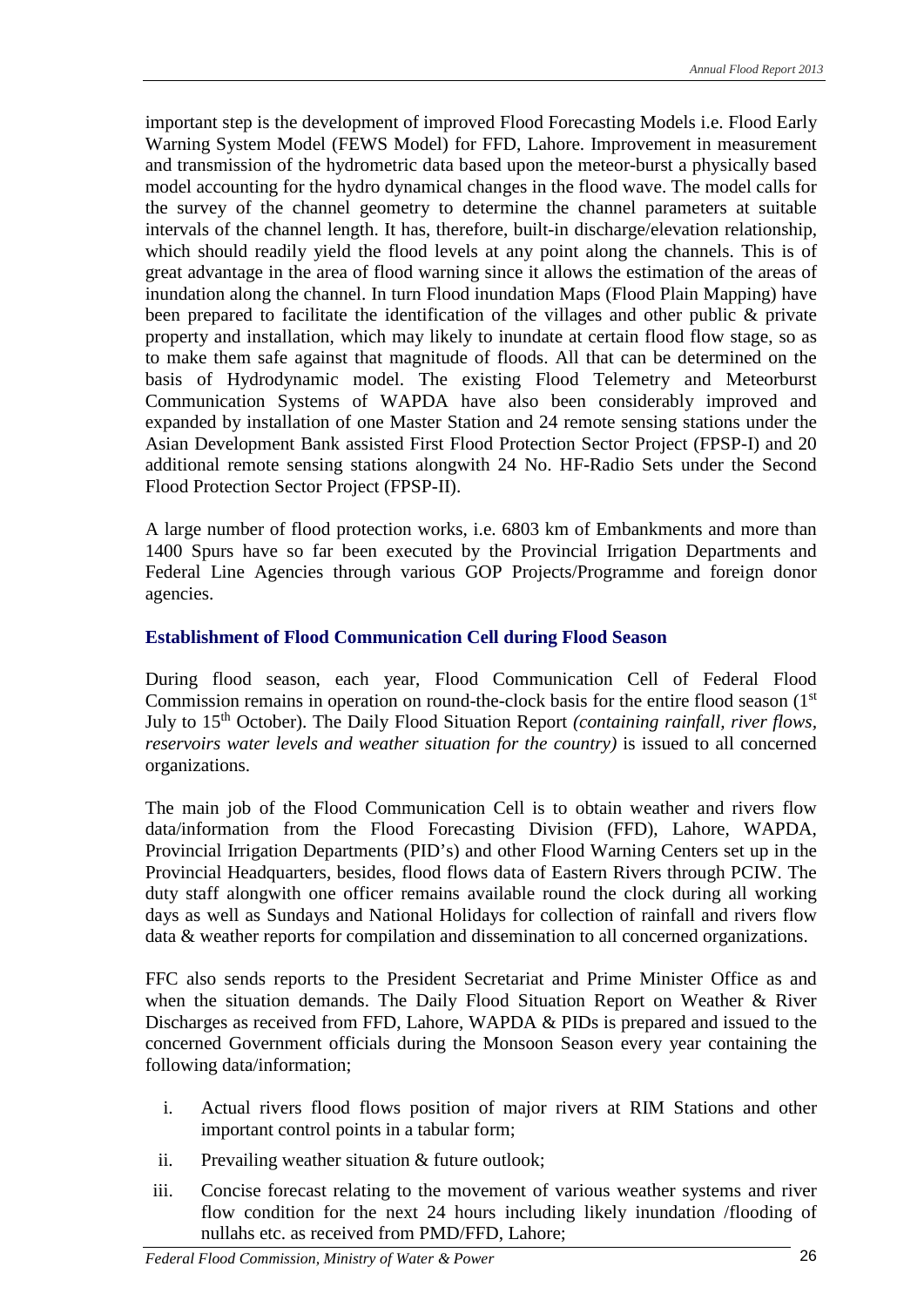iv. Damage details in the event of flood emergency in the flood affected areas. In case of exceptionally High Flood Stage/emergency situation, special advisory on Weather & Rivers flood flows position is issued on six hourly basis.

#### **3.1.8 Flood Forecasting Division (FFD), Lahore**

FFD, Lahore, the specialized unit of Pakistan Meteorological Department, which plays a pivotal role in the Flood Forecasting & Warning process obtains the hydrometeorological data from the various National and International sources, which is then analyzed to produce weather & flood forecasts, warnings and disseminated to various Federal/Provincial organizations and electronic/print media through various means and also uploaded on PMD Website.

#### **3.1.9 National Disaster Management Authority (NDMA)**

Government of Pakistan had embarked upon establishing appropriate policy to minimize risks and vulnerabilities and passed NDMA ordinance 2006. National Disaster Management Authority (NDMA) has been established to serve as the focal point and coordinating body to facilitate implementation of disaster risk management strategies. This necessitates NDMA to directly interact/communicate with all stakeholders, including Ministries, Divisions, and Departments in relaxation to normal communication channel.

NDMA is an expedient to provide an effective national disaster management system and for matters connected therewith and incidental thereto. As per National Disaster Management Authority Act-2010, the main functions of NDMA are as under:

- i. Act as implementing, coordinating and monitoring body for disaster management;
- ii. Prepare the National Plan to be approved by the National Disaster Management Commission;
- iii. Implement, coordinate and monitor the implementation of the national policy;
- iv. Lay down guidelines for preparing Disaster Management Plans by different ministries or departments and the provincial authorities;
- v. Provide necessary technical assistance to provincial government and provincial authorities for preparing their Disaster Management Plans in accordance with the guidelines laid down by the National Disaster Management Commission;
- vi. Coordinate response in the event of any threatening disaster situation or disaster;
- vii. Lay down guidelines for or give directions to the concerned ministries or provincial governments and provincial authorities regarding measures to be taken by them to response to any threatening disaster situation or disaster;
- viii. For any specific purpose or for general assistance requisition the services of any person and such person shall be co-opted as member and exercise such power as conferred upon him by the authority in writing;
	- ix. Promote general education and awareness in relation to disaster management;
	- x. Perform such other functions as the National Disaster Management Commission may require performing.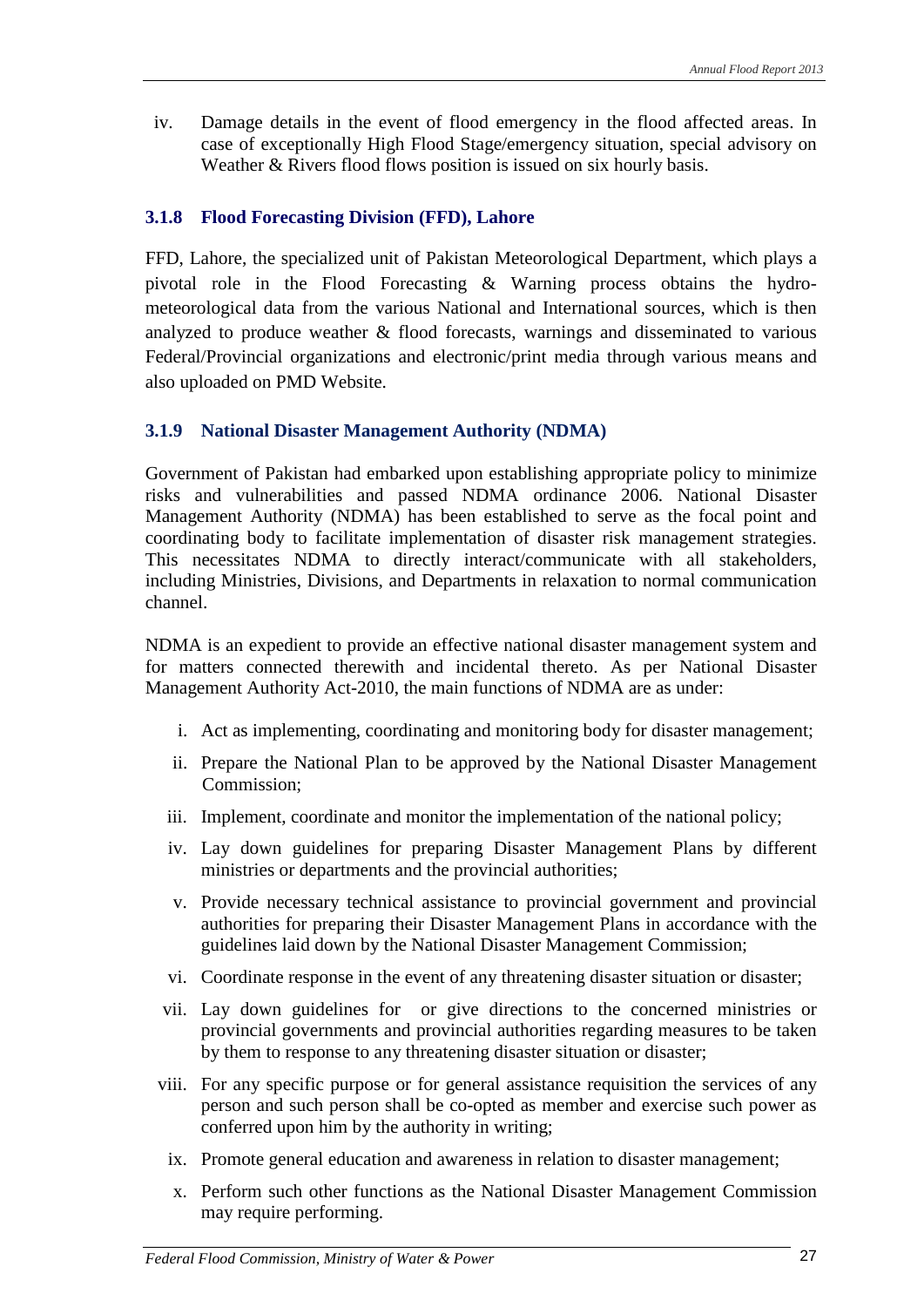#### **3.2 Flood Warning Dissemination System:**

Monsoon Season normally starts in 1st week of July (s*ometimes, it starts little early)* and ends in last week of September *(sometimes prolongs upto mid October)*. However, the Flood Warning Centers of all flood management related agencies start functioning from 15<sup>th</sup> June every year for collecting weather & flood flows data and keep continue upto 15<sup>th</sup> October. During this period effective interaction and communication between various floods related provincial as well as federal agencies is maintained on round-the-clock basis in order to counter any eventuality due to monsoon rains/floods.

#### **3.3 Pre-Flood Preparedness Meetings:**

A number of pre-flood meetings are organized annually by the concerned flood management organizations, i.e. Pak Army, NDMA, and Ministry of Water & Power/FFC to review the status of preparedness and Flood Fighting Plans/arrangements of concerned organizations. The following pre-flood meetings were held during 2013;

- i. Pak Army Pre-Flood Coordination Conference was held on **June 18, 2013** at Engineers Directorate, GHQ Rawalpindi, which was attended by the Commanders of Pak. Army formations, FFC, NDMA, PMD, WAPDA etc. The Flood Preparedness Plans were reviewed;
- ii. NDMA organized the National Conference on Monsoon Preparedness on **June 26-27, 2013** and reviewed Contingency Plans of flood management related organizations for Monsoon Season 2013.
- iii. The 48th Annual Meeting of Federal Flood Commission was organized on **July 03, 2013**, under the Chairmanship of Honourable Federal Minister for Water & Power, to review the status of preparedness of concerned Federal & Provincial Government organizations and arrangements made for safe passage of Flood Season-2013.
- iv. A meeting for review the arrangements of flood management related organizations and also to evaluate progress on decisions taken in 48<sup>th</sup> Annual Meeting of FFC was arranged on **August 05, 2013** under the Chairmanship of Secretary Ministry of Water & Power, in Ministry of Water & Power, Islamabad.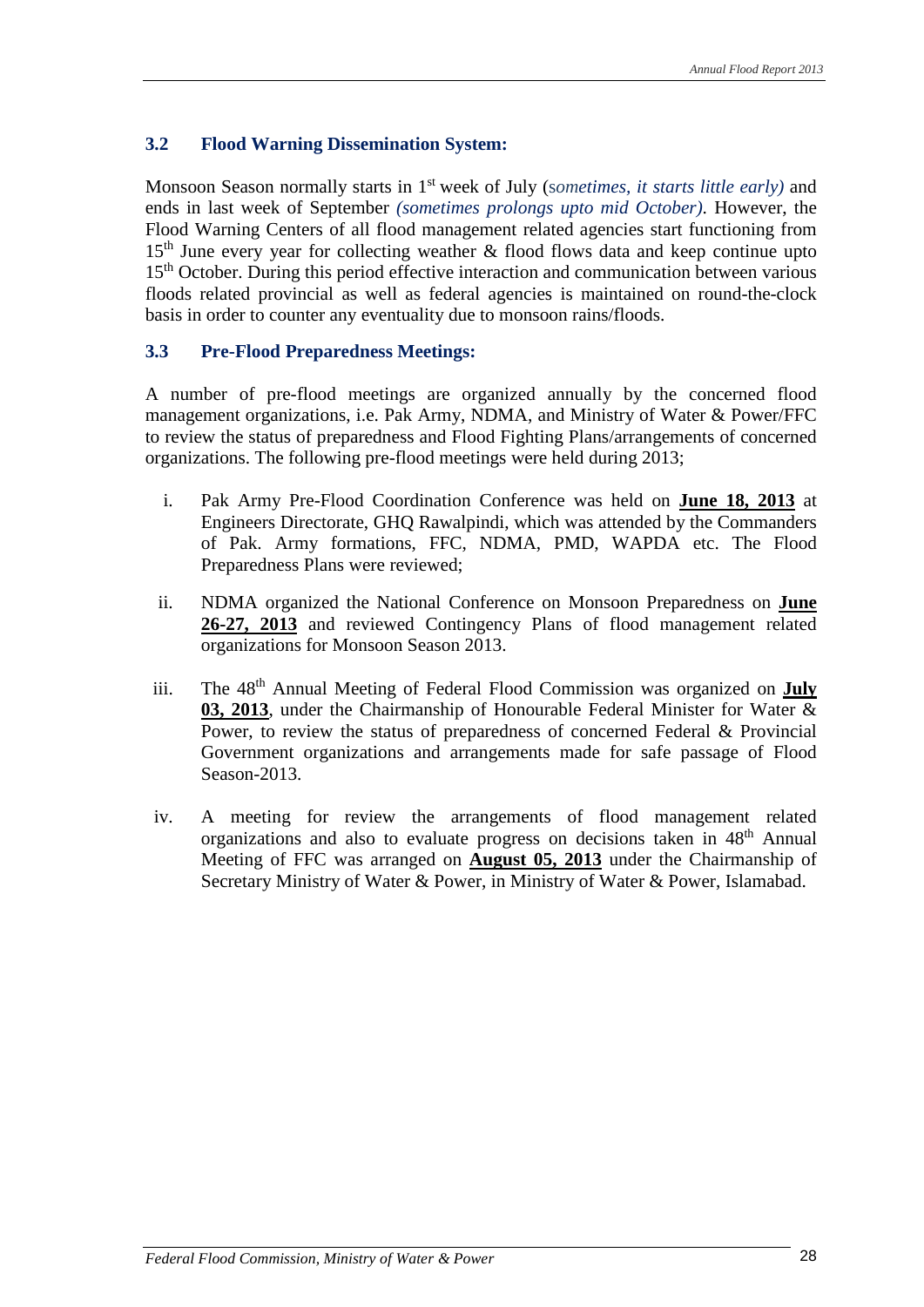# **PREPAREDNESS/ CONTINGENCY PLANNING FOR MONSOON SEASON 2013**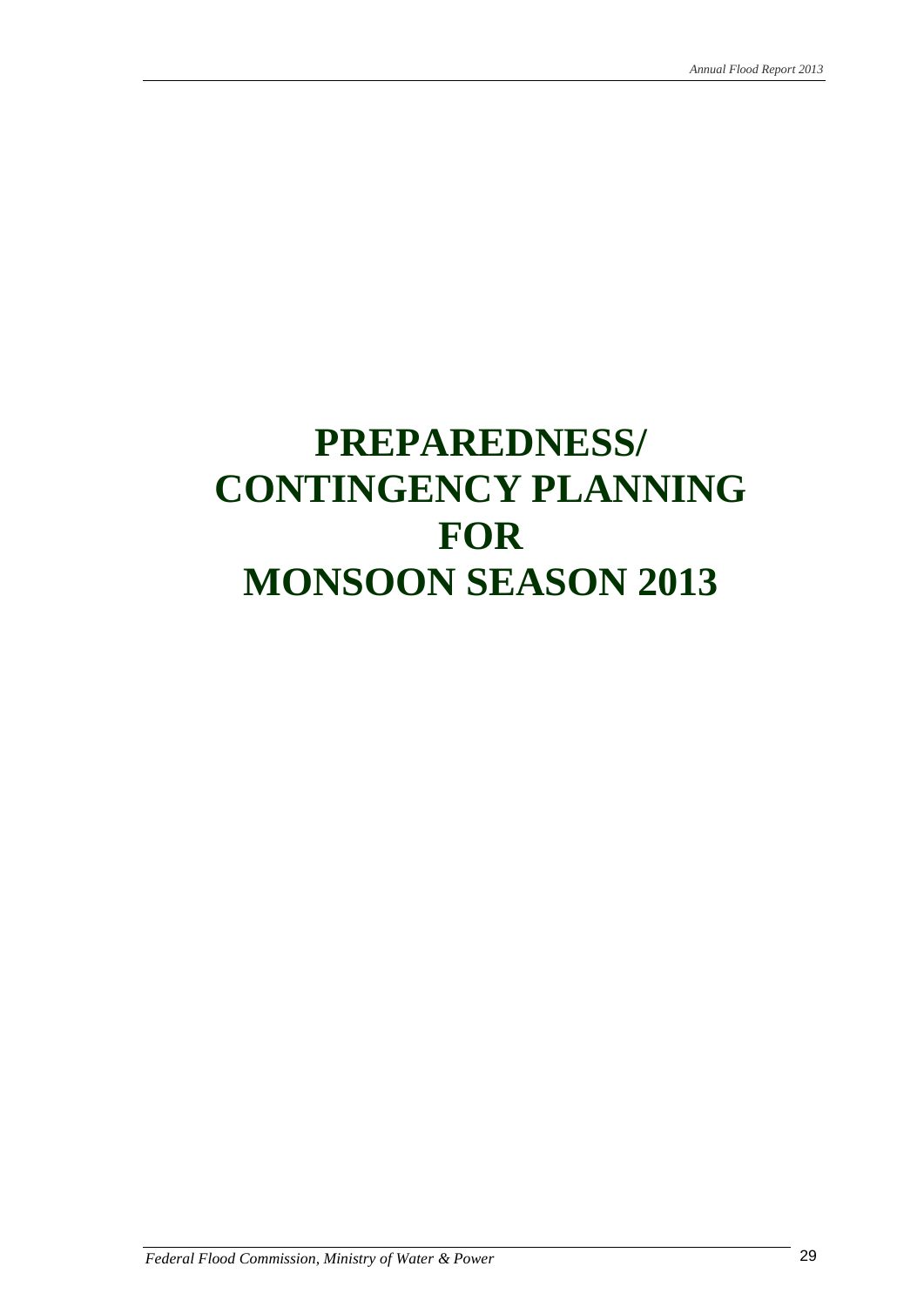#### **4. PREPAREDNESS & CONTINGENCY PLANNING FOR MONSOON SEASON 2013**

The Federal Flood Commission (FFC) mainly plays coordination role among the Provincial as well as Federal Government Organizations dealing with flood management in the country minimizing the damages to crops by managing the flood water, at the sole responsibility of provincial Irrigation Department, and Federal Line Agencies. However, as per practice, FFC holds meeting prior to start of Monsoon Season  $(1<sup>st</sup>$  July to  $15<sup>th</sup>$ October) every year, to review the status of preparedness/ flood fighting arrangements made by Federal/Provincial Organizations in case of flood situation during Monsoon season.

#### **4.1 Pre-emptive measures suggested by Federal Flood Commission for Monsoon Season-2013 for better flood management and minimizing flood losses**

The Provincial Irrigation Departments of the four provinces and Federal Line Agencies were asked in March 2013 to undertake the following pre-emptive measures well before the start of monsoon season-2013 for better flood management and minimizing flood losses.

- i. Provision of adequate O&M funds for Flood Protection Infrastructures through Provincial Budget and execution of all urgent nature O&M works/ activities of Irrigation, Drainage and Flood Protection Infrastructures well before the start of monsoon season-2013.
- ii. Pre-flood inspection of all Flood Protection Infrastructures (flood bunds, spurs, Barrages/Head Works and allied works etc) be carried out jointly with concerned Corps of Engineers of Pak Army and a report in this respect may be submitted to all concerned including this office. Strengthening all weak sections of bunds/spurs etc, arrangements for provision of explosive and others material at sites of predetermined breaching sections and stone reserve stock/ flood fighting material at all critical reaches of flood embankments.
- iii. Preparation of District/ Division-wise Flood Fighting Plan by the PID's and Federal Line Agencies, keeping in mind lessons learnt during the past three consecutive flood events (2010, 2011 & 2012) and their circulation among concerned organizations.
- iv. Removal of encroachments in the riverine area for clearance of waterway of main and other rivers including hill torrents, besides, drains prior to start of Monsoon Season-2013.
- v. Completion of all Flood Damages Restoration works related to Irrigation, Drainage & Flood Protection Infrastructure damaged during monsoon season 2010, 2011 & 2012.
- vi. Outlines SOPs for implementation of Flood Fighting Plan in their respective areas, keeping in view the experience of 2010 floods.
- vii. Review the existing SOPs of major reservoirs (Tarbela & Mangla) so as to maximize their flood mitigation role in future floods.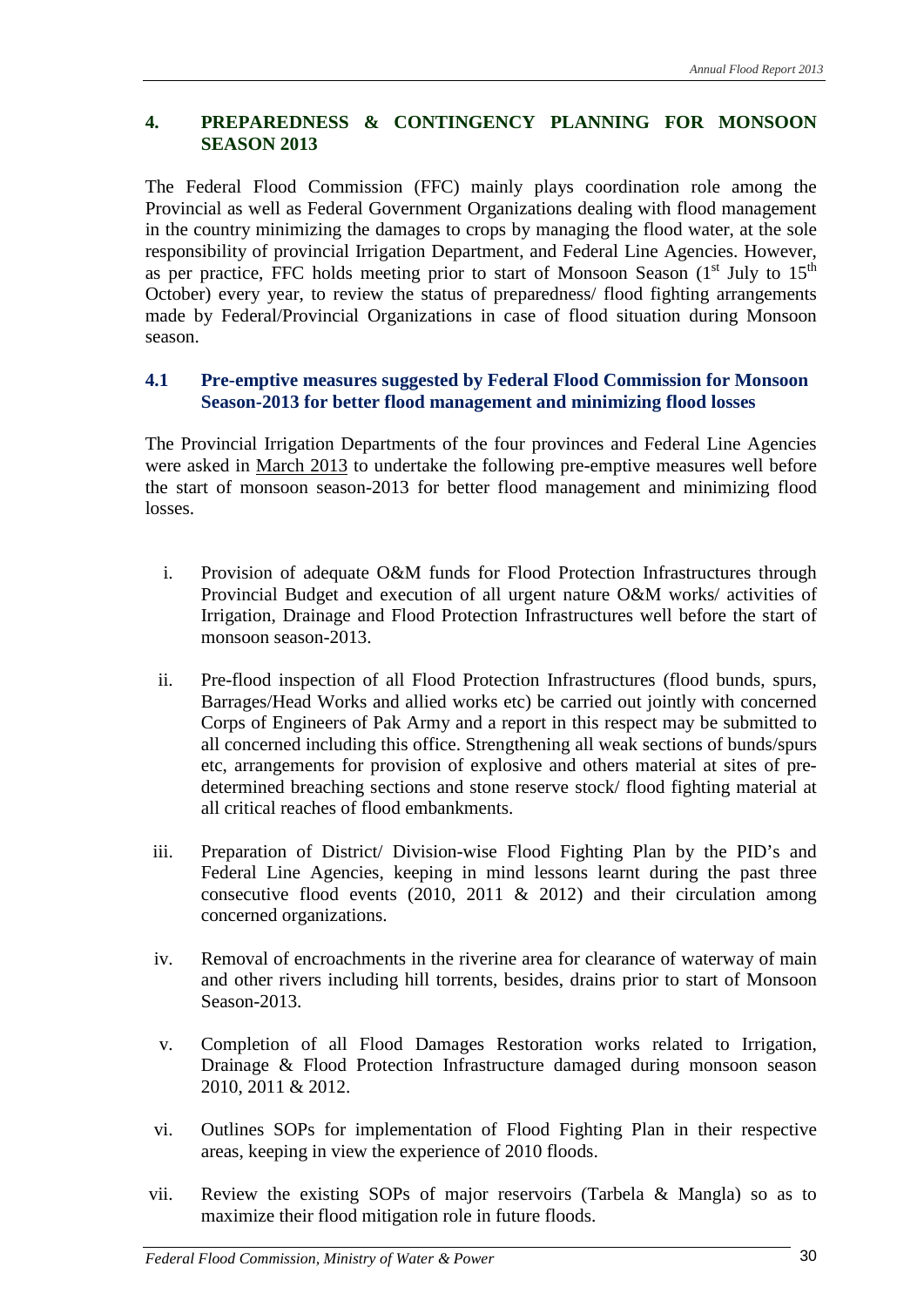- viii. To review and update SOPs for barrages, keeping in view flood experienced during 2010-Monsoon season and ensure their implementation for safe passage of flood peak in future.
- ix. Provincial Irrigation Departments/ Federal Line Agencies to ensure strict vigilance and round the clock patrolling of flood embankments along major & other rivers, especially vulnerable locations as identified during pre-monsoon season inspections in order to ensure safe passage of flood flows of Monsoon Season 2013.

#### **4.2 Preparatory Meeting of Federal Flood Commission**

In order to review the status of implementation of above listed pre-emptive measures, a preparatory meeting of Federal Flood Commission was held on May 16, 2013 in office of Chief Engineering Advisor/ Chairman Federal Flood Commission, Islamabad. The representatives of PIDs/ Federal Line Agencies ensured necessary O&M budget allocation for repair to flood protection infrastructures & machinery/equipment before start of monsoon season-2013. The following directions were issued to PIDs/ Federal Line Agencies, WAPDA & PMD etc.:

- i. Federal Flood Commission will write DO letters to Chief Secretaries of the four provinces and Federally Administered Area (Gilgit-Baltistan, FATA & AJK) for allocating/release of adequate O&M funds well in time for repair and rehabilitation/strengthening of Irrigation Drainage & Flood Protection Infrastructure.
- ii. Federal Flood Commission will write letter to District Coordination Officer (DCO), Rawalpindi to take up the matter with Finance Department, Government of the Punjab for release of Rs. 53.00 million as requested by WASA Rawalpindi on priority basis for early completion of remaining desilting works of Lai Nullah in Rawalpindi (Long-term measures).
- iii. Ministry of Water & Power and P&D Division will make all possible efforts for release of balance funds of RBOD-I & III to WAPDA allocated under PSDP (2012-13) for clearance of outstanding liabilities, besides, Normal/Emergent Flood Programme (2012-13) for completion of emergent nature flood protection schemes before  $30<sup>th</sup>$  June 2013.
- iv. Irrigation Department of the four provinces  $\&$  Federal Line Agencies will make utmost efforts to speed up physical progress on emergent nature repair/rehabilitation works related to Irrigation Drainage & flood Protection Infrastructure, so as to complete the same by/before  $15<sup>th</sup>$  June 2013. compliance report would be submitted to Federal Flood Commission soon after completion of the task.
- v. Provinces & Federal Line Agencies will ensure to carry out pre-flood monitoring of flood protection infrastructure (flood bunds, spurs, barrages/head works and allied works etc) and ensure strengthening all weak sections of bunds/spurs etc. well before the start of monsoon season 2013 (by/before 30<sup>th</sup> June 2013).
- vi. Arrangements of explosive and others material will be made at sites of pre-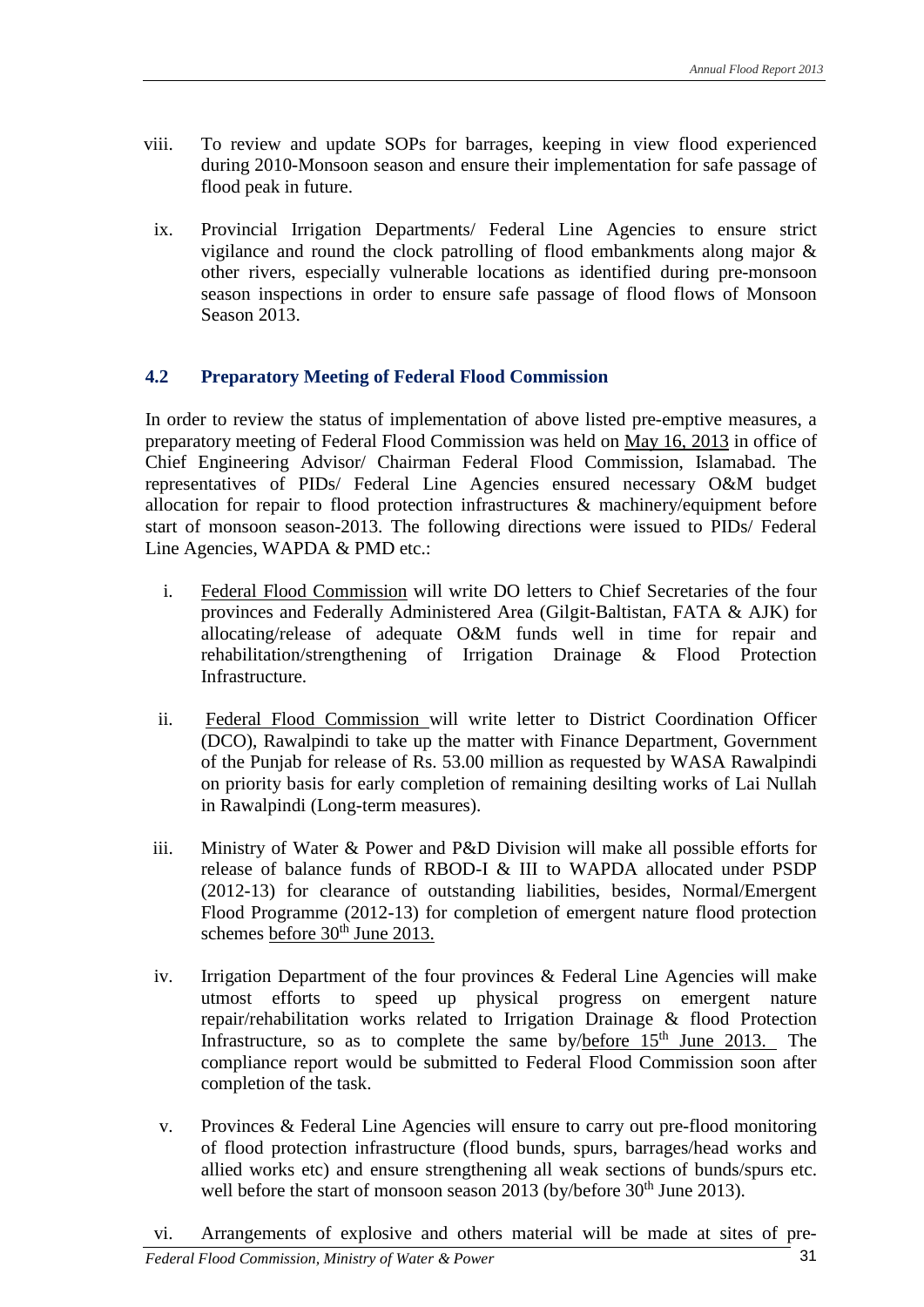determined breaching sections and stone reserve stock/flood fighting material would also be arranged at all critical reaches of flood embankments as identified during pre-flood inspection before start of monsoon season 2013 (before  $30<sup>th</sup>$  June 2013).

- vii. Provincial Irrigation Department & Federal Line Agencies will finalize District/Division-wise Flood Fighting Plan, keeping in mind lessons learnt during the past three consecutive flood events  $(2010, 2011 \& 2012)$  and ensure their circulation among concerned organizations by/before 15<sup>th</sup> June 2013.
- viii. Provincial Irrigation Department & concerned Federal Line Agencies will ensure removal of encroachments from flood protection infrastructure and flood plains before start of Monsoon Season 2013 (15<sup>th</sup> June 2013). The compliance report would be submitted of FFC.
	- ix. Provincial Irrigation Department & Federal Line Agencies will ensure completion of all 2010, 2011 & 2012-Flood Damages Restoration Works related to Irrigation, Drainage & Flood Protection Infrastructure by/before  $15<sup>th</sup>$  June 2013 and the compliance report would be submitted to Federal Flood Commission.
	- x. PMD, FFD, Lahore & WAPDA will carry out all essential repair/maintenance works of Flood Forecasting and Warning System equipment and ensure that the System/Network is fully functional by/before 15<sup>th</sup> June 2013.

#### **4.3 Establishment of Flood Communication Cell**

The Flood Communication Cell of Federal Flood Commission started functioning from 15<sup>th</sup> June 2013 on round-the-clock basis and communicated river flow data to all provinces and concerned agencies on daily basis in normal/low flood stage and 6-hourly basis in case of danger flood levels in main rivers. Based on PMD's Weather Forecasts and Advisories, FFC also issued Daily Flood/Weather Situation Reports to all concerned agencies through its Flood Communication Cell during the entire flood season-2013.

#### **4.4 Specific Activities/ Initiatives undertaken by Federal Flood Commission to mitigate damages/losses due to 2013-Rains/Floods**

The other major activities/ initiatives undertaken by Federal Flood Commission to mitigate damages/losses due to 2013-rains/floods included the followings:

- i. A High Level Flood Management Committee having representation from Federal Flood Commission (FFC), National Disaster Management Authority (NDMA), WAPDA, Pakistan Meteorological Department (PMD), PCIW, IRSA and Engineer Directorate, GHQ, Rawalpindi was notified by the Ministry of Water and Power for the Monsoon Season 2013, as was done in the previous Monsoon Season (2012). The primary objective of the Committee on flood management would be to oversee and ensure proper operation of Tarbela, Chashma and Mangla Reservoirs during Monsoon Season 2013, besides, coordination for Flood Forecasting & Management activities. The Committee met /interacted as frequently as was needed during monsoon season-2013 and advised necessary precautionary measures so as to save human lives and damages to property.
- ii. The 48th Annual Meeting of Federal Flood Commission was organized on July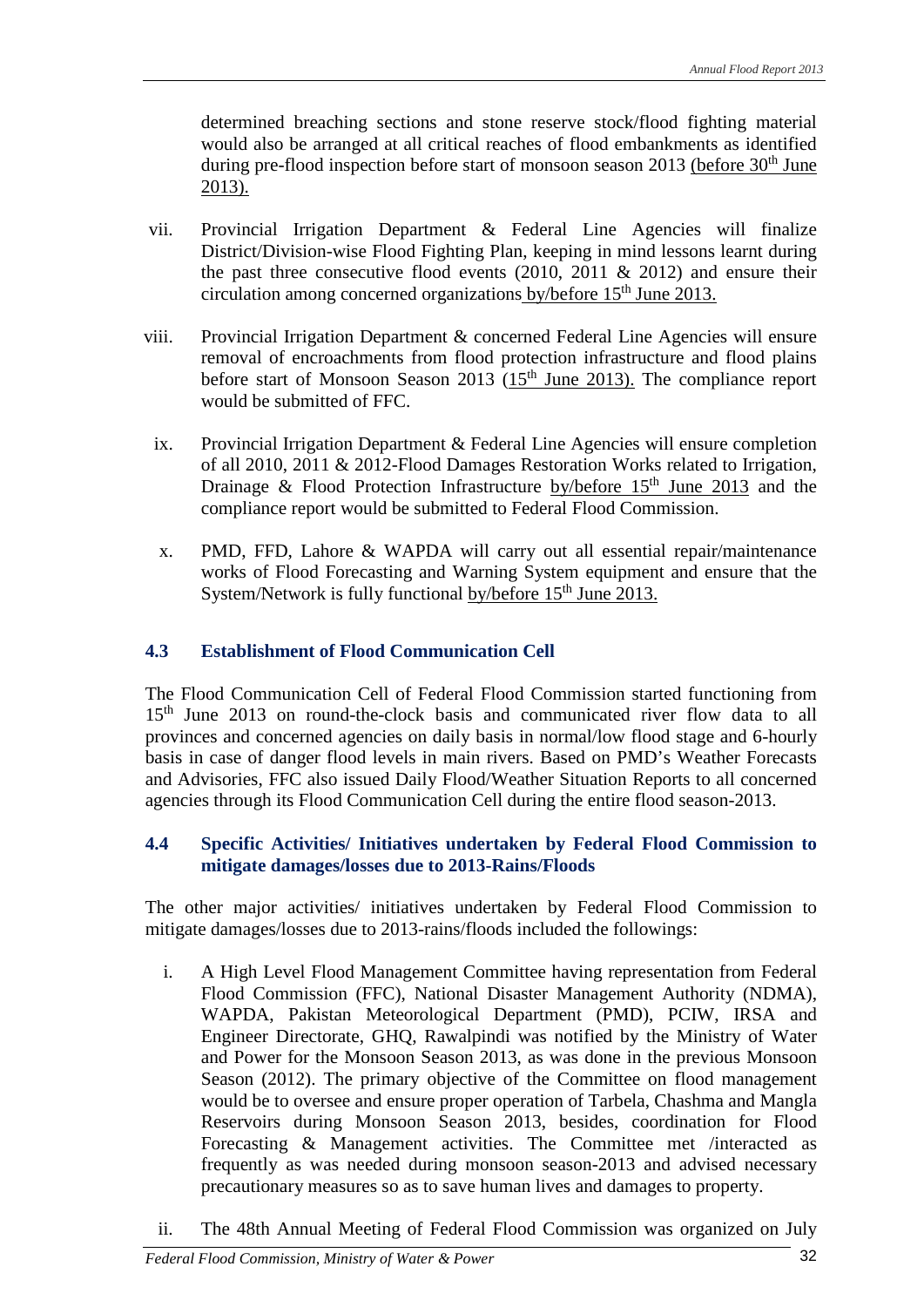03, 2013, under the Chairmanship of Honourable Federal Minister for Water & Power, to review the status of preparedness of concerned Federal/ Provincial Government organizations and arrangements made for safe passage of Flood Season-2013.

- iii. A progress review meeting on decisions taken in 48th Annual Meeting of FFC was also held on 5th August, 2013 under the Chairmanship of Secretary Ministry of Water & Power, in committee room of Ministry of Water & Power, A-Block Pak. Secretariat, Islamabad.
- iv. Country-wide monitoring of flood works has been conducted by Federal Flood Commission (FFC), during Financial Year (2012-13), despite limited manpower and logistic support.
- v. The de-silting work in critical reaches (in Rawalpindi City) was carried out by WASA, Rawalpindi prior to start of Monsoon Season 2013.
- vi. PCIW has been advised for making all necessary arrangements for obtaining river flow data of "Eastern Rivers i.e. Ravi, Sutlej & Bias" from Indian counterpart and its dissemination well in time to all concerned organizations for taking further action at their end during Monsoon Season-2013.
- vii. Federal Flood Commission (FFC) initiated working on formulation of "National Flood Protection Plan-IV" through World Bank funded Water Sector Capacity Building & Advisory Services Project (WCAP). The Consultants were engaged for preparation of Comprehensive Flood Management Plan (NFPP-IV) for next ten years (based on integrated & innovative approach). The study is likely to be completed by February 2014.
- viii. Pakistan Meteorological Department (PMD) with its specialized Unit i.e. Flood Forecasting Division (FFD) established at Lahore and WAPDA worked well during the entire Monsoon Season-2013 in close coordination with Federal Flood Commission.

#### **4.5 48th Annual Meeting of Federal Flood Commission**

The 48th Annual Meeting of Federal Flood Commission was organized on July 03, 2013, under the Chairmanship of Honorable Federal Minister for Water & Power, to review the status of preparedness of concerned Federal/ Provincial Government organizations and arrangements made for safe passage of Flood Season-2013. The following directions were issued to PIDs/ Federal Line Agencies, WAPDA, WASA & PMD:

- i. Ministry of Water &Power will write D.O letters to Chief Secretaries of the four provinces, Gilgit-Baltistan, FATA & AJK for mobilizing all resources for early completion of 2010, 2011 & 2012-FDR Works, besides, essential repair works related to Irrigation, Drainage & Flood Control Structures and making necessary flood fighting arrangements for better flood management of Monsoon Season 2013.
- ii. Provincial Irrigation Department of the four provinces & Federal Line Agencies will arrange flood fighting material, earth moving machinery & additional labour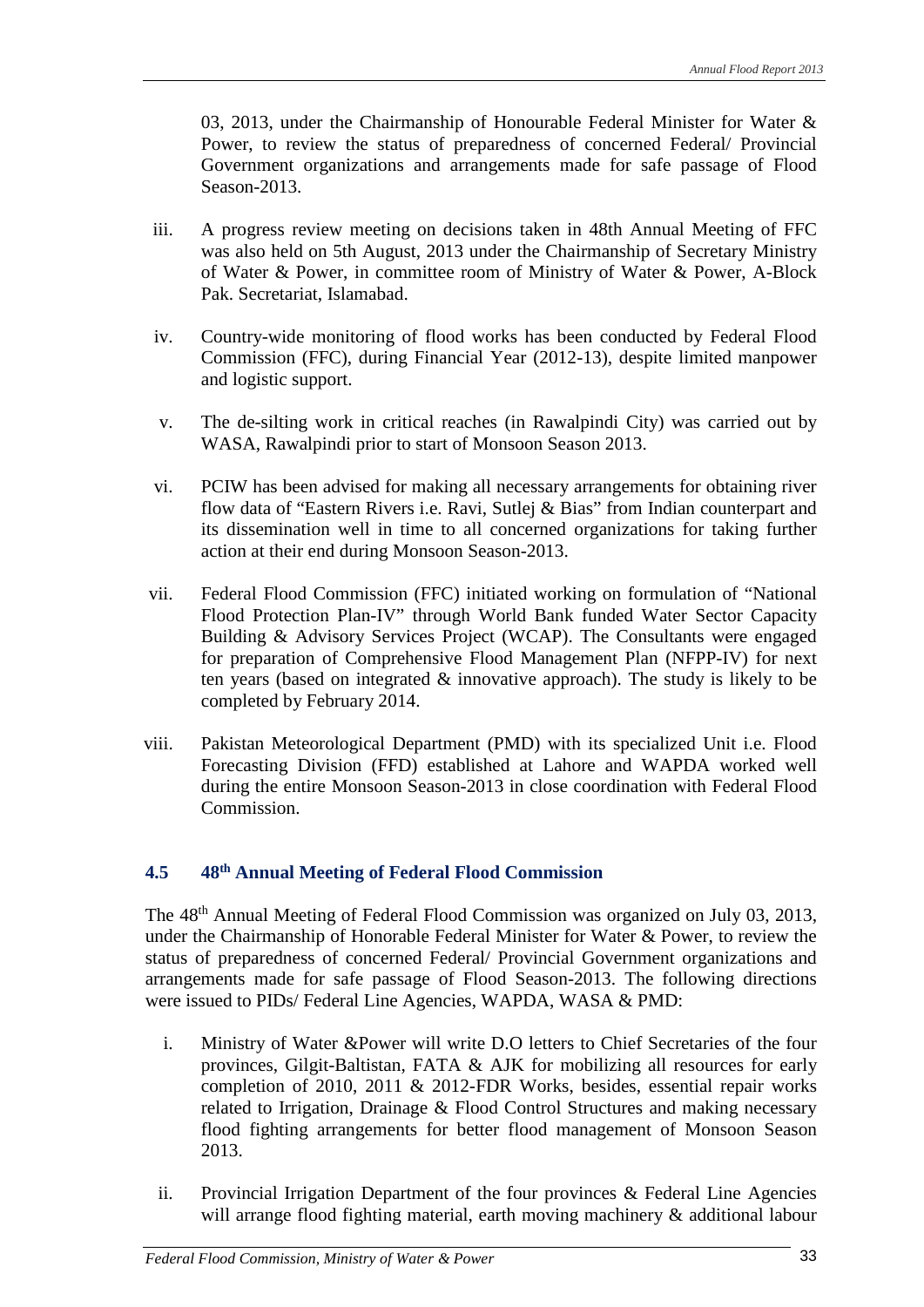etc. at sites of all critical locations of flood protection structures well before raising water level in main & other rivers.

- iii. PID, Punjab will process the PC-I of project namely "Increasing the discharge capacity of Shahdara Railway Bridge on River Ravi'' on fast track basis and submit the same alongwith clearance of PDWP to FFC for technical clearance of Scrutinizing Committee and onward submission to Ministry of Water & Power/Planning Commission for approval of CDWP/ECNEC and funding arrangements. Planning Commission will process the project on top priority basis.
- iv. Provinces will chalk out a Comprehensive Policy for removal of encroachments in Flood Plains/Waterways & Drains, besides, other Irrigation, Drainage & Flood Control Structures, and resettlements of affectees including restriction on future settlements in Flood Prone Areas.
- v. Provincial Irrigation Departments & Federal Line Agencies will ensure strict vigilance and round the clock patrolling of flood embankments along major & other rivers, especially vulnerable locations, so as to avoid any unpleasant situation as experienced during 2010-Flood Season.
- vi. In the wake of NFC Award, the Provincial Governments should share the burden and finance some of the flood protection schemes from their own resources.
- vii. Since O&M of Irrigation, Drainage & Flood Protection Infrastructure was the responsibility of Provinces, hence, adequate O&M funds would be allocated each year within their respective provincial budgets to ensure timely repair and maintenance of flood protection infrastructure for better flood management.
- viii. National Highway Authority (NHA) will take short term flood protection measures on war footing basis at site of newly constructed Sultan Bahoo Bridge across River Chenab for safe passage of flood flows during Monsoon Season 2013. Proposal for construction of proper river training works would be prepared in consultation with PID, Punjab and implemented before start of Monsoon Season 2014.
	- ix. PCIW will ensure that all necessary arrangements are made with Indian Counterpart (ICIW) for obtaining Eastern Rivers flow data and its transmission to end users including NDMA and PDMAs during Monsoon Season 2013, in order to ensure timely relief & rescue arrangements in case of flood emergency situation.
	- x. WASA Rawalpindi will dispose of excavated soil (short-term desilting work for Monsoon Season 2013) at proper disposal point, so as to restore the flood flow capacity of Lai Nullah in choked section. TMA & City District Government will take bold steps for stoppage of encroachments, dumping solid wastes/garbage & building material in bed of Lai Nullah. The progress on all such activities would be shared with FFC and other concerned organizations.
	- xi. Chief Engineer, Mangla Dam Project will take up the matter with higher ups and Government of AJ&K on the issue of resettlement of affectees of Mangla Dam Raising Project and maximum filling level of Mangla Dam Project for Monsoon Season 2013. The outcome would be communicated **within a week's time** to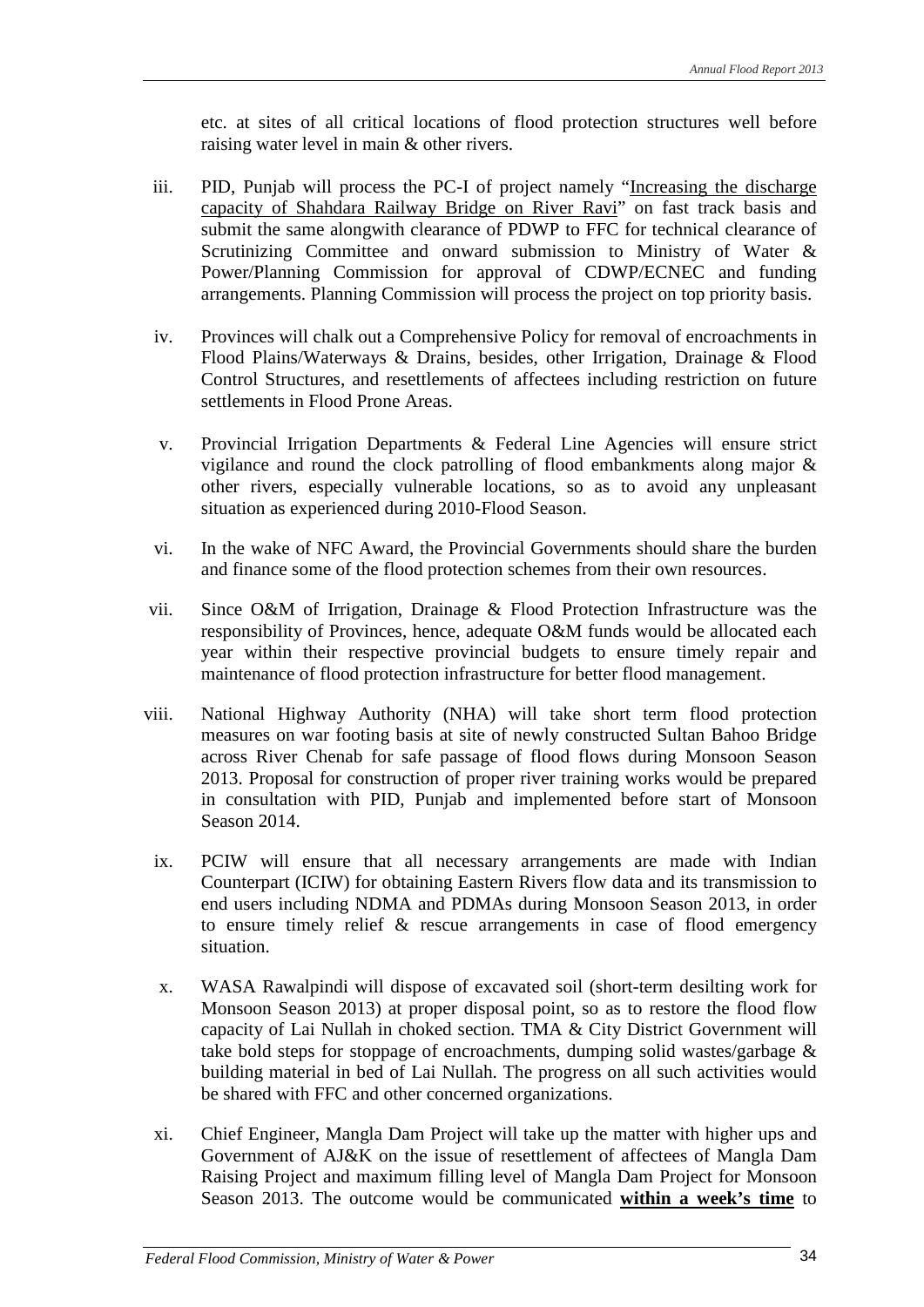Ministry of Water & Power, IRSA, FFC, PIDs and other concerned organizations for regulation of flood flows during Monsoon Season 2013.

xii. PIDs & Federal Line Agencies will strictly follow the timeframe/schedule for execution of flood protection works under Normal/Emergent Flood Programme duly approved by the ECNEC**,** so as to ensure completion of proposed schemes by/before the target date i.e.  $30<sup>th</sup>$  June each year.

#### **4.6 Progress Review Meeting on decisions of 48th Annual Meeting of FFC**

A progress review meeting on decisions taken in 48th Annual Meeting of FFC was held on 05<sup>th</sup> August, 2013 under the Chairmanship of Secretary Ministry of Water & Power, in committee room of Ministry of Water & Power, A-Block Pak. Secretariat, Islamabad. The following directions were issued to PIDs/ Federal Line Agencies, WAPDA, PMD & NDMA:

- i. Pakistan Meteorological Department would review the Seasonal Forecast, issued in June 2013 for current monsoon season and update the same for last phase of monsoon season 2013, if any change is felt by PMD with respect to prevailing weather situation.
- ii. Provincial Irrigation Department & Federal Line Agencies will ensure that necessary flood fighting arrangements (Stone reservoir stock, machinery, additional labour etc.) are at place at vulnerable locations of flood bunds.
- iii. The field formations of Provincial Irrigation Departments will ensure strict vigilance and round the clock patrolling of flood embankments along major & other rivers, especially vulnerable locations, so as to avoid any unpleasant situation as experienced during 2010-Flood Season.
- iv. PID, Punjab will process the PC-I of project namely "Increasing the discharge capacity of Shahdara Railway Bridge on River Ravi" on fast track basis and submit the same alongwith clearance of PDWP of FFC for technical clearance of Scrutinizing Committee and onward submission to Ministry of Water & Power/Planning Commission for approval of CDWP/ECNEC and funding arrangements,. Planning Commission will process the project on top priority basis.
- v. National Highway Authority (NHA) will make necessary flood fighting arrangements on war footing basis at site of newly constructed Sultan Bahoo Bridge across River Chenab for safe passage of flood flows during Monsoon Season 2013. The proposal/PC-I for construction of proper river training works would be prepared in consultation with PID, Punjab and implemented before start of next Monsoon Season (2014).
- vi. PCIW will keep watch on inflows, water level and outflows of reservoirs constructed on Eastern Rivers (Chenab, Ravi, Sutlej & Beas) in Indian Territory and ensure collection and transmission of essential data well in time to FFD, Lahore, FFC and other and users including NDMA and PDMAs during Monsoon Season 2013, in order to ensure timely relief & rescue arrangements in case of flood emergence situation.
- vii. WASA Rawalpindi will make its best efforts to remove the debris in constricted sections of Lai Nullah, so as to enhance the flood flow capacity of Lai Nullah in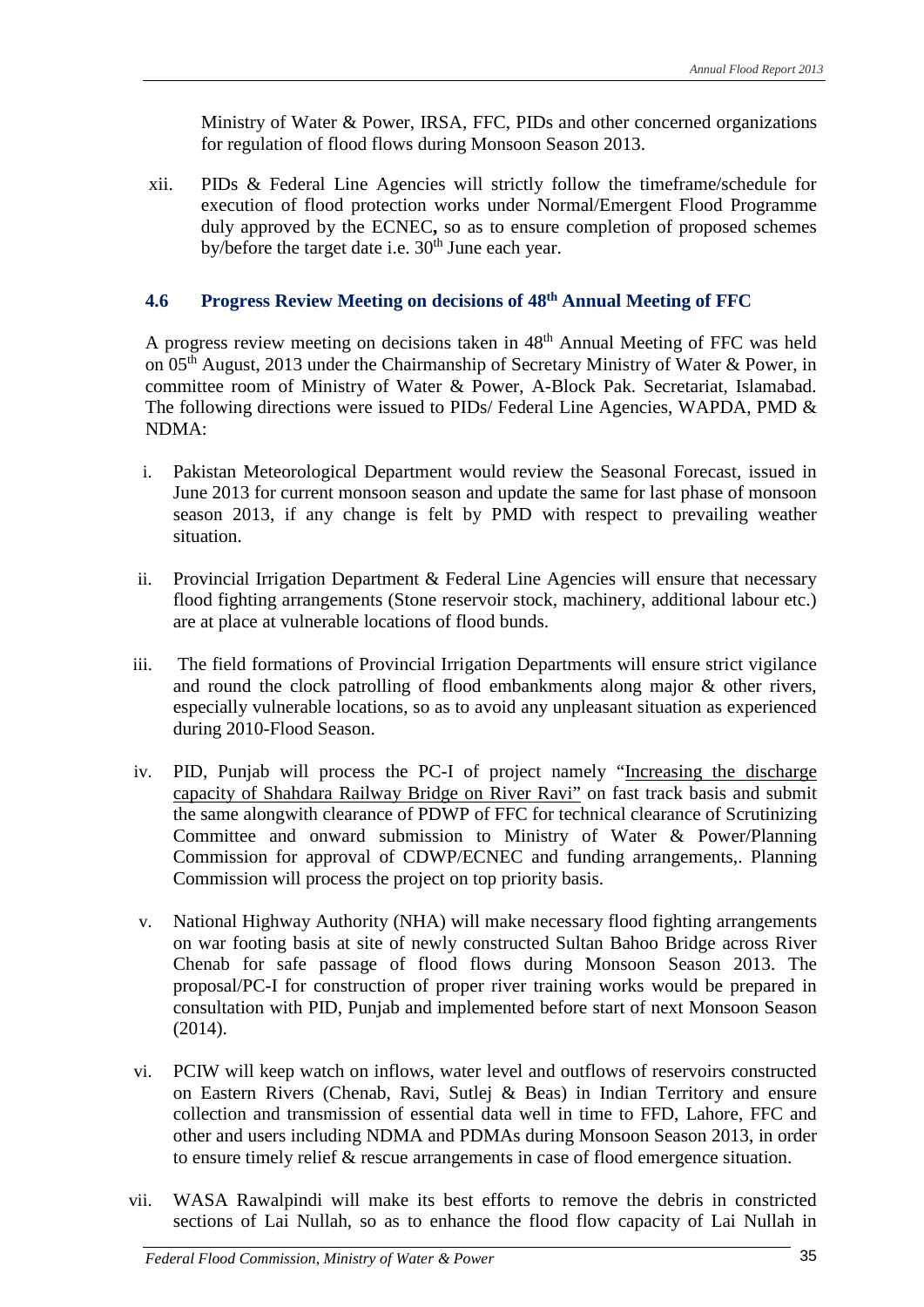choked sections. TMA & City District Government will take bold steps for removal/stoppage of encroachments, dumping garbage & building waste material in bed of Lai Nullah. The progress on all such activities would be shared on regular basis with FFC and other concerned organizations.

- viii. PIDs & Federal Line Agencies will strictly follow the timeframe/schedule for execution of flood protection works under Normal/Emergent Flood Programme duly approved by the ECNEC, so as to ensure completion of proposed schemes by/before the target date i.e.  $30<sup>th</sup>$  June each year.
	- ix. PID, Punjab would carry out detailed field survey and prepare a comprehensive proposal (Long-term measures) for Flood Management of D.G. Khan Hill Torrents and process the same for approval and implementation on top priority basis.
	- x. PID, Punjab will accelerate the flood fighting activities at Alluwali & Bhakkar Blood Bund sites, so as to save the flood protection structures and abadies from devastating floods of Indus River during the current Flood Season (2013). Thereafter, PC-Is/ proposal for permanent remedial measures would be processed on fast track basis, so that proposed measures are implemented well before the start of next Monsoon Season (2014).
	- xi. Irrigation Department, Government of Balochistan would make necessary flood fighting arrangements in vulnerable areas for sage passage of monsoon season 2013. A case would be taken up with Provincial Government for arranging adequate funds for early completion of pending/ongoing 2010 & 2012-flood damages restoration works related to Irrigation, Drainage & Flood Control Structures. The progress on restoration works would be submitted on regular basis to FFC till completion of the works.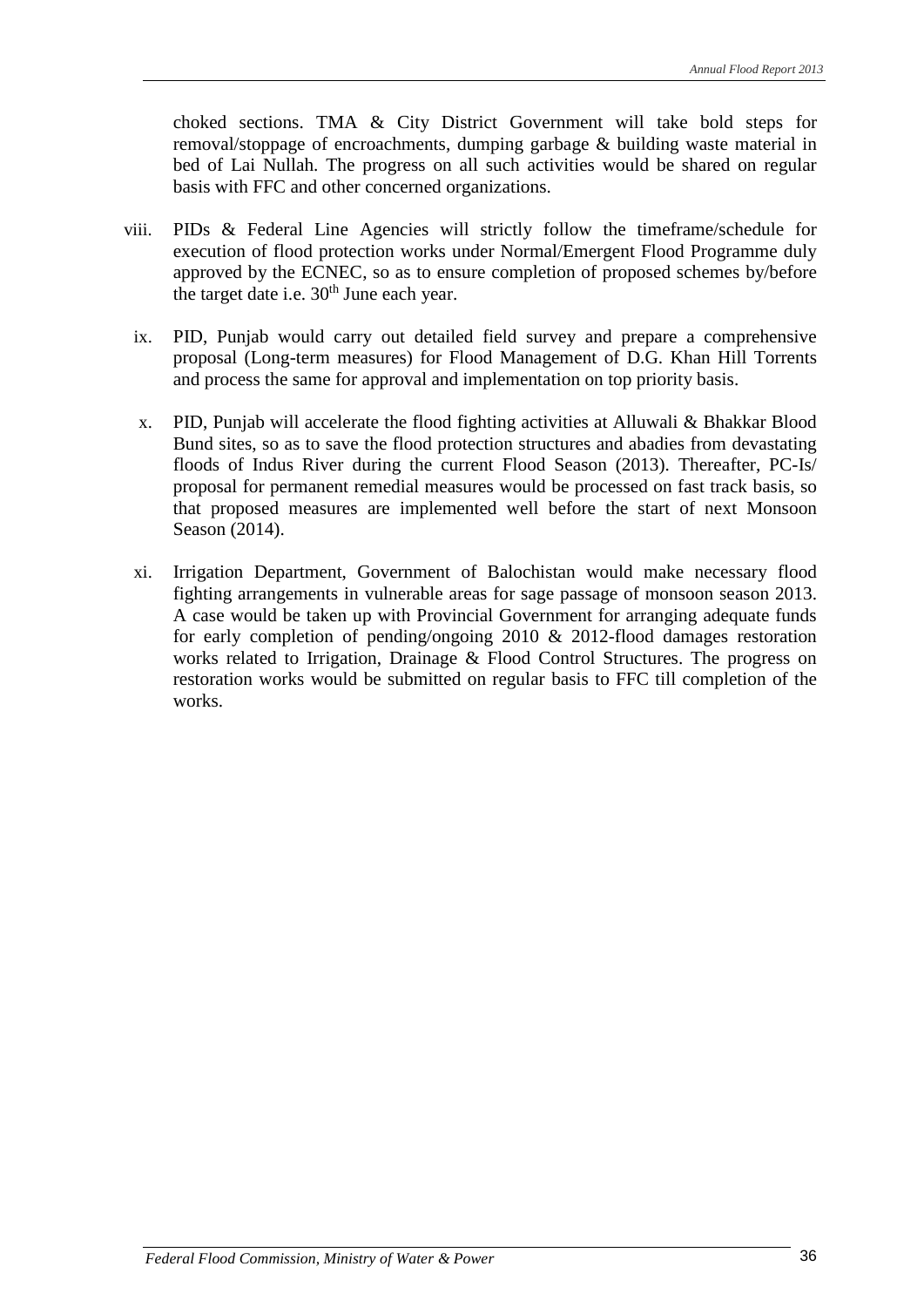# **FLOODS-2013**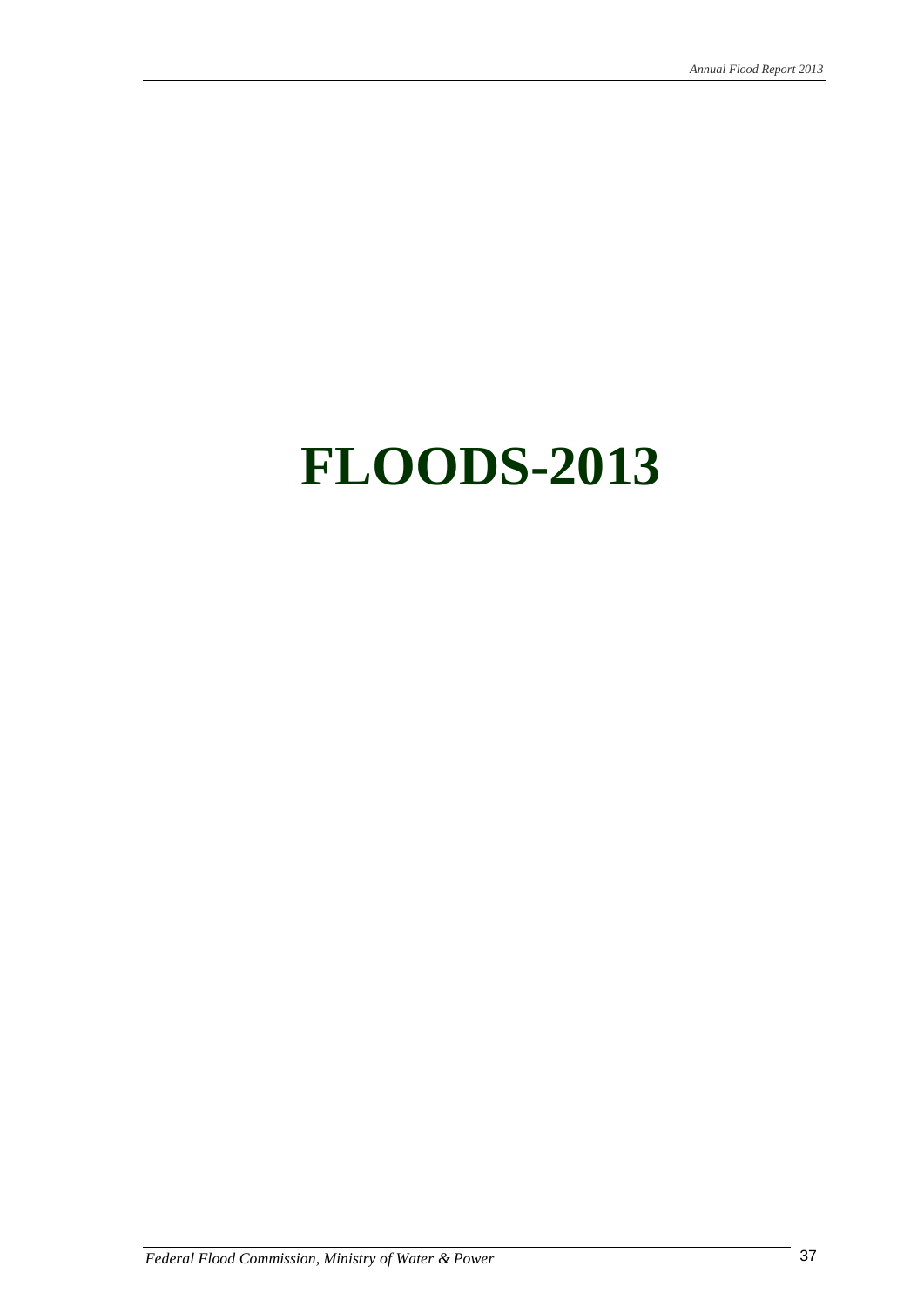#### **5. MONSOON SEASON 2013**

#### **5.1 Seasonal Rainfall Forecast for Monsoon Season 2013 issued by PMD**

Pakistan Meteorological Department issued a Seasonal Forecast vide letter No. Co(Isb)-  $2(4)/SO/2013$  dated  $14<sup>th</sup>$  June, 2013. The contents of that forecast are reproduced as under;

"In consideration of the meteorological conditions prevailing over Pakistan and various parts of the globe, the seasonal outlook for Pakistan Monsoon Rainfall for the period July to September 2013 is given below;

On all Pakistan basis this year's monsoon rains are likely to be Normal *(+ 10 % of long period average)*, which mean that the overall availability of water in the country from Monsoon rains would be satisfactory. However, erratic spread of Monsoon on temporal and spatial scale is likely to be prevalent feature.

#### **Main features of seasonal outlook are as under:**

- Onset of monsoon is likely to be in the last week of June, 2013 and the rainfall during July will be below normal.
- Rainfall will increase gradually during August over central parts of the country. However, during last phase of the monsoonal rainfall (September), more than normal rainfall will occur over plain monsoonal areas of Punjab and Sindh.
- Rainfall activity would mainly concentrate over central and southern parts of the country. Therefore, effective water management practices may be adopted to fill the main reservoirs at optimum level.
- Flash flooding over foot hills of Suleiman Ranges cannot be ignored during the month of September, 2013.
- Maximum day temperature will be slightly on higher side during summer season throughout the country.

*Note: This is a seasonal forecast with confidence level of 80% and meant for the planning purpose only. Normal rainfall for the period July to September of Pakistan is 137.5 mm.* 

#### **5.2 Floods/Rains during Monsoon Season 2013**

#### **5.2.1 Significant Hydro-Meteorological Events during the month of JUNE, 2013:**

Only one Monsoon Low developed over Bay of Bengal during the last week of June 2013, which caused rains in parts of India and finally dissipated on  $29<sup>th</sup>$  without affecting the country's weather system. Mostly the rainfall occurred across the country during the month was due to the accentuation of seasonal low over Balochistan and westerly wave in the North of the country. The only wet spell of June 2013 which remained for two days  $(15<sup>th</sup> \& 16<sup>th</sup>$  June) was mainly due to the moist current from the Arabian Sea under the influence of western disturbance. All main rivers were flowing below Low Flood Stage i.e. "Normal".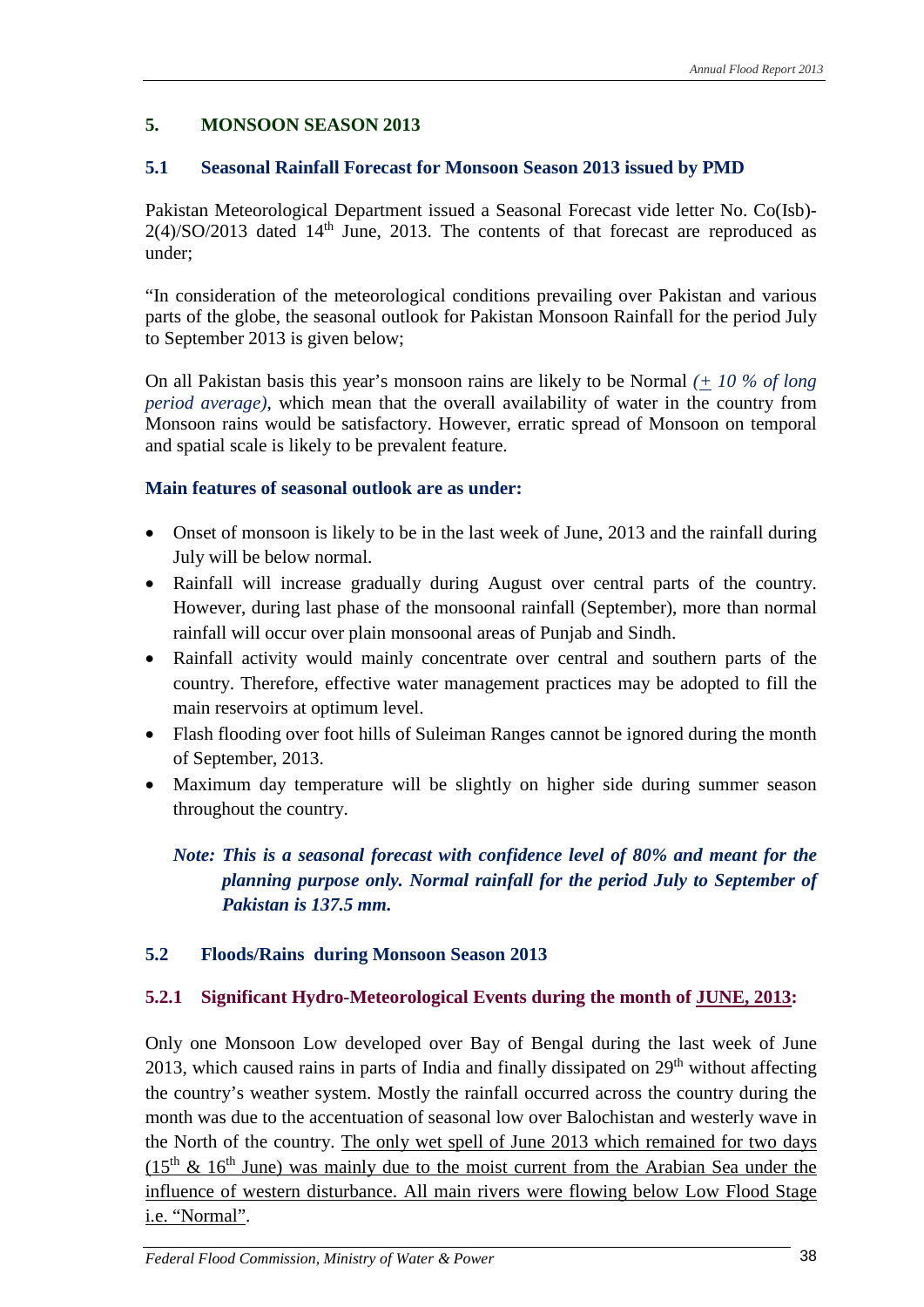#### **5.2.2. Significant Hydro-Meteorological Events during the month of JULY, 2013:**

Four significant rainfall events occurred during the month of July, 2013, which are described as under;

The first spell of July 2013 was lasted for 4 days (07-07-2013 to 10-07-2013). It was mainly due to the passage of westerly wave, accentuation of Seasonal Low and incursion of moist current from Arabian Sea.

As a consequence of that rain spell, River Kabul at Nowshera attained Low Flood Stage during the period, while River Indus at Tarbela & Kalabagh and River Jhelum at Mangla attained Low Flood Level during the period.

The 2<sup>nd</sup> spell also lasted for 4 days(15-07-2013 to 18-07-2013). The rainfall of moderate to heavy intensity was recorded at scattered places in Khyber Pakhtunkhwa. Rainfall of moderate intensity was also occurred over Punjab and Kashmir.

As a result of rains of  $2<sup>nd</sup>$  spell, River Kabul at Nowshera remained at Low Flood Level during the period while all the other major rivers remained below Low Flood Level i.e. "Normal".

The 3rd spell lasted for 2 days (20-07-2013 to 21-07-2013). The rainfall of moderate to heavy intensity was recorded over northeast parts of Punjab and Kashmir, besides, upper catchments of River Indus.

River Kabul at Nowshera and River Chenab at Marala *(Upstream)* attained Low Flood Level.

The  $4<sup>th</sup>$  spell remained for 3 days (24-07-2013 to 26-07-2013). The rainfall of moderate intensity was recorded over Punjab & Kashmir including upper catchments of River Indus.

As a consequence of 4<sup>th</sup> spell during July 2013, River Indus attained Medium Flood Level at Chashma (upstream) & Low Flood Stage at Kalabagh, whereas River Jhelum attained Low Flood Stage at Mangla.

#### **5.2.3 Significant Hydro-Meteorological events during Month of AUGUST 2013:**

The monsoon remained comparatively more active during the month of August 2013. Overall five rain spells of heavy to very heavy intensity were experienced during the month of August, which are described as under;

The first rainfall spell of August 2013 *(6th of the Monsoon Season 2013)* occurred during  $3<sup>rd</sup>$  to  $4<sup>th</sup>$  August 2013. Moderate to heavy rainfall was observed in this spell over upper catchments of River Indus & Kabul, besides, Northern Sindh, Kashmir and Northeastern Punjab.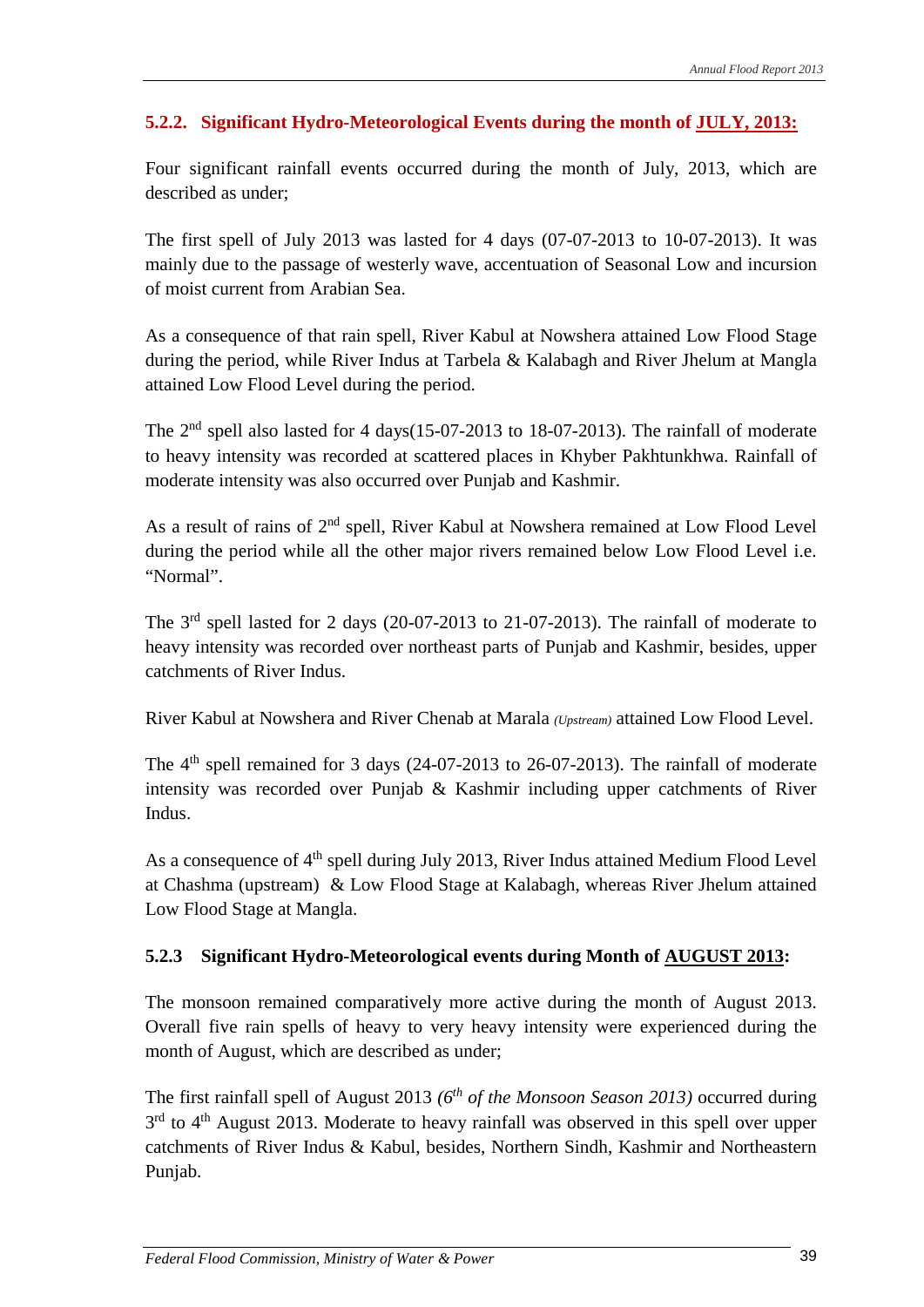As a result of this spell, River Indus attained High Flood Stage *(Upstream)* at Chashma Barrage. River Kabul also attained Medium Flood Level at Nowshera, while River Ravi was in Low Flood situation at Shahdara.

In the  $2<sup>nd</sup>$  spell, heavy to very heavy rainfall was observed for three days (06-08-2013 to 08-08-2013) over Northern and Northeastern Punjab. River Indus at Taunsa & River Chenab at Marala attained Medium Flood Stage, whereas River Jhelum at Mangla (Upstream) was in Low Flood situation.

*The most significant spell of flood season, 2013 caused due to development of Monsoon Low (weather system) over Rajasthan (India) and adjoining Bahawalpur Division and the passage of westerly wave alongwith accentuation of Seasonal Low. During this spell heavy to very heavy rainfall was recorded over Upper catchments of River Chenab, Northern Punjab, Khyber Pakhtunkhwa and Kashmir.* 

As a consequence of heavy rains in catchment areas, River Chenab attained Very High Stage at Khanki & Qadirabad Barrages and High flood situation at Marala. Flood flows levels in other main rivers also raised i.e. River Indus at Chashma, River Kabul at Nowshera and River Jhelum at Mangla (Upstream) also attained High Flood Stage during that period.

The fourth spell of monsoon rains in August was recorded from 18<sup>th</sup> to 19<sup>th</sup> August, 2013. It was due to the interaction of a trough of westerly wave and a low over Indian Punjab. During this spell moderate rainfall was recorded over Kashmir and Northern Punjab, which enhanced the flood flows in Jhelum River, hence, high flood situation was recorded in River Jhelum at Mangla (Upstream).

The fifth and final spell of was occurred from  $28<sup>th</sup>$  to  $30<sup>th</sup>$  August, 2013. It was mainly due to affect of westerly wave over country weather system and accentuation of Seasonal Low. However, no significant increase in inflows of major rivers was recorded during that period.

#### **5.2.4 Significant Hydro-Meteorological events during SEPTEMBER, 2013**

The first rainy spell of September occurred during the  $2<sup>nd</sup>$  week (9<sup>th</sup> to 11<sup>th</sup> September, 2013). During this spell light to moderate rain were recorded by PMD over the northern Punjab and Kashmir. However, no significant enhancement in rivers flow was observed. The overall rainfall situation during the entire monsoon period is attached as **Appendix-I**, whereas rivers inflows & outflows of major rivers at important control structures (Reservoirs & Barrages) is attached as **Appendix-II** and Escapages below Kotri Barrage during the period (1976-77 to 2013-14) is attached as **Appendix-III**.

#### **5.3 Highest ever recorded flood peaks during major flood events**

Highest ever recorded flood peaks during major flood events at various control points of Indus Basin are given in **Table-4**.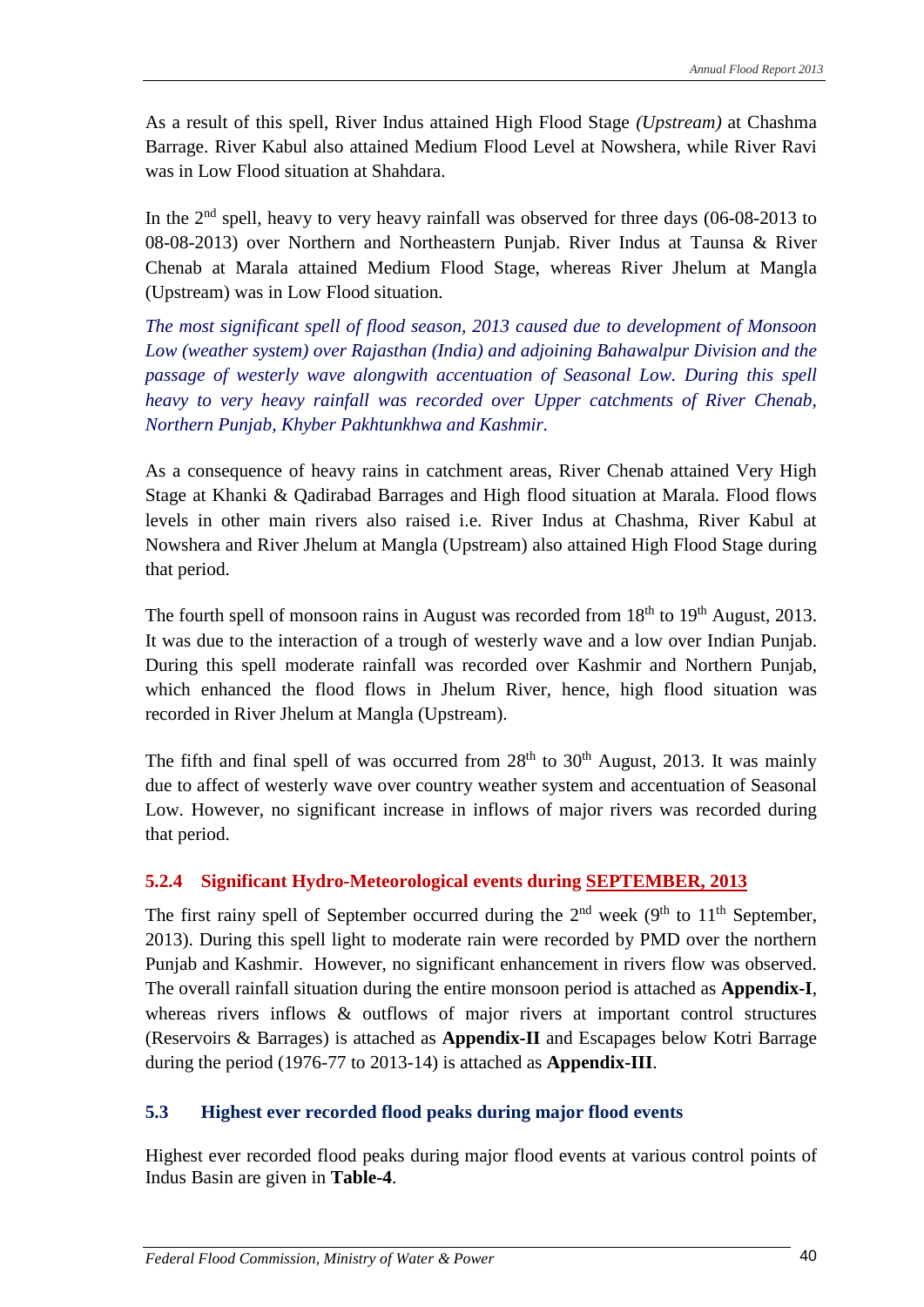| Major Flood Events & Historic Flood Peaks Recorded in Major Rivers                       |                 |                         |            |                    |                    |                                                                                         |                   |                    |                   |                   |                   |                                                                       |
|------------------------------------------------------------------------------------------|-----------------|-------------------------|------------|--------------------|--------------------|-----------------------------------------------------------------------------------------|-------------------|--------------------|-------------------|-------------------|-------------------|-----------------------------------------------------------------------|
| Dam/                                                                                     | <b>Designed</b> | <b>Highest Recorded</b> |            | <b>1973 Peak</b>   | <b>1976 Peak</b>   | <b>1988 Peak</b>                                                                        | <b>1992 Peak</b>  | 2010 Peak^         | 2011-Peak^        | 2012-Peak^        | 2013-Peak^        | 2013-Peak^                                                            |
| <b>Barrage Site</b>                                                                      | Capacity        | Year                    | Flow (Cfs) | Date               | Date               | Date                                                                                    | Date              | <b>Date</b>        | <b>Date</b>       | Date              | <b>Date</b>       | <b>Flood Classification</b>                                           |
| <b>Indus River</b>                                                                       |                 |                         |            |                    |                    |                                                                                         |                   |                    |                   |                   |                   |                                                                       |
| Tarbela Reservoir                                                                        | 1,500,000       | 1929                    | 8,75,000   | 420,000            | 304,000            | 450,000                                                                                 | 500,000           | 833,000            | 272,200           | 295,000           | 392,000           | Medium Flood                                                          |
|                                                                                          |                 |                         |            | July 1973          | 3.8.76             | 4.8.88                                                                                  | 10.9.92           | 30.7.10            | 28.6.11           | 4.8.12            | 14.8.13           |                                                                       |
| Jinnah Barrage                                                                           | 950,000         | 1942                    | 950,000    | 564,000            | 862,000            | 605,000                                                                                 | 849,245           | 937,453            | 293,900           | 285,300           | 479,603           | Medium Flood                                                          |
|                                                                                          |                 |                         |            | 20.7.73            | 2.8.76             | 2.8.88                                                                                  | 10.9.92           | 30.7.10            | 26.7.11           | 18.7.12           | 13.8.13           |                                                                       |
| Chashma Barrage                                                                          | 950,000         | 1958                    | 950,000    | 510,000            | 787,000            | 580,000                                                                                 | 668,000           | 1,036,673          | 356,500           | 298,300           | 637,482           | High Flood                                                            |
|                                                                                          |                 |                         |            | 22.7.73            | 3.8.76             | 3.8.88                                                                                  | 11.8.92           | 1.8.10             | 28.7.11           | 8.7.12            | 14.8.13           |                                                                       |
| Taunsa Barrage                                                                           | 1,000,000       | 1958                    | 789,000    | 568,000            | 675,000            | 560,000                                                                                 | 655,000           | 959,991            | 249,200           | 243,400           | 516,017           | High Flood                                                            |
|                                                                                          |                 |                         |            | 29.7.73            | 7.8.76             | 28.7.88                                                                                 | 14.9.92           | 2.8.10             | 31.8.11           | 10.9.12           | 17.8.13           |                                                                       |
| Guddu Barrage                                                                            | 1,100,000       | 1976                    | 1,199,672  | 1,084,000          | 1,199,672          | 1,163,000                                                                               | 1,087,000         | 1,148,738          | 272,300           | 236,100           | 567,418           | <b>High Flood</b>                                                     |
|                                                                                          |                 |                         |            | 18.8.73            | 15.8.76            | 30.7.88                                                                                 | 18.9.92           | 8.8.10             | 3.9.11            | 12.9.12           | 20.8.13           |                                                                       |
| Sukkur Barrage                                                                           | 900,000         | 1976                    | 1,161,000  | 1,077,000          | 1,161,000          | 1,119,000                                                                               | 1,068,000         | 1,130,995**        | 260,800           | 214,800           | 510,875           | <b>High Flood</b>                                                     |
|                                                                                          |                 |                         |            | 21.8.73            | 16.8.76            | 31.7.88                                                                                 | 20.9.92           | 10.8.10            | 6.9.11            | 14.9.12           | 24.8.13           |                                                                       |
| Kotri Barrage                                                                            | 875,000         | 1956                    | 980,000    | 786,000            | 765,000            | 648,290                                                                                 | 689,300           | 964,900            | 261,400           | 166,000           | 381,696           | Medium Flood                                                          |
|                                                                                          |                 |                         |            | Aug 1973           | Aug 1976           | 11.8.88                                                                                 | 30.9.92           | 27.8.10            | 14.9.11           | 21.9.12           | 30.8.13           |                                                                       |
| <b>Jhelum River</b>                                                                      |                 |                         |            |                    |                    |                                                                                         |                   |                    |                   |                   |                   |                                                                       |
| Mangla Reservoir                                                                         | 1,230,000       | 1929                    | 1,100,000  | 2,20,000           | 480,060            | 425,515                                                                                 | 1,030,000         | 344,400            | 141,300           | 1150,00           | 179,000           | <b>High Flood</b>                                                     |
|                                                                                          |                 |                         |            | 9.8.73             | 3.8.76             | 16.7.88                                                                                 | 10.9.92           | 30.7.10            | 16.9.11           | 18.9.12           | 13.8.13           |                                                                       |
| Rasul Barrage                                                                            | 8,50,000        | 1929                    | 1,000,000  | 2,70,000           | 2,69,000           | 261,664                                                                                 | 952,170           | 263,796            | 105,800           | 42500             | 43,080            | Normal                                                                |
|                                                                                          |                 |                         |            | 9.8.73             | 4.8.76             | 17.7.88                                                                                 | 10.9.92           | 30.7.10            | 17.9.11           | 4.8.12            | 19.8.13           |                                                                       |
| <b>Chenab River</b>                                                                      |                 |                         |            |                    |                    |                                                                                         |                   |                    |                   |                   |                   |                                                                       |
| Marala Barrage                                                                           | 1,100,000       | 1957                    | 1,100,000  | 770,000            | 549,000            | 751,000                                                                                 | 845,000           | 314,378            | 150,400           | 183,200           | 377,290           | <b>High Flood</b>                                                     |
|                                                                                          |                 |                         |            | 9.8.73             | 1.8.76             | 25.9.88                                                                                 | 10.9.92           | 6.8.10             | 16.9.11           | 4.8.12            | 15.8.13           |                                                                       |
| Khanki Barrage                                                                           | 8,00,000        | 1957                    | 1,066,000  | 1,000,000          | 615,000            | 864,000                                                                                 | 910,500           | 334,437            | 171,400           | 194,800           | 410,331           | Very High Flood                                                       |
|                                                                                          |                 |                         |            | 10.8.73            | 2.8.76             | 26.9.88                                                                                 | 10.9.92           | 7.8.10             | 17.9.11           | 4.8.12            | 15.8.13           |                                                                       |
| Qadirabad                                                                                | 9,00,000        | 1992                    | 9,48,530   | 854,000            | 629,000            | 892,000                                                                                 | 948,530           | 329,483            | 171,000           | 194,800           | 407,803           | Very High Flood                                                       |
| Barrage                                                                                  |                 |                         |            | 10.8.73            | 2.8.76             | 26.9.88                                                                                 | 11.9.92           | 7.8.10             | 17.9.11           | 5.8.12            | 15.8.13           |                                                                       |
| Trimmu Barrage                                                                           | 6,50,000        | 1959                    | 9,43,000   | 753,000            | 706,000            | 584,000                                                                                 | 888,000           | 328,926            | 132,900           | 87,800            | 272,609           | Medium Flood                                                          |
|                                                                                          |                 |                         |            | 12.8.73            | 10.8.76            | 19.7.88                                                                                 | 14.9.92           | 11.8.10            | 20.9.11           | 7.8.12            | 20.8.13           |                                                                       |
| Panjnad                                                                                  | 7,00,000        | 1992                    | 7,44,152   | 803,000            | 710,000            | 507,000                                                                                 | 744,152           | 310,117            | 151,300           | 65,600            | 317,261           | High Flood                                                            |
| Headworks                                                                                |                 |                         |            | 17.8.73            | 12.8.76            | 27.7.88                                                                                 | 18.08.92          | 13.8.10            | 24.9.11           | 17.9.12           | 28.8.13           |                                                                       |
| <b>Ravi River</b>                                                                        |                 |                         |            |                    |                    |                                                                                         |                   |                    |                   |                   |                   |                                                                       |
| Jassar                                                                                   |                 | 1988                    | 5,82,000   | 228,000            | 170,000            | 582,000<br>25.9.88                                                                      | 149,000           | 195,000<br>23.8.10 | 27,700<br>19.9.11 | 30,500            | 67,700            |                                                                       |
|                                                                                          |                 |                         |            | 10.8.73            | 9.8.76             |                                                                                         | 11.9.92           |                    |                   | 26.8.12           | 16.8.13           |                                                                       |
| Shahdara                                                                                 | $\sim$          | 1988                    | 5,76,000   | 237,380<br>11.8.73 | 170,000<br>10.8.76 | 576,000<br>27.9.88                                                                      | 63,000<br>12.9.92 | 41,900<br>21.8.10  | 43,000<br>14.8.11 | 40,800<br>22.8.12 | 74,880<br>17.8.13 |                                                                       |
| <b>Balloki Barrage</b>                                                                   | 2,25,000        | 1988                    | 3,99,000   | 2,44,000           | 234,000            | 399,000                                                                                 | 112,157           | 69,900             | 72,100            | 60,800            | 117,770           |                                                                       |
|                                                                                          |                 |                         |            | 13.8.73            | 11.8.76            | 28.9.88                                                                                 | 13.9.92           | 23.8.10            | 15.8.11           | 23.8.12           | 18.8.13           | High Flood                                                            |
| Sidhnai Barrage                                                                          | 1,75,000        | 1988                    | 3,30,000   | 2,10,000           | 244,000            | 330,000                                                                                 | 95,500            | 27,600             | 30,300            |                   | 87,904            | High Flood                                                            |
|                                                                                          |                 |                         |            | 18.8.73            | 15.8.76            | 2.10.88                                                                                 | 16.9.92           | 28.7.10            | 19.8.11           | 28,600<br>14.9.12 | 23.8.13           |                                                                       |
| <b>Sutlej River</b>                                                                      |                 |                         |            |                    |                    |                                                                                         |                   |                    |                   |                   |                   |                                                                       |
| Suleimanki                                                                               | 3,25,000        | 1955                    | 5,98,872   | 177,000            | 119,000            | 399,000                                                                                 | 197,000           | 58,300             | 82,000            | 21,700            | 82,370            | Medium Flood                                                          |
| Headworks                                                                                |                 |                         |            | 15.8.73            | 6.9.76             | 30.9.88                                                                                 | 3.9.92            | 30.9.10            | 29.8.11           | 30.8.12           | 22.8.13           |                                                                       |
| Islam Headworks                                                                          | 3,00,000        | 1955                    | 4,93,000   | 166,000            | 111,000            | 306,000                                                                                 | 183,000           | 31,500             | 49,600            | 14,200            | 70,932            | Low Flood                                                             |
|                                                                                          |                 |                         |            | 17.8.73            | 8.9.76             | 4.10.88                                                                                 | 7.9.92            | 20.9.10            | 3.9.11            | 13.9.12           | 25.8.13           |                                                                       |
| * It does not include flood flows passed through breaches occurred in LMB Guddu Barrage; |                 |                         |            |                    |                    | ** It does not include flood flows passed through breaches occurred in Tori Flood Bund. |                   |                    |                   |                   |                   | A Based on the Inflows experienced upstream of the Dam/ Barrage site. |

**Table-4**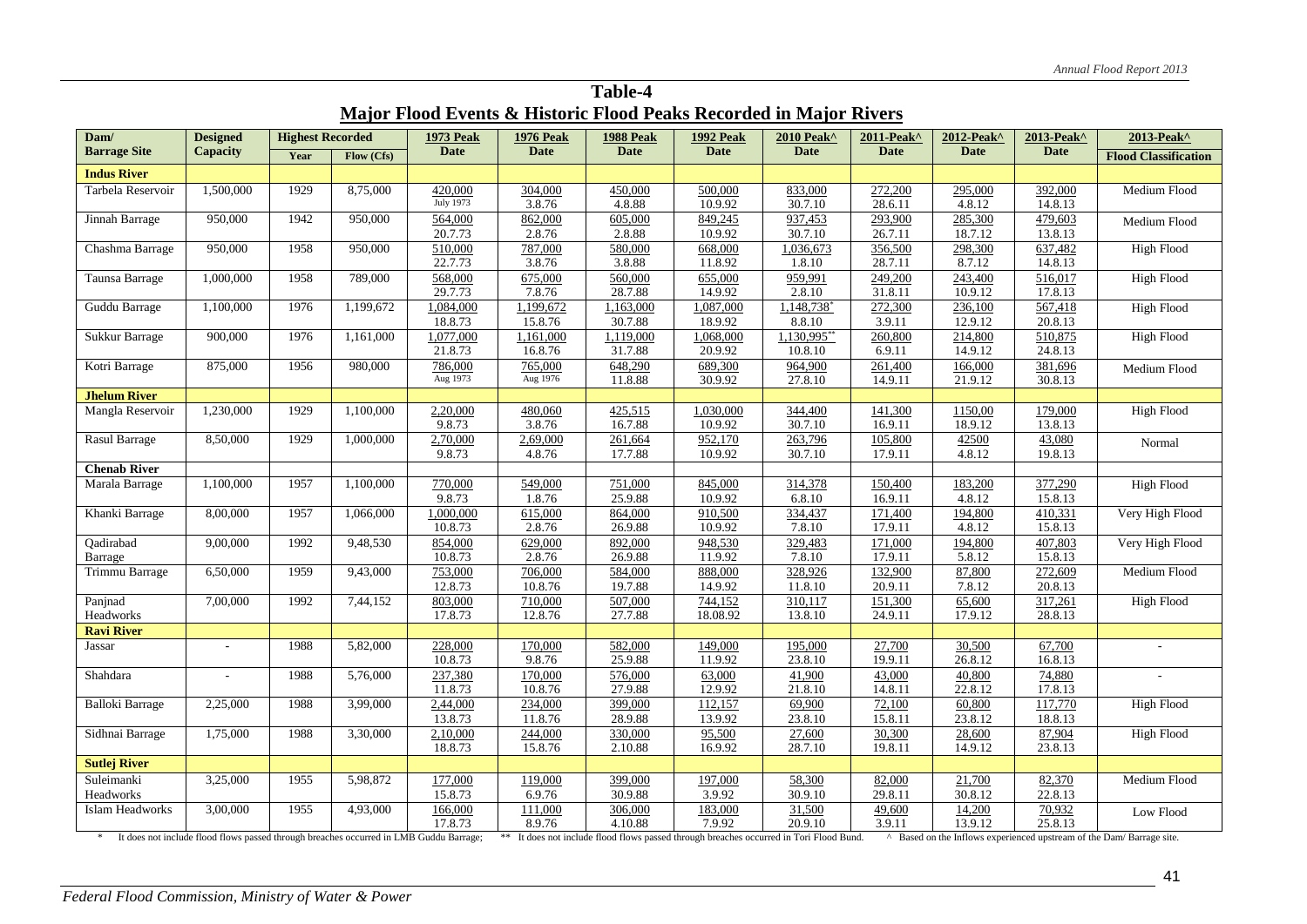#### **5.4 Country-Wide Losses/ Damages due to 2013 Rains/ Floods**

The 2013-rains/floods affected cropped area of about 1.107 million acres affecting 8,297 villages, claiming about 333 lives, fully damaging 33,763 houses and 46,180 houses partially and a population of about 1.489 million has been affected. Province wise detail of losses/damages is given in **Table-5**.

#### **Table-5**

|                                   |                               |                                  |                                   | <b>Houses Damaged</b> |              |                                    | <b>Cropped</b><br><b>Area</b> | <b>Cattle</b>                   |
|-----------------------------------|-------------------------------|----------------------------------|-----------------------------------|-----------------------|--------------|------------------------------------|-------------------------------|---------------------------------|
| <b>Province/</b><br><b>Region</b> | <b>Persons</b><br><b>Died</b> | <b>Persons</b><br><b>Injured</b> | <b>Persons</b><br><b>Affected</b> | <b>Partially</b>      | <b>Fully</b> | <b>Villages</b><br><b>Affected</b> | <b>Affected</b><br>(Acres)    | <b>Heads</b><br><b>Perished</b> |
| Punjab                            | 109                           | 39                               | 795,857                           | 7,935                 | 12,656       | 2,946                              | 745,655                       | 81                              |
| Sindh                             | 47                            | 43                               | 524,833                           | 21,400                | 14,095       | 3,068                              | 246,590                       | 88                              |
| Khyber<br>Pakhtunkhwa             | 70                            | 27                               | 584                               | 507                   | 287          | 2                                  | 535                           | 80                              |
| Balochistan                       | 39                            | 23                               | 167,789                           | 15,419                | 6,537        | 2,281                              | 114,463                       | 13,160                          |
| Gilgit-Baltistan                  | NR                            | NR                               | NR                                | NR                    | NR           | NR                                 | NR                            | NR                              |
| <b>FATA</b>                       | 35                            | 26                               | NR                                | 266                   | 55           | NR                                 | 17                            | 14                              |
| AJ & K                            | 33                            | 15                               | NR                                | 653                   | 133          | NR                                 | <b>NR</b>                     | 81                              |
| G. Total<br>NR: Not Reported      | 333                           | 173                              | 1,489,260                         | 46,180                | 33,763       | 8,297                              | 1,107,260<br>Source: NDMA     | 13,504                          |

#### **COUNTRY-WIDE LOSSES/DAMAGES DUE TO RAIN/FLOOD 2013**

#### **5.5 2013-Rains/Flood Damages to Flood Protection Infrastructure and need for their Restoration/ Rehabilitation**

Irrigation Department, Government of the Punjab reported details of damages to canal and flood protection infrastructure caused by 2013 rains/floods in D.G. Khan Irrigation Zone. The details of such damages alongwith their restoration cost are given below in **Table-6**. The detail of damages to Irrigation, Drainage & flood protection infrastructure including the detail of breaches caused by 2013 rains/floods in Balochistan, as reported by Irrigation Department, Government of Balochistan, is given in **Table-7**.